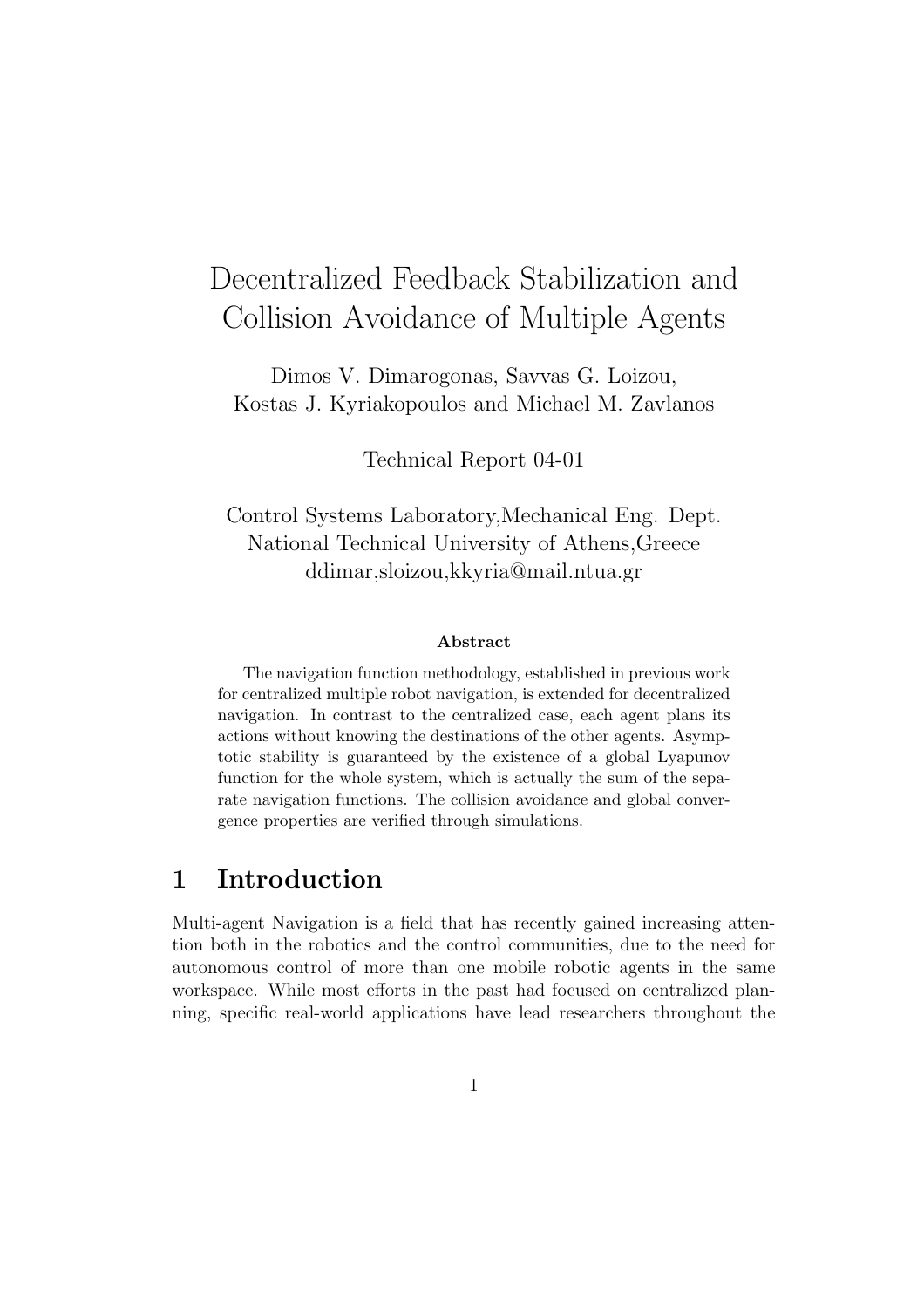globe to turn their attention to decentralized concepts. The basic motivation for this work comes from two application domains: (i) decentralized conflict resolution in air traffic management  $(12)$  and (ii) the field of micro robotics ([26],[14]), where a team of autonomous micro robots must cooperate to achieve manipulation precision in the sub micron level.

Decentralized navigation approaches are more appealing to centralized ones, due to their reduced computational complexity and increased robustness with respect to agent failures. The main focus of work in this domain has been cooperative and formation control of multiple agents, where so much effort has been devoted to the design of systems with variable degree of autonomy ([7],[9],[28], [36]). There have been many different approaches to the decentralized motion planning problem. Open loop approaches use game theoretic and optimal control theory to solve the problem taking the constraints of vehicle motion into account; see for example [2],[5], [13],[30], [34], [35]. On the other hand, closed loop approaches use tools from classical Lyapunov theory and graph theory to design control laws and achieve the convergence of the distributed system to a desired configuration both in the concept of cooperative  $([6], [17], [18], [24])$  and formation control  $([1], [3],$ [8], [19], [29], [33]). A few approaches use computer science based tools to treat the problem;see for example [11], [22], [23]. However, the latter fail to guarantee convergence of the multi-agent system.

Closed loop strategies are apparently preferable to open loop ones, mainly because they provide robustness with respect to modelling uncertainties and agent failures and guaranteed convergence to the desired configurations. However, a common point of most work in this area is devoted to the case of point agents. Although this allows for variable degree of decentralization, it is far from realistic in real world applications. For example, in conflict resolution in Air Traffic Management, two aircraft are not allowed to approach each other closer than a specific "alert" distance. The construction of closed loop methods for distributed non-point multi-agent systems is both evident and appealing.

A closed loop approach for single robot navigation was proposed by Koditschek and Rimon [15] in their seminal work. This navigation functions' framework had all the sought qualities but could only handle single, point-sized, robot navigation. In [20] this method was successfully extended to take into account the volume of each robot while a decentralized version of this work has been presented by the authors in [4].

In this paper we make the following assumptions: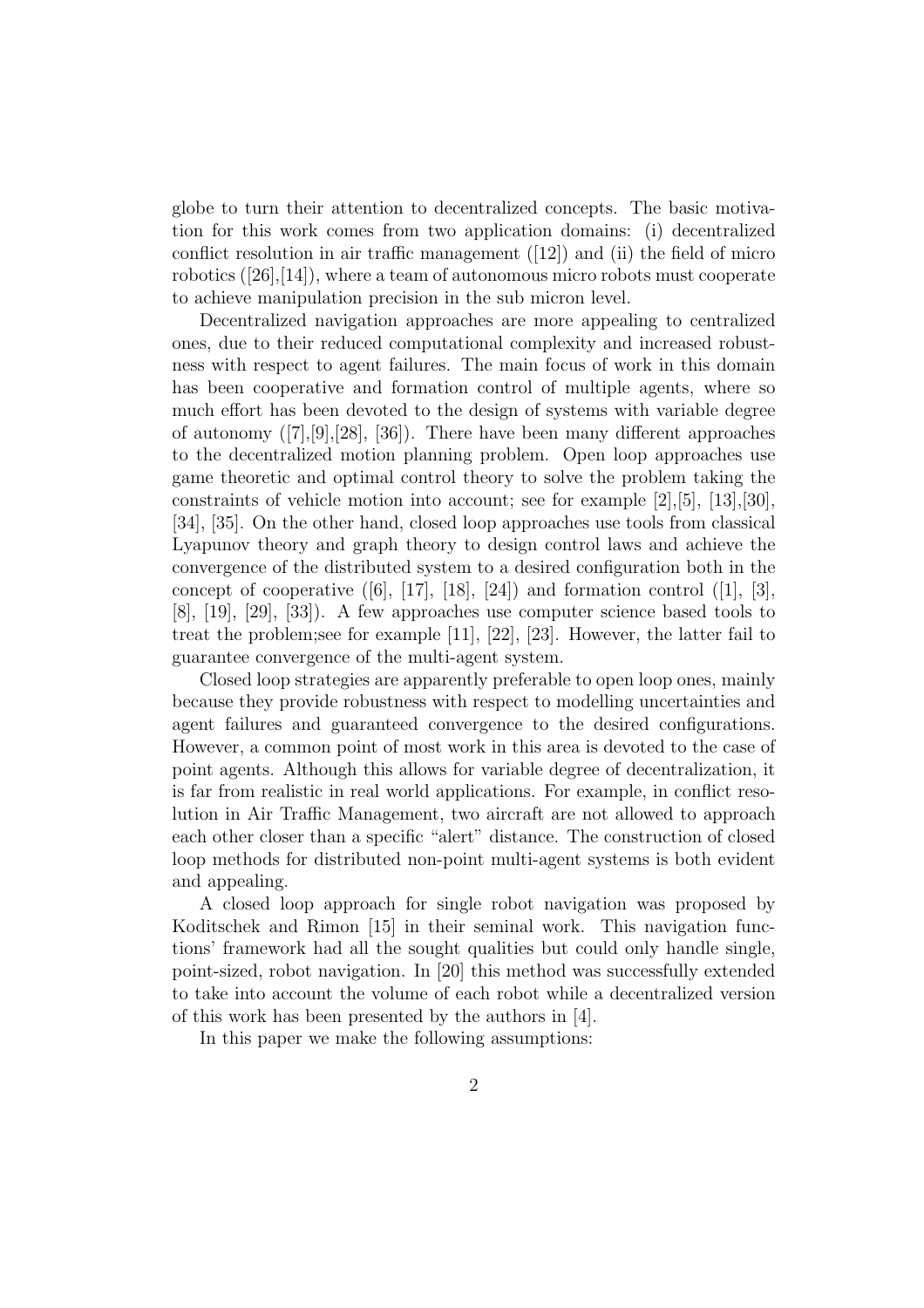- Each agent has global knowledge of the position of the others at each time instant.
- Each agent has knowledge only of its own desired destination but not of the others.
- We consider spherical agents.
- The workspace is bounded and spherical.
- The dynamics of each agent are holonomic.

Our assumption regarding the spherical shape of the agents does not constrain the generality of this work since it has been proven that navigation properties are invariant under diffeomorphisms ([15]). Arbitrarily shaped agents diffeomorphic to spheres can be taken into account. Methods for constructing analytic diffeomorphisms are discussed in [32] for point agents and in [31] for rigid body agents.

The second assumption makes the problem decentralized. Clearly, in the centralized case a central authority has knowledge of everyones goals and positions at each time instant and it coordinates the whole team so that the desired specifications (destination convergence and collision avoidance) are fulfilled. In the current situation no such authority exists and we have to deal with the limited knowledge of each agent. This is of course the first step towards a variable degree of decentralization. This paper presents the first to the authors knowledge extension of centralized multi-agent control using navigation functions, to a decentralized scheme.

An extension of this work to nonholonomic agents has been provided in [21].

The rest of the paper is organized as follows: The rest of the paper is organized as follows: section II presents the system definition and problem statement. Section III outlines the concept of navigation functions and describes their extension to the decentralized case to obtain the feedback control law. In section IV simulation results are presented for a number of non-trivial multi agent navigational tasks. Section V summarizes the conclusions and indicates our current research. The proofs of the technical Propositions of section III are provided in the Appendix.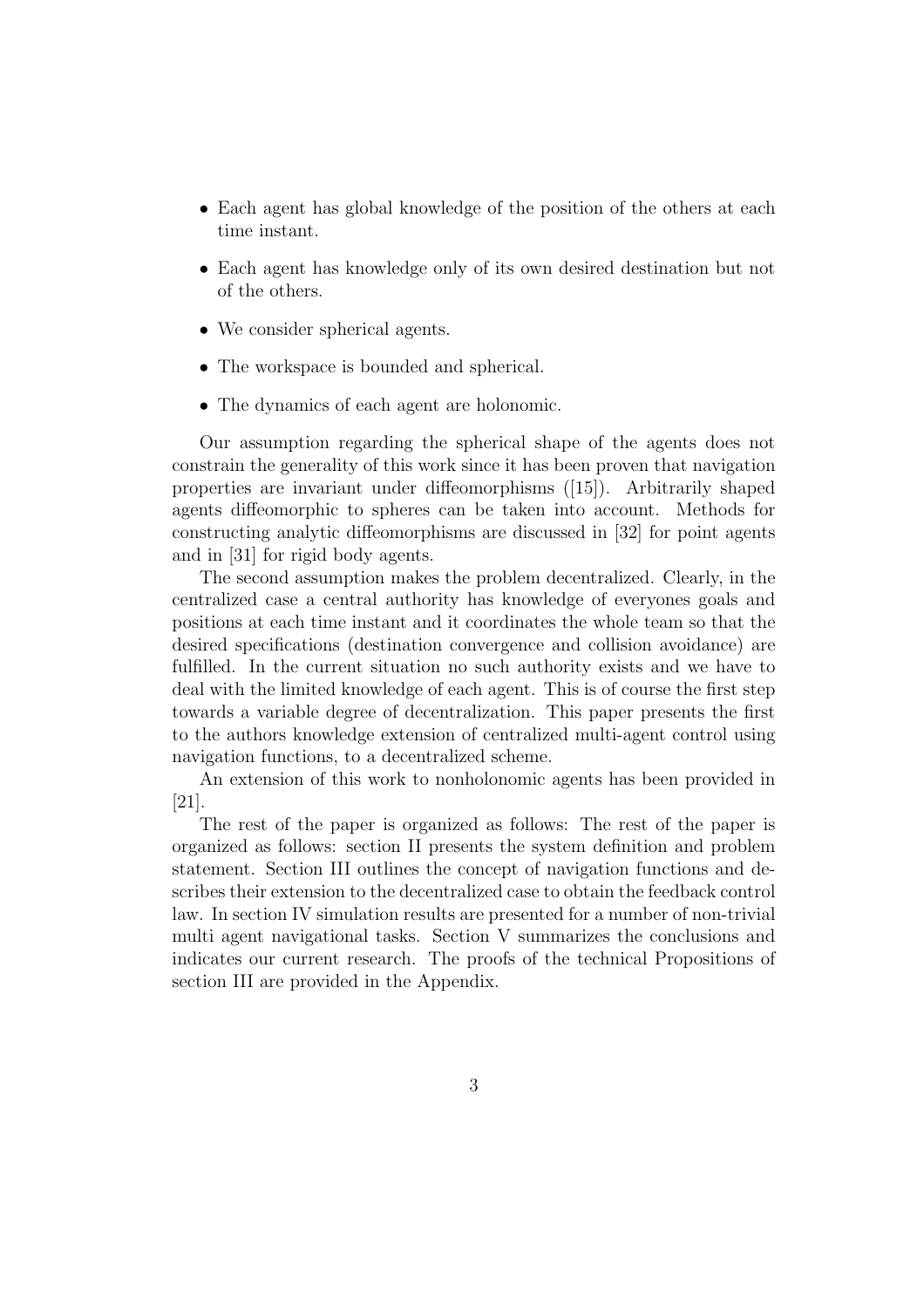## 2 System and Problem Definition

Consider a system of N agents operating in the same workspace  $W \subset \mathcal{R}^2$ . Each agent *i* occupies a disc:  $R = \{q \in \mathbb{R}^2 : ||q - q_i|| \leq r_i\}$  in the workspace where  $q_i \in \mathcal{R}^2$  is the center of the disc and  $r_i$  is the radius of the agent. The configuration space is spanned by  $q = [q_1, \ldots, q_N]^T$ . The motion of each agent are described by the single integrator:

$$
\dot{q}_i = u_i, i \in \mathcal{N} = [1, \dots, N] \tag{1}
$$

The desired destinations of the agents are denoted by the index d:  $q_d$  =  $[q_{d1}, \ldots, q_{dN}]^T$  The following figure shows a three-agent conflict situation:



Figure 1: A conflict scenario with three agents.

The multi agent navigation problem treated in this paper can be stated as follows: " Derive a set of control laws (one for each agent) that drives the team of agents from any initial configuration to a desired goal configuration avoiding, at the same time, collisions. Each agent has global knowledge of the team configuration but is unaware of the other agents desired destinations ".

# 3 Decentralized Navigation Functions(DNF's)

#### 3.1 Preliminaries

In this section we review the navigation function method introduced in the seminal paper of Koditscheck and Rimon [15] for single point robot naviga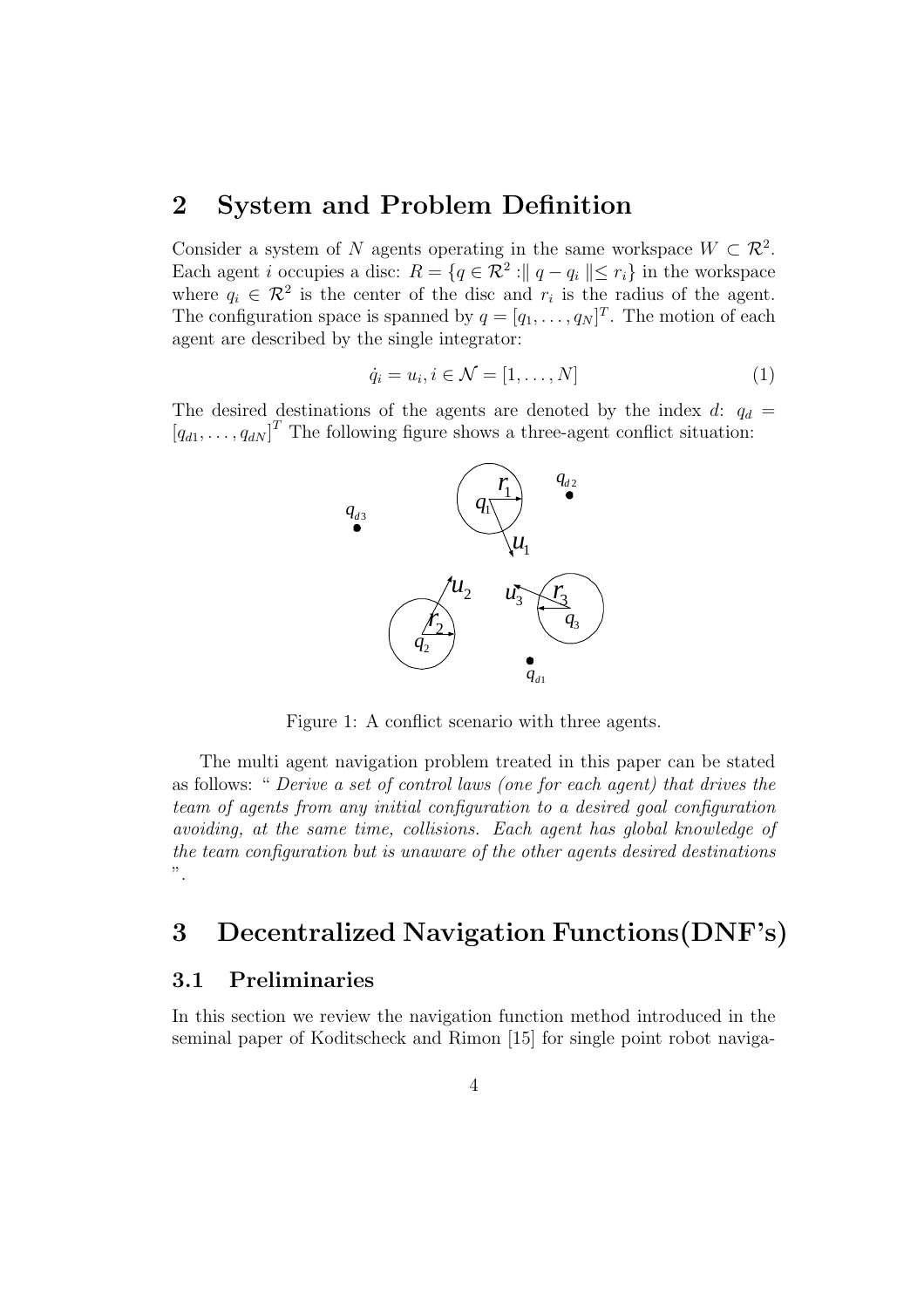tion.

Navigation functions (NF's) are real valued maps realized through cost functions  $\varphi(q)$ , whose negated gradient field is attractive towards the goal configuration and repulsive wrt obstacles. It has been shown by Koditscheck and Rimon that strict global navigation (i.e. the system  $\dot{q} = u$  under a control law of the form  $u = -\nabla \varphi$  admits a globally attracting equilibrium state) is not possible, and a smooth vector field on any sphere world with a unique attractor, must have at least as many saddles as obstacles [15]. Our assumption about spherical agents and obstacles does not constrain the generality of this work since it has been proven that navigation properties are invariant under diffeomorphisms.

A navigation function can be defined as follows:

**Definition 1** [15]:Let  $F \subset \mathbb{R}^{2N}$  be a compact connected analytic manifold with boundary. A map  $\varphi : F \to [0,1]$  is a navigation function if:(1) it is analytic on F, (2) it has only one minimum at  $q_d \in int(F)$ , (3) its Hessian at all critical points (zero gradient vector field) is full rank, and (4)  $\lim_{q\to\vartheta F}\varphi(q)=1.$ 

Strictly speaking, the continuity requirements for the navigation functions are to be  $C^2$ . The property 1 of Definition 1 follows the intuition provided by the authors of [15], that is preferable to use closed form mathematical expressions to encode actuator commands instead of "patching together" closed form expressions on different portions of space, so as to avoid branching and looping in the control algorithm. Analytic navigation functions, through their gradient provide a direct way to calculate the actuator commands, and once constructed they provide a provably correct control algorithm for every environment that can be diffeomorphically transformed to a sphere world. In this paper, we further relax this requirement by using a non-analytic, merely  $C<sup>1</sup>$  navigation function. The discontinuity however, takes place outside of the region where critical points of the potential function occur, so it does not affect the navigation properties of the proposed function.

A function  $\varphi$  that has a unique minimum on F is called *polar*. By using a polar function on a compact connected manifold with boundary, all initial conditions will either be brought to a saddle point or to the unique minimum of the function.

A scalar valued function  $\varphi$  whose Hessian at all critical points is full rank is called Morse. The corresponding critical points are called non-degenerate. The requirement in Definition 1 that a navigation function must be a Morse function, establishes that the initial conditions that bring the system to sad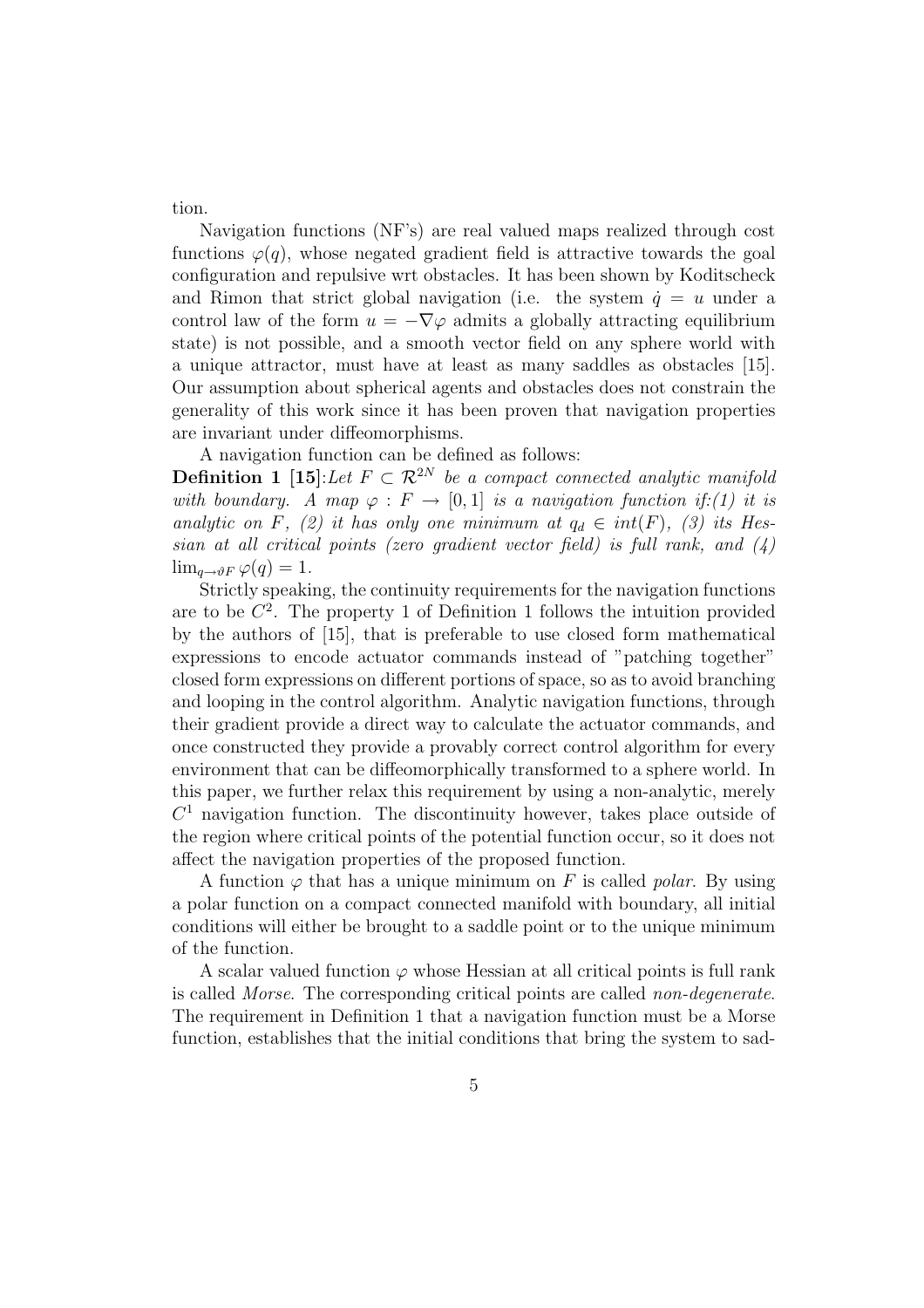dle points are sets of measure zero [27]. In view of this property, all initial conditions away from sets of measure zero are brought to the unique minimum.

The last property of Definition 1 guarantees that the resulting vector field is transverse to the boundary of  $F$ . This establishes that the system will be safely brought to *qd*, avoiding collisions.

#### 3.2 DNF's vs MRNF's

In [20], the navigation functions method has been extended to the case of multiple mobile robots with the use of Multi-Robot navigation functions (MRNF's).

In the form of a centralized setup [20], where a central authority has knowledge of the current positions and desired destinations of all agents, the sought control law is of the form:  $u = -K\nabla\varphi(q)$  where K is a gain. In the decentralized case addressed in this work, each agent has knowledge of only the current positions of the others, and not of their desired destinations. Hence each agent has a different navigation law.

Following the procedure of [15],[20], we consider the following class of decentralized navigation functions  $(DNF's)$ :

$$
\varphi_i \stackrel{\Delta}{=} \sigma_d \circ \sigma \circ \hat{\varphi}_i = \left(\frac{\gamma_i}{\gamma_i + G_i}\right)^{1/k} \tag{2}
$$

which is a composition of  $\sigma_d \triangleq x^{1/k}$ ,  $\sigma \triangleq \frac{x}{1+k}$  $\frac{x}{1+x}$  and the cost function  $\hat{\varphi}_i \triangleq$  $\gamma_i$  $\frac{\gamma_i}{G_i}$ , where  $\gamma_i^{-1}(0)$  denotes the desirable set (i.e. the goal configuration) and  $G_i^{-1}(0)$  the set that we want to avoid(i.e. collisions with other agents).A suitable choice is:

$$
\gamma_i = (\gamma_{di} + f_i)^k \tag{3}
$$

where  $\gamma_{di} = ||q_i - q_{di}||^2$ , is the squared metric of the current agent's configuration  $q_i$  from its destination  $q_{di}$ . The definition of the function  $f_i$  will be given later. Function  $G_i$  has as arguments the coordinates of all agents, i.e.  $G_i = G_i(q)$ , in order to express all possible collisions of agent i with the others. The proposed navigation function for agent i, wrt that proposed in  $[20]$  is

$$
\varphi_i(q) = \frac{\gamma_{di} + f_i}{\left(\left(\gamma_{di} + f_i\right)^k + G_i\right)^{1/k}} \tag{4}
$$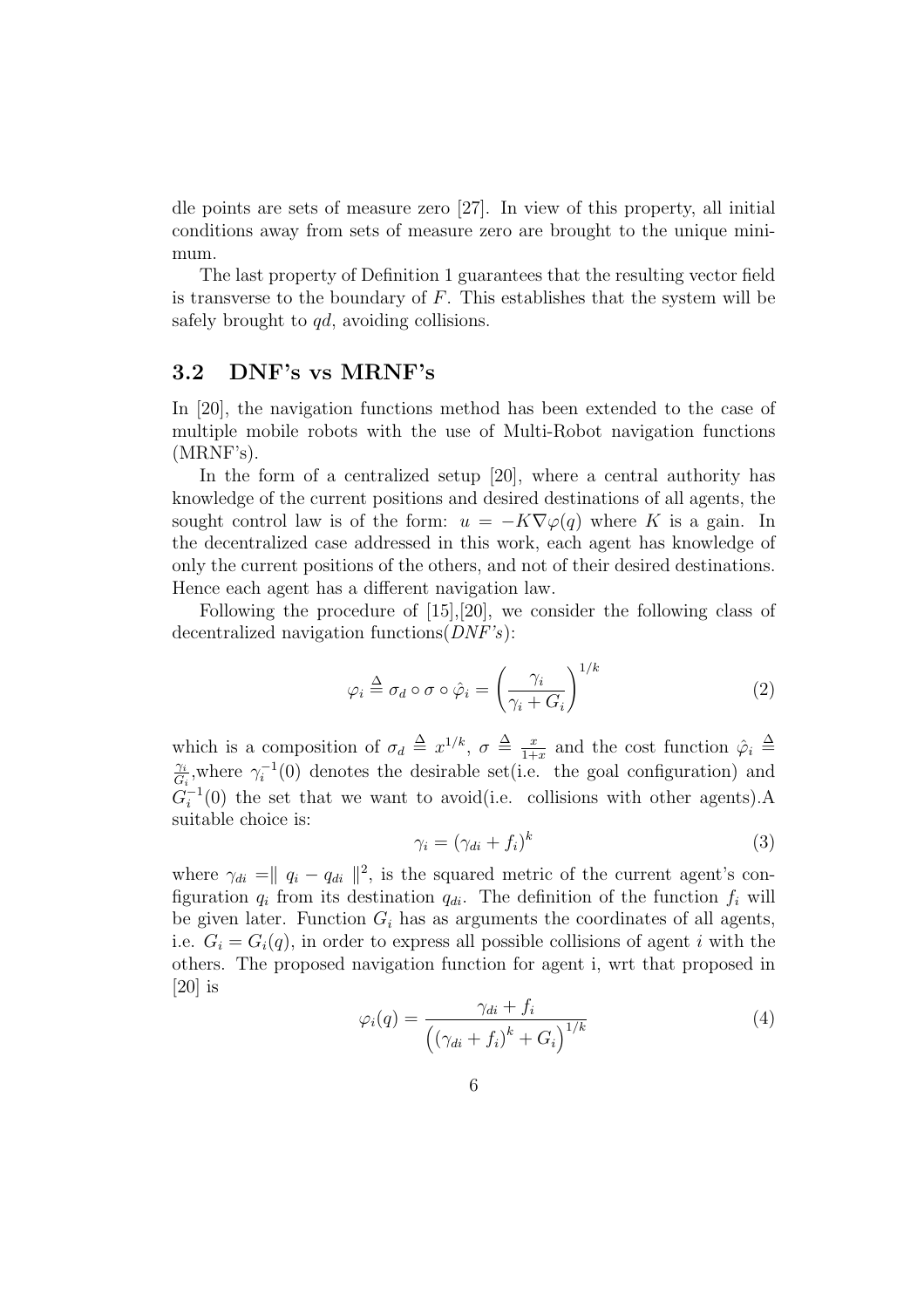By using the notation  $\tilde{q}_i \stackrel{\Delta}{=} [q_1, \ldots, q_{i-1}, q_{i+1}, \ldots, q_N]^T$ , the decentralized NF can be rewritten as

$$
\varphi_i = \varphi_i(q_i, \tilde{q}_i) = \varphi_i(q_i, t)
$$

that is, the potential function in hand contains a time-varying element which corresponds to the movement in time of all the other agents apart from  $i$ . This element is neglected in the case of a single agent moving in an environment of static obstacles ([15]), but in this case the term  $\frac{\partial \varphi_i}{\partial t}$  is nonzero.

#### 3.3 Control Strategy

The proposed feedback control strategy for agent  $i$  is defined as

$$
u_i = -K_i \frac{\partial \varphi_i}{\partial q_i} \tag{5}
$$

where  $K_i > 0$  a positive gain.

#### 3.4 Construction of the G function

In the proposed decentralized control law, each agent has a different  $G_i$  which represents its relative position with all the other agents. In contrast to the centralized case, in which a central authority has global knowledge of the positions and desired destinations of the whole team and plans a global G function accordingly, in the decentralized case, each member  $i$  of the team has its own  $G_i$  function, which encodes the different proximity relations with the rest. The main difference of the DNF's and the MRNF's in [20] from the NF's introduced in  $[15]$  lies in the structure of the function G. While there were attempts to prove convergence and collision avoidance to the straightforward extension of [15] to the multiple moving agents case, only collision avoidance properties were established. Furthermore simulation results motivated us to consider a different approach to [20] for the decentralized setup.

We review now the construction of the "collision" function  $G_i$  for each agent *i*. The "Proximity Function" between agents *i* and *j* is given by

$$
\beta_{ij} = ||q_i - q_j||^2 - (r_i + r_j)^2 \tag{6}
$$

Consider now the situation in figure 2. There are 5 agents and we proceed to define the function  $G_R$  for agent R.

**Definition 2:** A relation with respect to agent  $R$  is every possible collision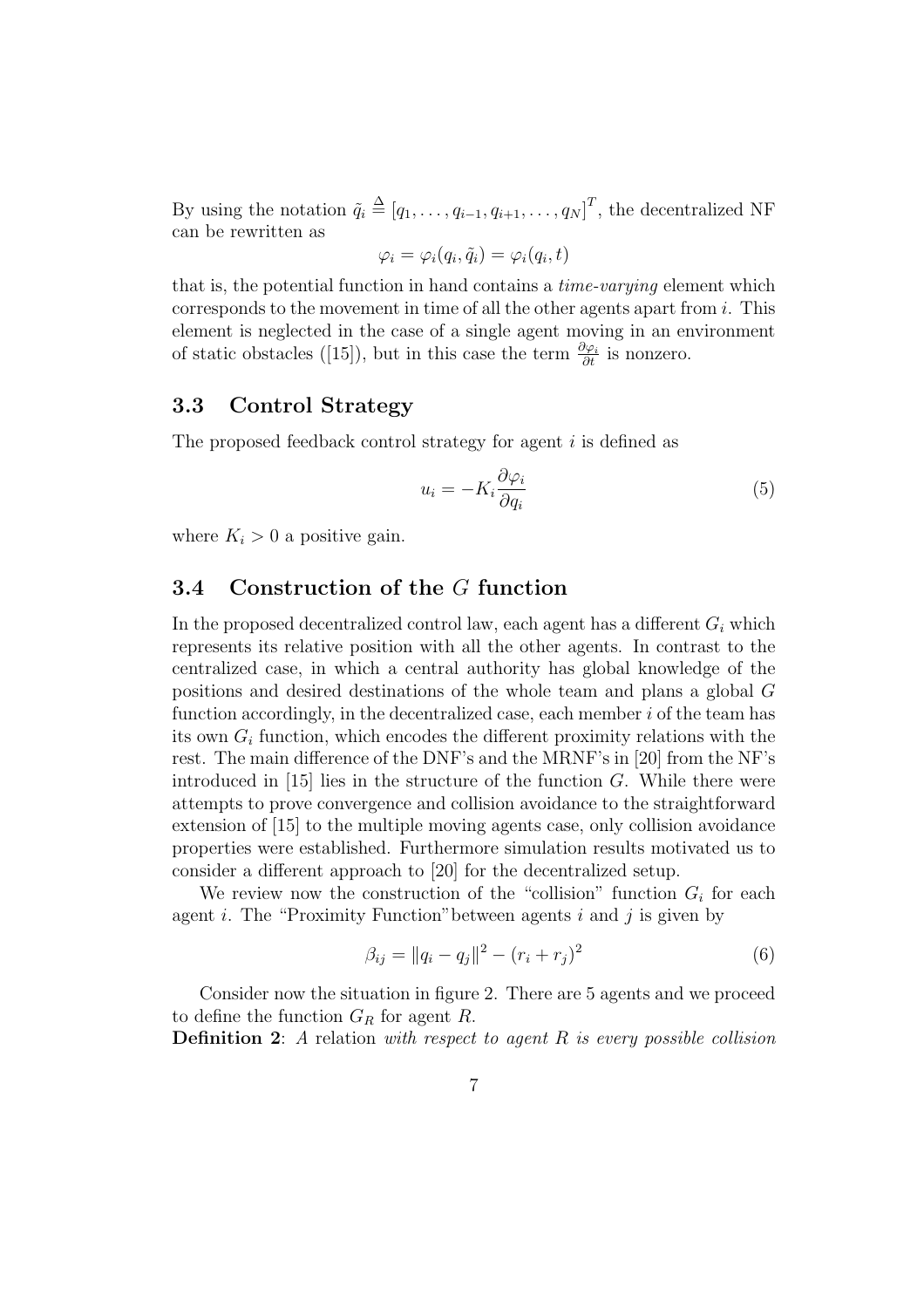scheme that can occur in a multiple agents scene with respect R.

**Definition 3:** A binary relation with respect to agent  $R$  is a relation between agent R and another.

Definition 4: The relation level in the number of binary relations in a relation.

We denote by  $(R_j)_l$  the j<sup>th</sup> relation of level-l with respect to agent R. With this terminology in hand, the collision scheme of figure  $(2a)$  is a level-1 relation (one binary relation) and that of figure (2b) is a level-3 relation (three binary relations), always with respect to the specific agent  $R$ . We use the notation

$$
(R_j)_l = \{\{R, A\}, \{R, B\}, \{R, C\}, \ldots\}
$$

to denote the set of binary relations in a relation with respect to agent  $R$ , where  $\{A, B, C, \ldots\}$  the set of agents that participate in the specific relation. For example, in figure 1b:

$$
(R_1)_3 = \{ \{R, O_1\}, \{R, O_2\}, \{R, O_3\} \}
$$

where we have set arbitrarily  $j = 1$ .



Figure 2: Part a represents a level-1 relation and part b a level-3 relation wrt agent R.

The complementary set  $(R_j^C)_l$  of relation j is the set that contains all the relations of the same level apart from the specific relation  $j$ . For example in figure 1b:  $\overline{a}$ ´

$$
(R_1^C)_3 = \{(R_2)_3, (R_3)_3, (R_4)_3\}
$$

$$
(R_2)_3 = \{\{R, O_1\}, \{R, O_2\}, \{R, O_4\}\}\
$$

$$
(R_3)_3 = \{\{R, O_1\}, \{R, O_3\}, \{R, O_4\}\}\
$$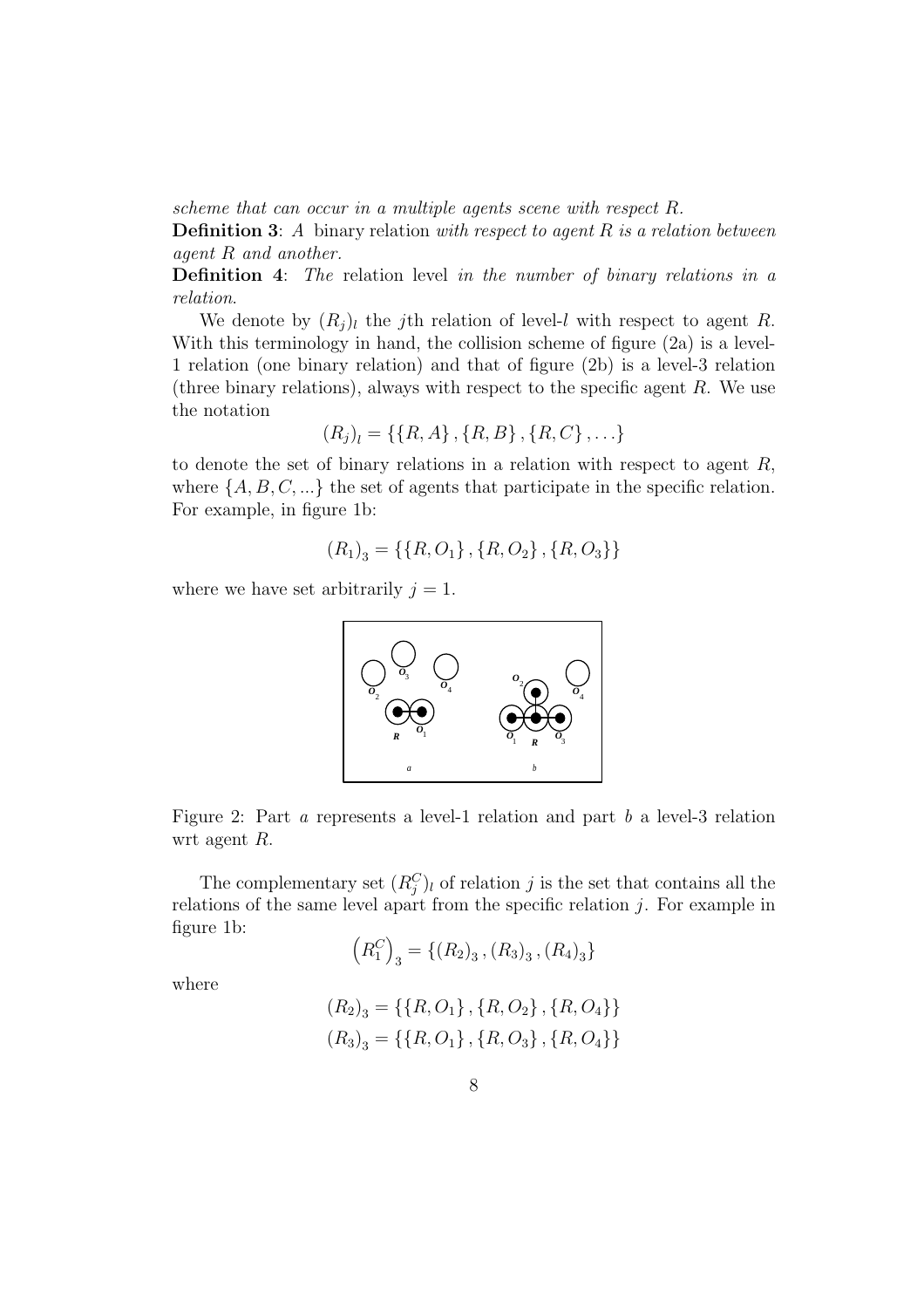$$
(R_4)_3 = \{ \{R, O_2\}, \{R, O_3\}, \{R, O_4\} \}
$$

A "Relation Proximity Function" (RPF) provides a measure of the distance between agent i and the other agents involved in the relation. Each relation has its own RPF. Let  $R_k$  denote the  $k^{th}$  relation of level l. The RPF of this relation is given by:  $\overline{\phantom{a}}$ 

$$
(b_{R_k})_l = \sum_{j \in (R_k)_l} \beta_{\{R,j\}} \tag{7}
$$

where the notation  $j \in (R_k)_l$  is used to denote the agents that participate in the specific relation of agent  $R$ . In the proofs, we also use the simplified notation  $b_r = \sum_{j \in P_r} \beta_{ij}$  for simplicity, where r denotes a relation and  $P_r$ denotes the set of agents participating in the specific relation wrt agent i.

For example, in the relation of figure (2b) we have

$$
(b_{R_1})_3 = \sum_{m \in (R_1)_3} \beta_{\{R,m\}} = \beta_{\{R,O_1\}} + \beta_{\{R,O_2\}} + \beta_{\{R,O_3\}}
$$

A "Relation Verification Function" (RVF) is defined by:

$$
(g_{R_k})_l = (b_{R_k})_l + \frac{\lambda(b_{R_k})_l}{(b_{R_k})_l + (B_{R_k^C})_l^{1/h}}
$$
\n(8)

where  $\lambda$ , h are positive scalars and

$$
(B_{R_k^C})_l = \prod_{m \in (R_k^C)_l} (b_m)_l
$$

where as previously defined,  $(R_k^C)_l$  is the complementary set of relations of level- $l$ , i.e. all the other relations with respect to agent  $i$  that have the same number of binary relations with the relation  $R_k$ . Continuing with the previous example we could compute, for instance,

$$
(B_{R_1^C})_3 = (b_{R_2})_3 \cdot (b_{R_3})_3 \cdot (b_{R_4})_3
$$

which refers to level-3 relations of agent R.

For simplicity we also use the notation  $(B_{R_k^C})_l \equiv \tilde{b}_i = \prod$  $_{m\in(R_k^C)_l}$   $b_m$ . The RVF can be written as  $g_i = b_i + \frac{\lambda b_i}{\lambda + \overline{i}^1}$  $b_i + \tilde{b}_i^{1/h}$ It is obvious that for the highest level  $l = n-1$  only one relation is possible so that  $(R_k^C)_{n-1} = \emptyset$  and  $(g_{R_k})_l = (b_{R_k})_l$ for  $l = n-1$ . The basic property that we demand from RVF is that it assumes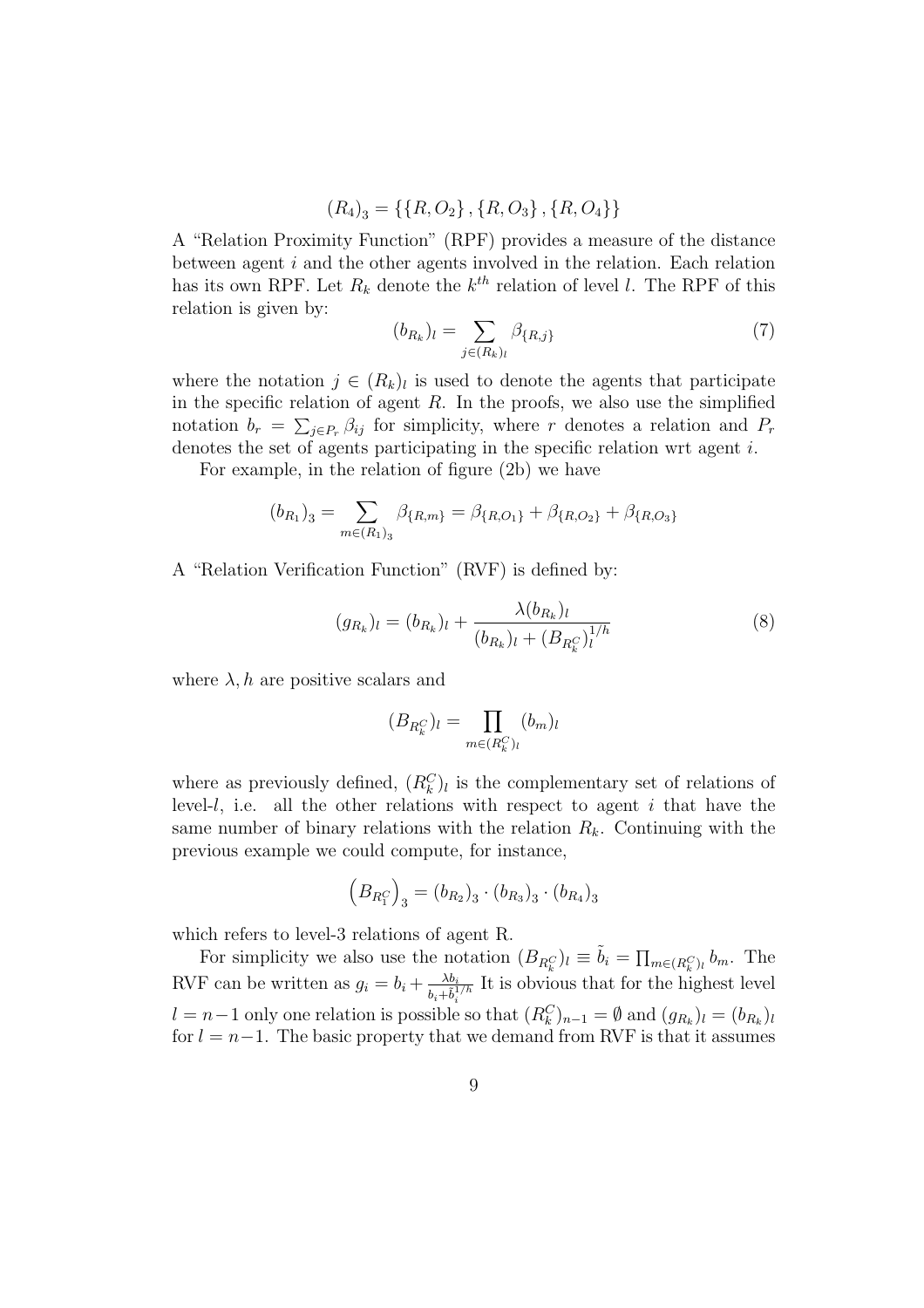the value of zero if a relation holds, while no other relations of the same or other levels hold. In other words it should indicate which of all possible relations holds. We have he following limits of RVF (using the simplified notation): (a)  $\lim_{b_i \to 0} \lim_{\tilde{b}_i \to 0} g_i$ ³  $\left( b_{i},\tilde{b}_{i}\right)$  $= \lambda$  (b)  $\lim_{b_i \to 0}$  $\tilde{b}_i \neq 0$ gi  $\mathbf{E}$  $\left( \begin{matrix} b_i, b_i \end{matrix} \right)$  $= 0$ . These limits

guarantee that RVF will behave in the way we want it to, as an indicator of a specific collision.

The function  $G_i$  is now defined as

$$
G_i = \prod_{l=1}^{n_L^i} \prod_{j=1}^{n_{R_l}^i} (g_{R_j})_l
$$
\n(9)

where  $n_L^i$  the number of levels and  $n_{R_l}^i$  the number of relations in level-l with respect to agent i.

The definition of the G function in the multiple moving agents situation is slightly different than the one introduced by the authors in ([15]). The collision scheme in that approach involved a single moving point agent in an environment with static obstacles. A collision with more than one obstacle was therefore impossible and the obstacle function was simply the product of the distances of the agent from each obstacle. In our case however, this is inappropriate, as can be seen in figure 2. The control law of agent A should



Figure 3: I,II are level-1 relations with respect to A, while III is level-2. The RVFs of the level-1 relations are nonzero in situation III.

distinguish when agent A is in conflict with B, C, or B and C simultaneously. Mathematically, the first two situations are level-1 relations and the third a level-2 relation with respect to A. Whenever the latter occurs, the RVF of the level-2 relation tends to zero while the RVFs of the two separate level-1 relations (A,B and A,C) are nonzero. The key property of an RVF is that it tends to zero only when the corresponding relation holds. Hence it serves as an analytic switch that is activated (tends to zero) only when the relation it represents is realized.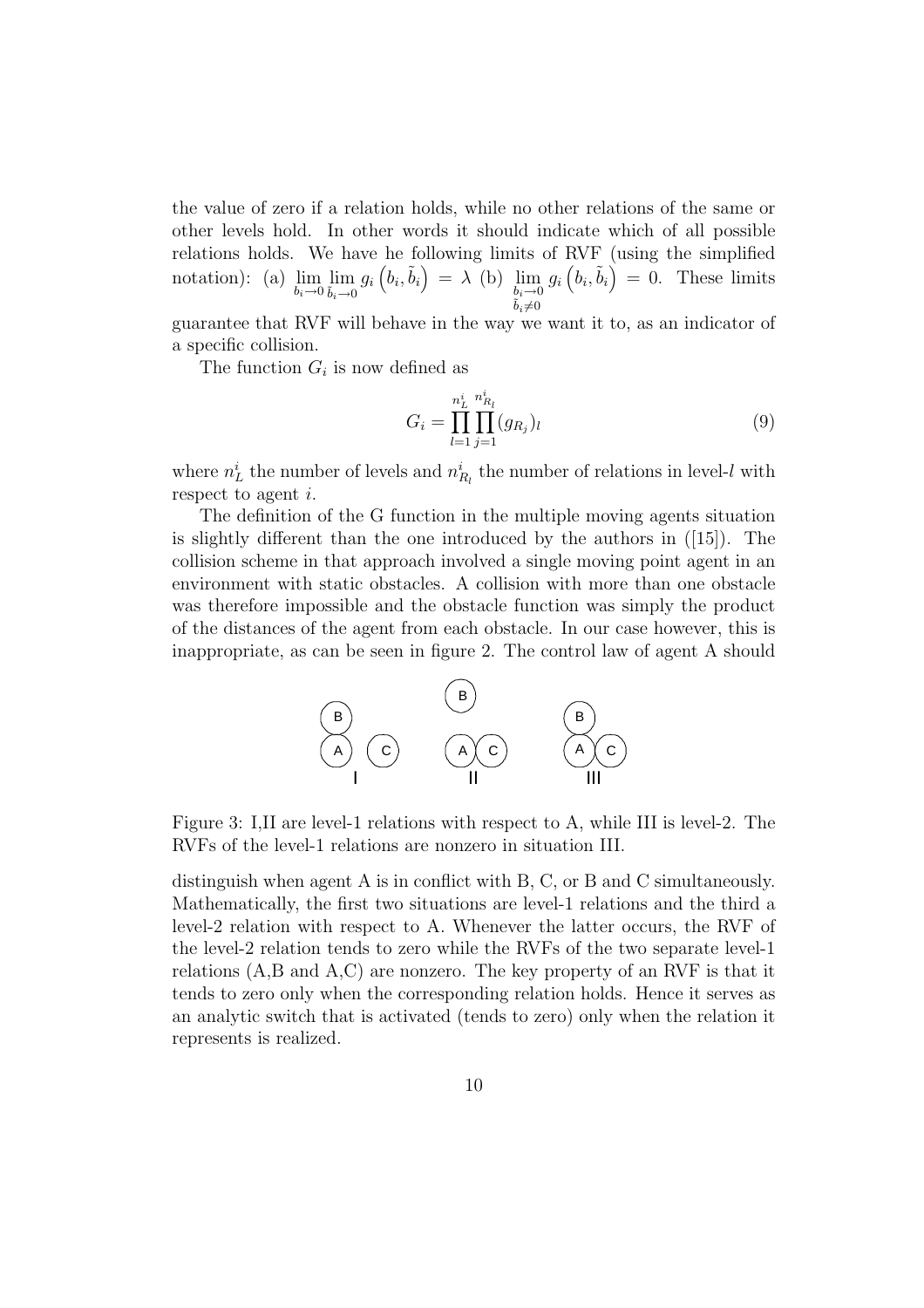#### 3.5 An example

As an example, we will present steps to construct the function G with respect to a specific agent in a team of 4 agents indexed 1 through 4. We construct the function  $G_1$  wrt agent 1. We begin by defining the Relation Proximity Functions  $(eq.(7))$  in every level (Table 1):

|               | Relation Level 1 | Level 2                                                                                                                                                                        | $\vert$ Level 3                                        |
|---------------|------------------|--------------------------------------------------------------------------------------------------------------------------------------------------------------------------------|--------------------------------------------------------|
|               |                  | $ (b_1)_1 = \beta_{12}   (b_1)_2 = \beta_{12} + \beta_{13}  $                                                                                                                  | $(b_1)_3 = \beta_{12} +$<br>$+\beta_{13} + \beta_{14}$ |
|               |                  | $\begin{vmatrix} (b_2)_1 = \beta_{13} \\ (b_3)_1 = \beta_{14} \end{vmatrix}$ $(b_2)_2 = \beta_{12} + \beta_{14}$<br>$(b_3)_1 = \beta_{14}$ $(b_3)_2 = \beta_{13} + \beta_{14}$ |                                                        |
| $\mathcal{S}$ |                  |                                                                                                                                                                                |                                                        |

#### Table 1

It is now easy to calculate the Relation Verification Functions for each relation based on equation (8). For example, for the second relation of level 2, the complement (term  $(B_{R_k^C})_l$  in eq.(8)) is given by  $(B_{2^C})_2 = (b_1)_2 \cdot (b_3)_2$ and substituting in (8), we have

$$
(g_2)_2 = (b_2)_2 + \frac{\lambda (b_2)_2}{(b_2)_2 + ((b_1)_2 \cdot (b_3)_2)^{1/h}}
$$

The function  $G_1$  is then calculated as the product of the Relation Verification Functions of all relations.

#### 3.6 The f function

The key difference of the decentralized method with respect to the centralized case is that the control law of each agent ignores the destinations of the others. By using  $\varphi_i = \frac{\gamma_{di}}{(\gamma - \gamma)^k}$  $\frac{\gamma_{di}}{(\left(\gamma_{di}\right)^k + G_i)^{1/k}}$  as a navigation function for agent *i*, there is no potential for  $i$  to cooperate in a possible collision scheme when its initial condition coincides with its final destination. In order to overcome this limitation, we add a function  $f_i$  to  $\gamma_i$  so that the cost function  $\varphi_i$  attains positive values in proximity situations even when  $i$  has already reached its destination. A preliminary definition for this function was given in [4], [37]. Here, we modify the previous definitions to ensure that the destination point is a non-degenerate local minimum of  $\varphi_i$  with minimum requirements on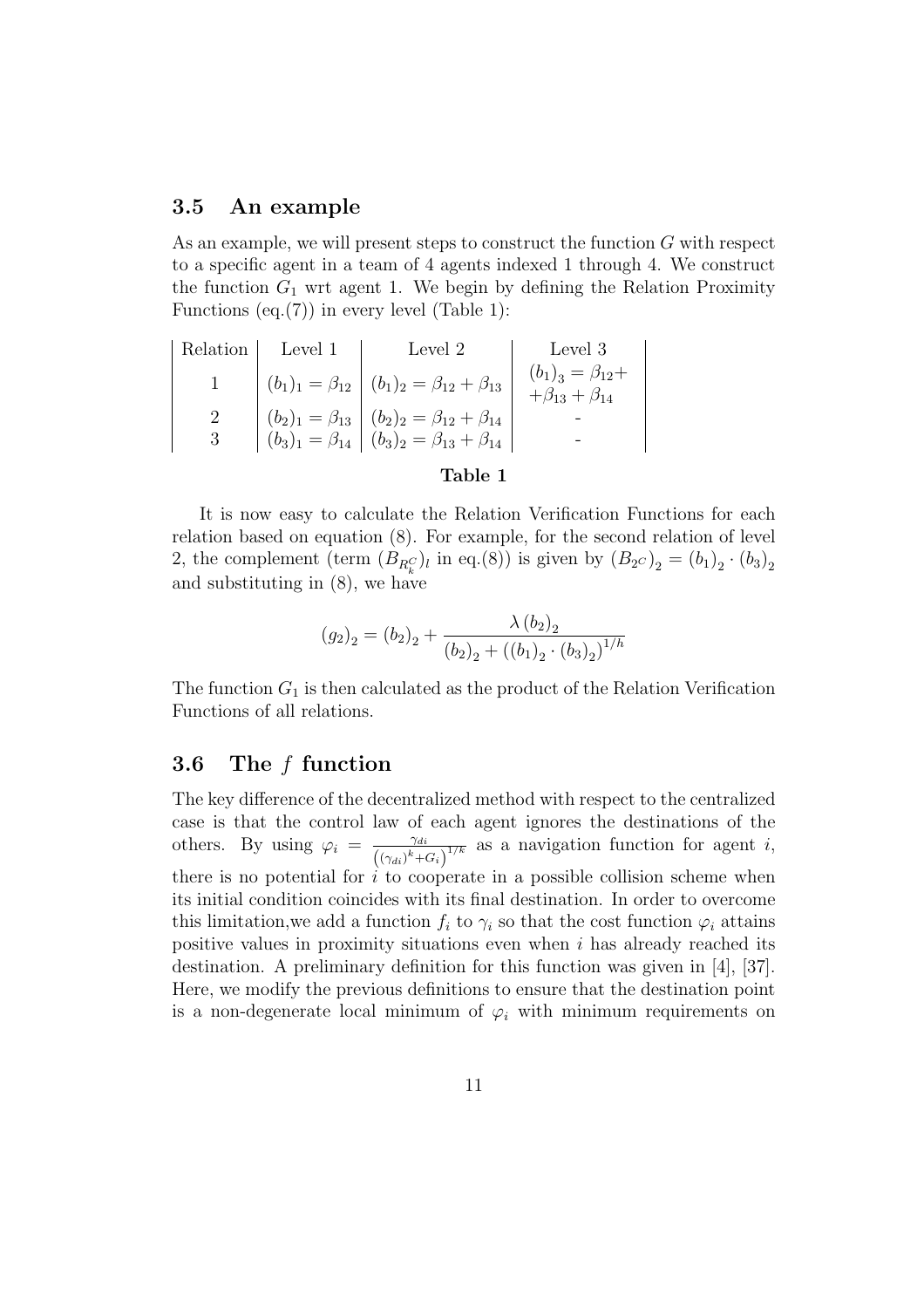assumptions. We define the function  $f_i$  by:

$$
f_i(G_i) = \begin{cases} a_0 + \sum_{j=1}^3 a_j G_i^j, \ G_i \le X \\ 0, \ G_i > X \end{cases}
$$
 (10)

where  $X, Y = f_i(0) > 0$  are positive parameters the role of which will be made clear in the following. The parameters  $a_j$  are evaluated so that  $f_i$  is maximized when  $G_i \to 0$  and minimized when  $G_i = X$ . We also require that  $f_i$  is continuously differentiable at X. Therefore we have:

$$
a_0 = Y, a_1 = 0, a_2 = \frac{-3Y}{X^2}, a_3 = \frac{2Y}{X^3}
$$

We require that  $Y \leq \frac{\Theta_1}{k}$  where  $\Theta_1$  is an arbitrarily large positive gain. This will help in obtaining a lower bound of  $k$  analytically in the stability analysis that follows. The parameter  $X$  serves as a sensing parameter that activates the  $f_i$  function whenever possible collisions are bound to occur. The only requirement we have for  $X$  is that it must be small enough to guarantee that  $f_i$  vanishes whenever the system has reached its equilibrium, i.e. when everyone has reached its destination. In mathematical terms:

$$
X < G_i \left( q_{d1}, \dots, q_{dN} \right) \, \forall i \tag{11}
$$

That's the minimum requirement we have regarding knowledge of the destinations of the team.

The resulting navigation function is no longer analytic but merely  $C<sup>1</sup>$  at  $G_i = X$ . However, by choosing X large enough, the resulting function is analytic in a neighborhood of the boundary of the free space so that the characterization of its critical points can be made by the evaluation of its Hessian. Hence, the parameter  $X$  must be chosen small enough in order to satisfy (11) but large enough to include the region described above. Clearly, this is a tradeoff the control design has to pay in order to achieve decentralization. Intuitively, the destinations should be far enough from one another.

#### 3.7 Proof of Correctness

Let  $\varepsilon > 0$ . Define  $B_{j,l}^i(\varepsilon) \equiv \{q : 0 < (g_{R_j}^i)_l < \varepsilon\}$ . Following [15],[20] we discriminate the following topologies for the function  $\varphi_i$ :

1. The destination point:  $q_{di}$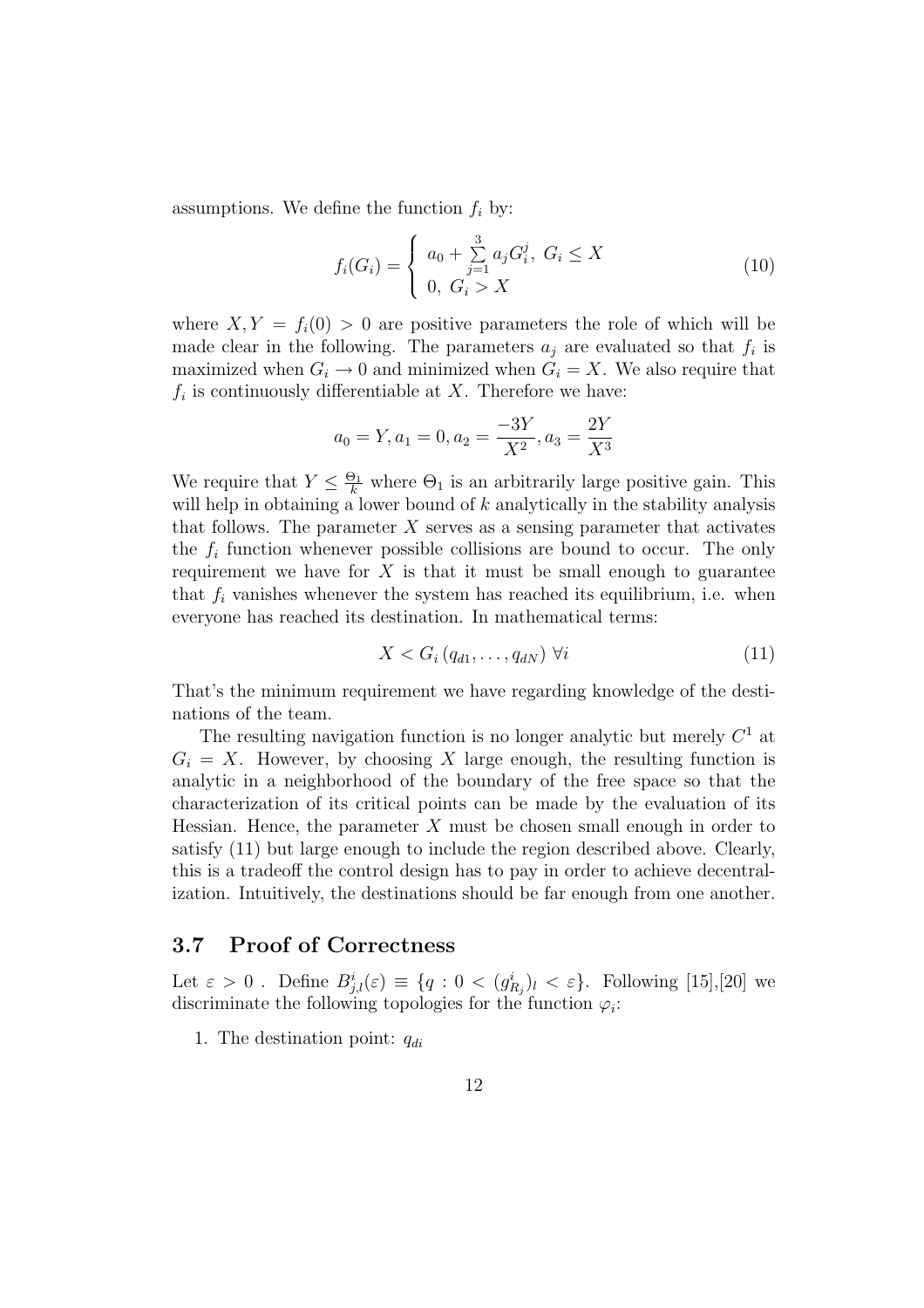- 2. The free space boundary:  $\partial F(q) = G_i^{-1}(\delta), \delta \to 0$
- 3. The set near collisions:  $F_0(\varepsilon) = \bigcup_{l=1}^{n_L^i}$  $\bigcup_{j=1}^{n_{R,l}^{i}} B_{j,l}^{i}(\varepsilon) - \{q_{di}\}$
- 4. The set away from collisions:  $F_1(\varepsilon) = F (\lbrace q_{di} \rbrace \cup \vartheta F \cup F_0(\varepsilon))$

The following theorem allows us to derive results for the function  $\varphi_i$  by examining the simpler function  $\hat{\varphi}_i(q) = \frac{\gamma_i}{G_i}$ :

**Theorem 1** [15]:Let  $I_1, I_2$  be intervals,  $\hat{\varphi}: F \to I_1$  and  $\sigma: I_1 \to I_2$  be analytic. Define the composition  $\varphi : F \to I_2$  to be  $\varphi = \sigma \circ \hat{\varphi}$ . If  $\sigma$  is monotonically increasing on  $I_1$ , then the set of critical points of  $\varphi$  and  $\hat{\varphi}$ coincide and the (Morse) index of each critical point is identical.

A key point in the discrimination between centralized and decentralized navigation functions is that the latter contain a time-varying part which depends on the movement of the other agents. Using the same procedure as in [20],[15] we first prove that the construction of each  $\varphi_i$  guarantees collision avoidance:

**Proposition 1**: For each fixed t, the function  $\varphi_i(q_i, \cdot)$  is a navigation function if the parameters h, k assume values bigger than a finite lower bound..

**Proof Sketch**: The set of critical points of  $\varphi_i$  is defined as  $C_{\varphi_i} = \{q :$  $\partial\varphi_i/\partial q_i=0\}$ . A critical point is non-degenerate if  $\partial^2\varphi_i/\partial^2 q_i$  has full rank at that point.The statement of the proposition is guaranteed by the following Lemmas:

**Lemma 2:** If the workspace is valid, the destination point  $q_{di}$  is a nondegenerate local minimum of  $\varphi_i$ .

**Lemma 3:** All critical points of  $\varphi_i$  are in the interior of the free space.

**Lemma 4:** For every  $\varepsilon > 0$ , there exists a positive integer  $N(\varepsilon)$  such that if  $k > N(\varepsilon)$  then there are no critical points of  $\hat{\varphi}_i$  in  $F_1(\varepsilon)$ .

**Lemma 5:** There exists an  $\varepsilon_0 > 0$  such that  $\hat{\varphi}_i$  has no local minimum in  $F_0(\varepsilon)$ , as long as  $\varepsilon < \varepsilon_0$ .

**Lemma 6:** There exist  $\varepsilon_1 > 0$  and  $h_1 > 0$ , such that the critical points of  $\hat{\varphi}_i$ are non-degenerate as long as  $\varepsilon < \varepsilon_1$  and  $h > h_1$ .

The complete proofs of the Lemmas can be found in the Appendix. Lemmas 2-5 guarantee the polarity of the proposed DNF, whilst Lemma 6 guarantees the non-degeneracy of the critical points. By choosing  $k, h$  that satisfy the above Lemmas, the statement of Proposition 1 is proved.

This however does not guarantee global convergence of the system state to the destination configuration. This is achieved by using a Lyapunov function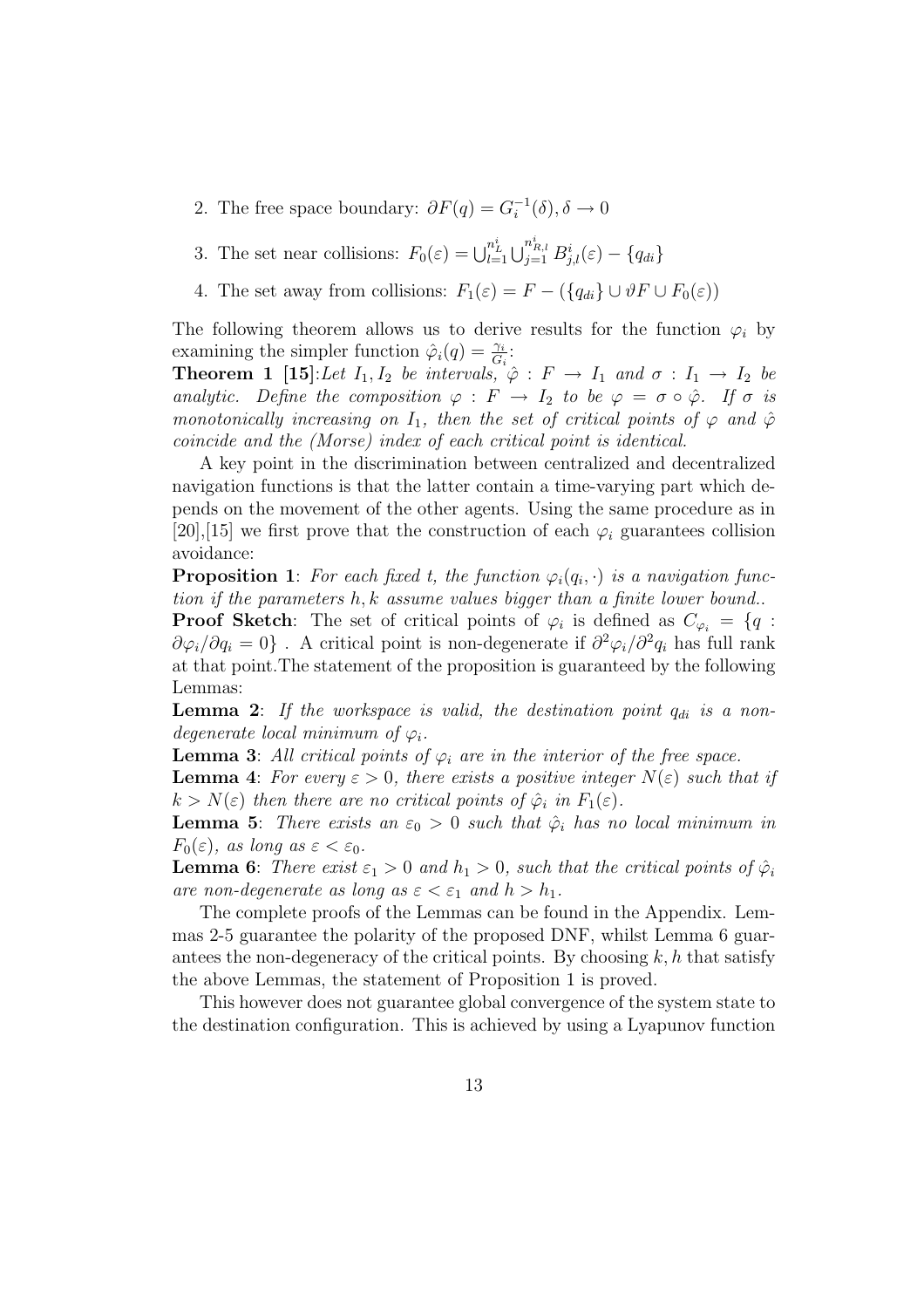for the *whole* system which is *time invariant* that is a function that depends on the positions of all the agents. The candidate Lyapunov function that we use in this paper is simply the sum of the DNF's of all agents. Specifically we prove the following:

**Proposition 2**: The time-derivative of  $\varphi = \sum_{i=1}^{N} \varphi_i$  is negative definite across the trajectories of the system up to a set of initial conditions of measure zero if the parameters h, k assume values bigger than a finite lower bound.

# 4 Simulations

To demonstrate the navigation properties of our decentralized approach, we present two simulations of four holonomic agents that have to navigate from an initial to a final configuration, avoiding collision with each other. Each agent has no knowledge of the desired destinations of the other agents. In the following figure  $A-i$ ,  $T-i$  denote the initial condition and desired destination of agent  $i$  respectively. The chosen configurations constitute non-trivial setups since the straight-line paths connecting initial and final positions of each agent are obstructed by other agents. Screenshots I-VI in each simulation show the evolution in time of the four member team.

In the second simulation the initial positions of agents 2,3,4 coincide with their desired destinations. We see how the  $f$  function forces these 3 robots to cooperate in order to let robot 1 reach its target.

## 5 Conclusions

In this paper, a methodology for multiple mobile agent navigation is presented. The methodology extends the centralized agent navigation established in [20] to a decentralized approach to the problem under input constraints. As in [20], the agent potentials are formed by appropriately constructed agent proximity potentials, which capture all the possible multi agent proximity situations. The great advantages of the method are (i) its relatively low complexity with respect to the number of agents, compared to centralized approaches to the problem and (ii) its application to non-point agents. The effectiveness of the methodology is verified through non-trivial computer simulations.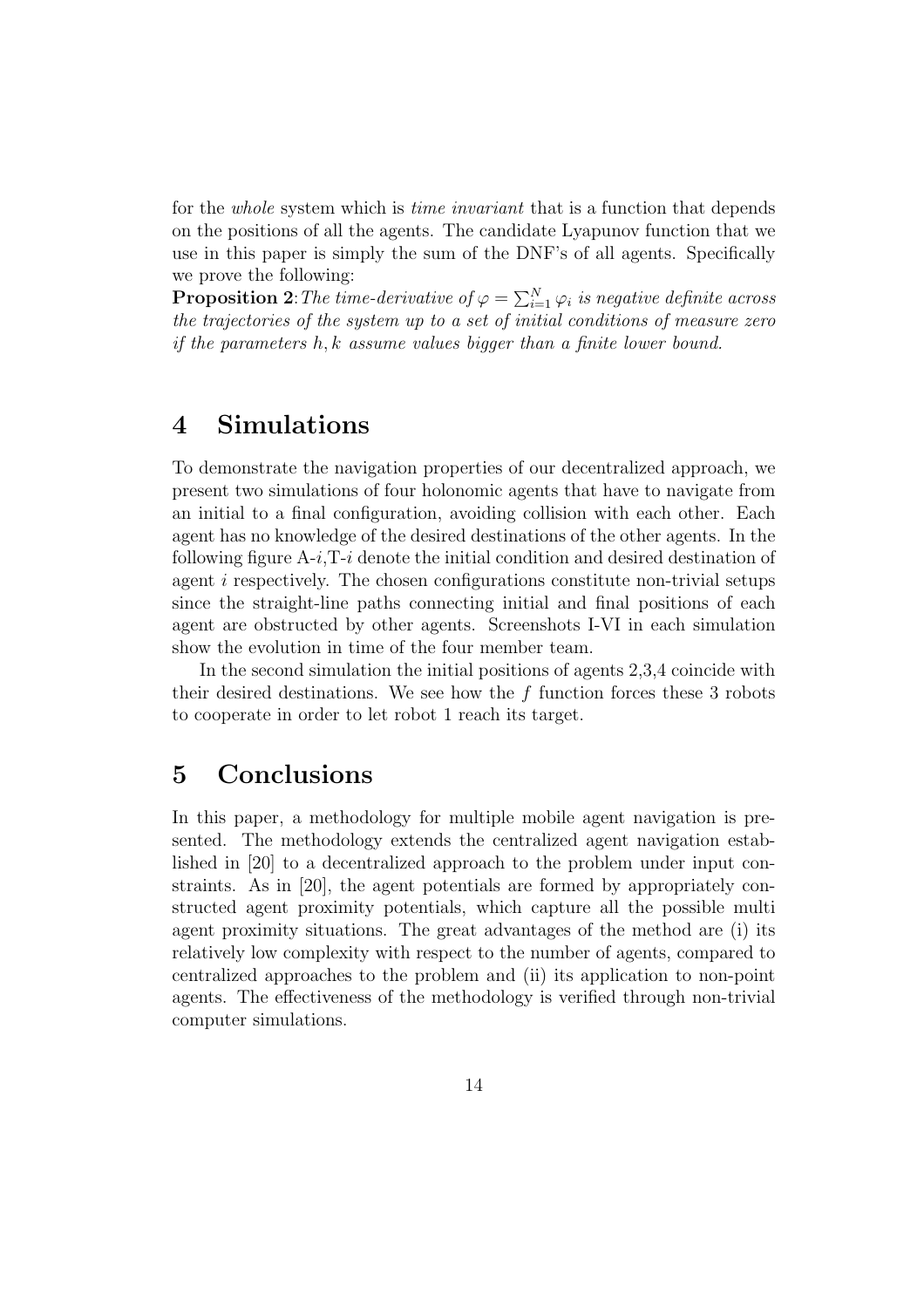

Figure 4: Simulation A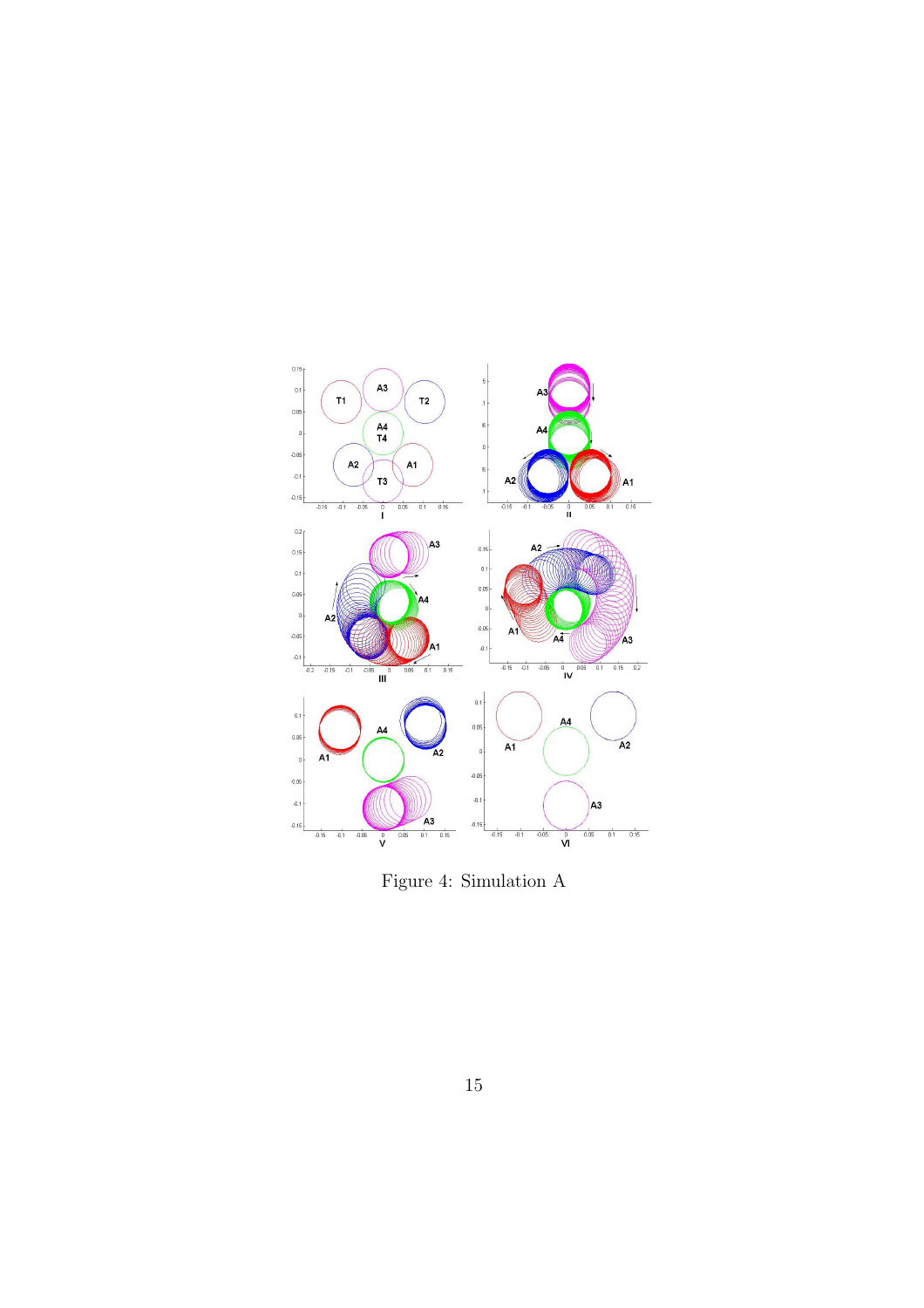

Figure 5: Simulation B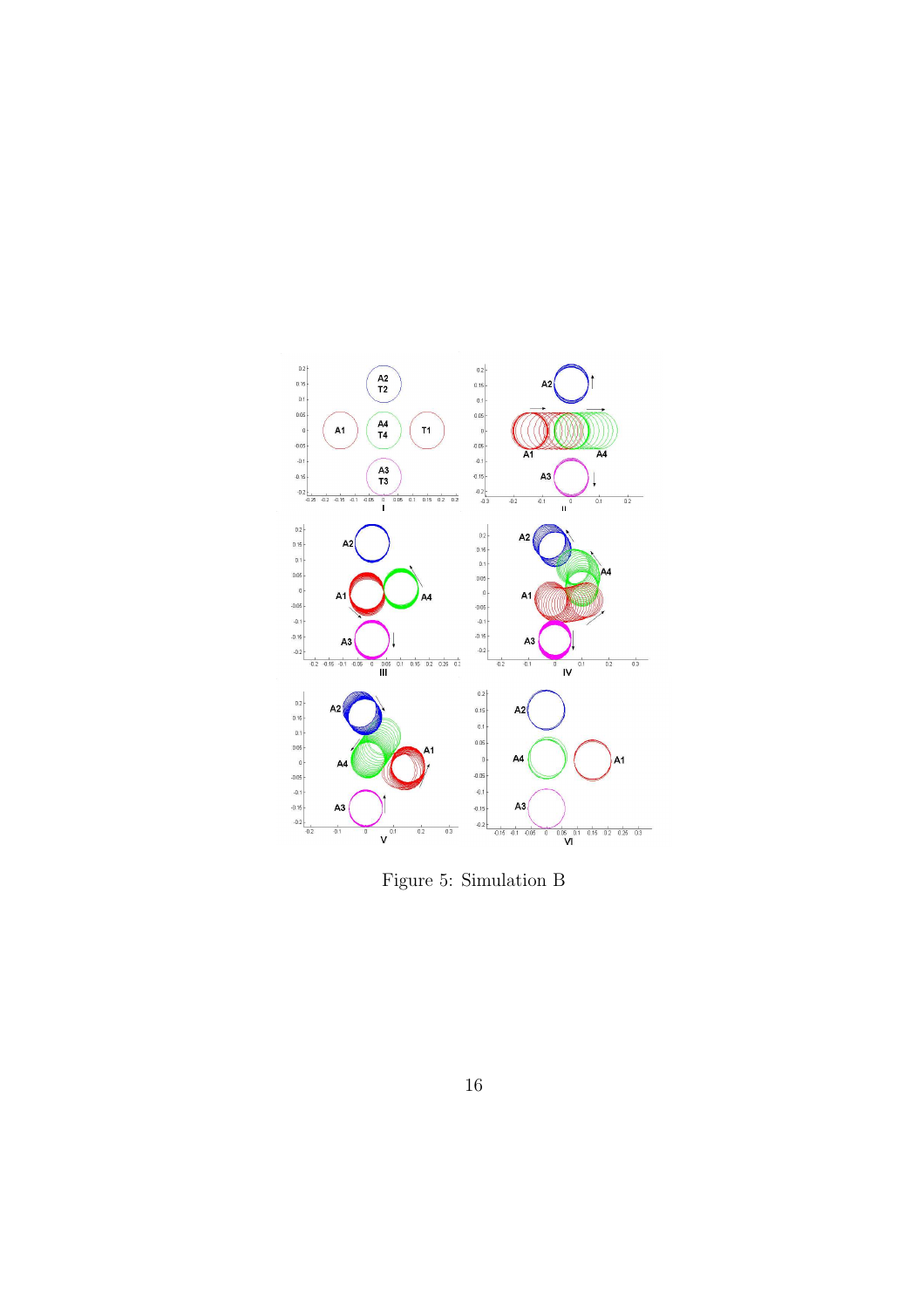Current research directions are towards applying the methodology to the cases where each agent has limited knowledge of the positions of the others and where there is some form of uncertainty in the agent movement.

### 6 Proofs

We first provide the proofs of propositions 2-5 and then the proof of proposition 1.

Before proceeding with our proof, we introduce some simplifications concerning terminology. To simplify notation we denote by  $q$  instead of  $q_i$  the current agent configuration, by  $q_d$  instead of  $q_{di}$  its goal configuration, by G instead of its " $G$ " function and by  $q_j$  the configurations of the other agents. In the proof sketches of Lemmas 2-6 we use the notation  $\frac{\partial}{\partial q_i}(\cdot) \triangleq \nabla(\cdot)$  and  $\partial^2$  $\frac{\partial^2}{\partial q_i^2}(\cdot) \stackrel{\Delta}{=} \nabla^2(\cdot)$ 

**Proof of Lemma 2:** At steady state, the function  $f$  vanishes due to the constraint  $X < G_i (q_{d1}, \ldots, q_{dN})$   $\forall i$ . Taking the gradient of the definition of  $\varphi$  we have:

$$
\nabla \varphi (q_d) = \frac{1}{\left( (\gamma_d)^k + G \right)^{2/k}} \left( \left( (\gamma_d)^k + G \right)^{1/k} \nabla (\gamma_d) - (\gamma_d) \nabla \left( (\gamma_d)^k + G \right)^{1/k} \right) = 0
$$

since both  $\gamma_d$  and  $\nabla$  ( $\gamma_d$ ) vanish by definition at  $q_d$ . The Hessian at  $q_d$  is

$$
\nabla^2 \varphi (q_d) = \frac{1}{\left( (\gamma_d)^k + G \right)^{2/k}} \left( \left( (\gamma_d)^k + G \right)^{1/k} \nabla^2 (\gamma_d) - (\gamma_d) \nabla^2 \left( (\gamma_d)^k + G \right)^{1/k} \right) =
$$
  
= 
$$
G^{-1/k} \cdot \nabla^2 (\gamma_d) = 2G^{-1/k} I
$$

which is non-degenerate. $\diamondsuit$ 

**Proof of Lemma 3**: Let  $q_0$  be a point in  $\vartheta F$  and suppose that  $(g_{R_a})_b(q_0) = 0$ for some relation a of level b. If the workspace is valid:  $(g_{R_j})_l(q_0) > 0$  for  $g_{R_j}(q_0) > 0$  for any level-l and  $j \neq a$  since only one RVF can hold at a time. Using the terminology previously defined, and setting  $g_i \equiv (g_{R_a})_b (q_0) = 0$ , it follows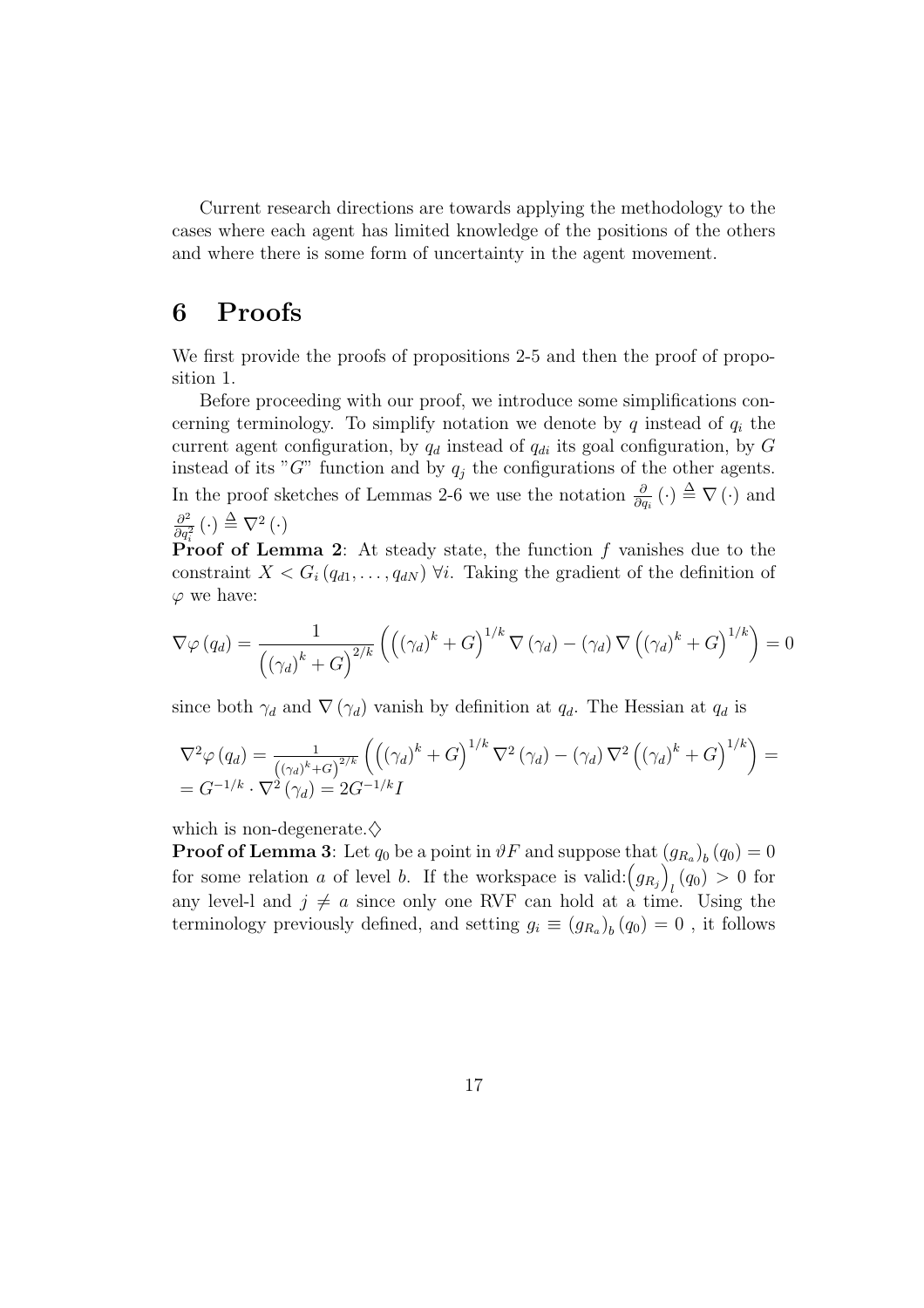that  $\bar{g}_i > 0$ . Taking the gradient of  $\varphi$  at  $q_0$ , we obtain:

$$
\nabla \varphi (q_0) = \frac{1}{\left( (\gamma_d + f)^k + G \right)^{2/k}} \left( \left( (\gamma_d + f)^k + G \right)^{1/k} \nabla (\gamma_d + f) - (\gamma_d + f) \nabla \left( (\gamma_d + f)^k + G \right)^{1/k} \right) =
$$
  
\n
$$
= \frac{1}{\left( (\gamma_d + f)^k + G \right)^{2/k}} \left( \left( (\gamma_d + f)^k + G \right)^{1/k} \nabla (\gamma_d + f) -
$$
  
\n
$$
- \frac{1}{k} (\gamma_d + f) \left( (\gamma_d + f)^k + G \right)^{\frac{1}{k}-1} \left( \nabla (\gamma_d + f)^k + \nabla G \right) \right) =
$$
  
\n
$$
= \frac{1}{\left( (\gamma_d + f)^k + G \right)^{2/k}} \left( \left( (\gamma_d + f)^k + G \right)^{1/k} \nabla (\gamma_d + f) -
$$
  
\n
$$
- (\gamma_d + f)^k \left( (\gamma_d + f)^k + G \right)^{\frac{1}{k}-1} \nabla (\gamma_d + f) - \frac{1}{k} (\gamma_d + f) \left( (\gamma_d + f)^k + G \right)^{\frac{1}{k}-1} \nabla G \right)
$$

Since  $G = g_i \cdot \bar{g}_i = 0$ , we have

$$
\nabla \varphi (q_0) = \frac{1}{(\gamma_d + f)^2} \left( (\gamma_d + f) \nabla (\gamma_d + f) - (\gamma_d + f) \nabla (\gamma_d + f) - \frac{1}{k} (\gamma_d + f)^{2-k} \nabla G \right) =
$$
\n
$$
= -\frac{1}{k} (\gamma_d + f)^{-k} \nabla G =
$$
\n
$$
= -\frac{1}{k} (\gamma_d + f)^{-k} (g_i \nabla \bar{g}_i + \bar{g}_i \nabla g_i) =
$$
\n
$$
= -\frac{1}{k} (\gamma_d + f)^{-k} \bar{g}_i \nabla g_i \neq 0
$$
\n
$$
\diamondsuit
$$

Proof of Lemma 4:At a critical point  $q \in C_{\hat{\varphi}} \cap F_1(\varepsilon)$  we have:

$$
\hat{\varphi} = \frac{\gamma}{G} \Rightarrow \nabla \hat{\varphi} = \frac{1}{G^2} \left( G \nabla \gamma - \gamma \nabla G \right)^{\nabla \hat{\varphi} = 0} G \nabla \gamma = \gamma \nabla G \Rightarrow \Rightarrow G \nabla \left( \gamma_d + f \right)^k = \left( \gamma_d + f \right)^k \nabla G \Rightarrow k G \nabla \left( \gamma_d + f \right) = \left( \gamma_d + f \right) \nabla G
$$

Taking the magnitude of both sides yields:

$$
kG \|\nabla (\gamma_d + f)\| = (\gamma_d + f) \|\nabla G\|
$$

A sufficient condition for the above equality not to hold is given by:

$$
\frac{(\gamma_d + f) \|\nabla G\|}{G \|\nabla (\gamma_d + f)\|} < k, \text{for all } q \in F_1(\varepsilon)
$$

An upper bound for the left side is given by:

$$
\begin{aligned} &\frac{(\gamma_d + f)\|\nabla G\|}{G\|\nabla(\gamma_d + f)\|} < \frac{(\gamma_d + f)}{\|\nabla(\gamma_d + f)\|} \cdot \sum\limits_{l=1}^{n_L} \sum\limits_{j=1}^{n_{R,l}} \frac{\overline{G}_{j,l}}{G}\left\|\nabla \left(g_{R_j}\right)_l\right\| < \\ &< \frac{1}{\varepsilon} \cdot \frac{\left(\max\{\gamma_d\} + \max\{f\}\right) \cdot \sum\limits_{l=1}^{n_L} \sum\limits_{j=1}^{n_{R,l}} \max\left\|\nabla \left(g_{R_j}\right)_l\right\|}{\min\limits_{W} \|\nabla(\gamma_d + f)\|} = \\ &= \frac{1}{\varepsilon} \cdot \frac{\left(\max\{\gamma_d\} + Y\right) \cdot \sum\limits_{l=1}^{n_L} \sum\limits_{j=1}^{n_{R,l}} \max\left\|\nabla \left(g_{R_j}\right)_l\right\|}{\min\limits_{W} \|\nabla(\gamma_d + f)\|} \end{aligned}
$$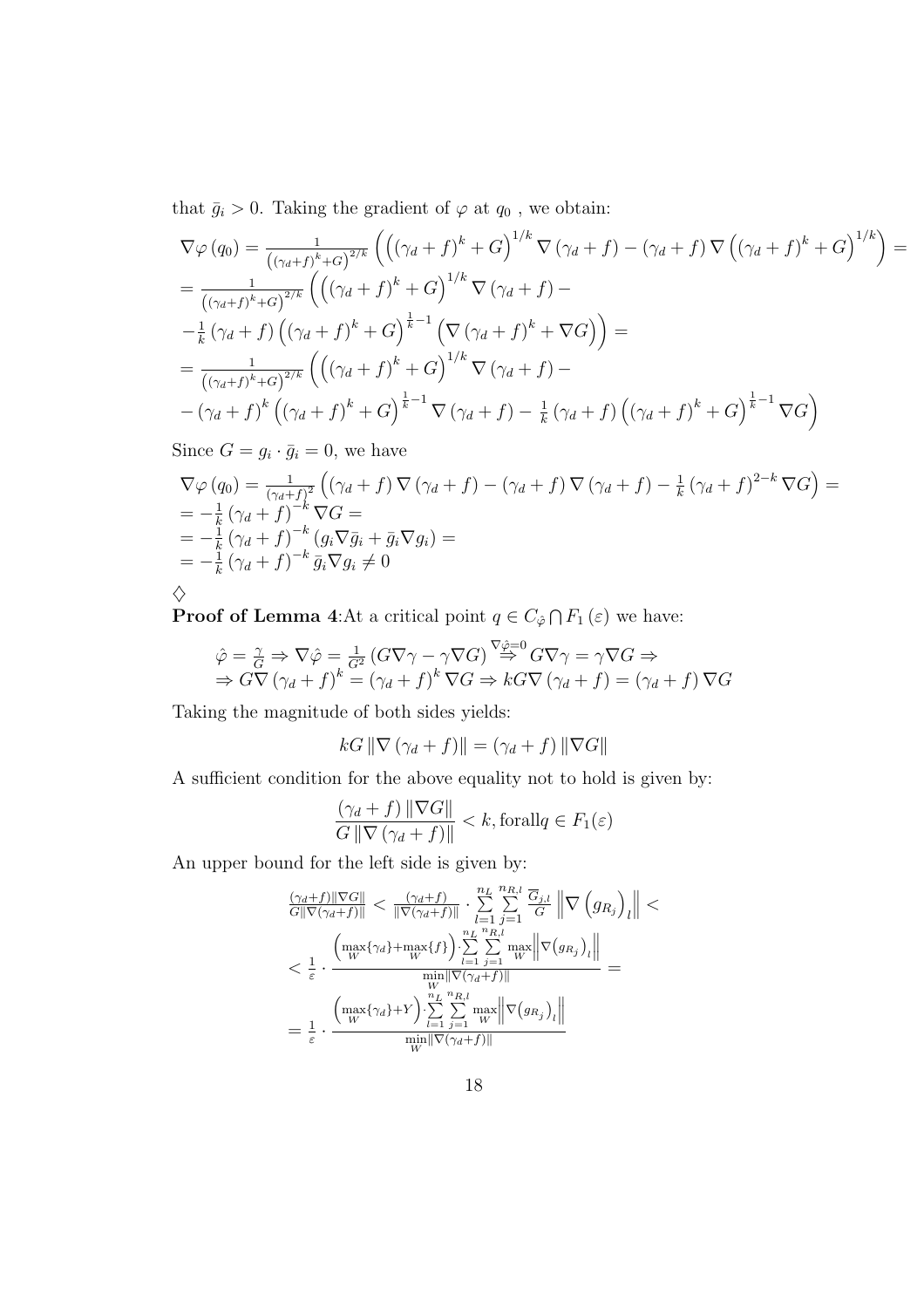since:  $(g_{R_j})$ ´  $\mathbf{0}_l \geq \varepsilon.\diamondsuit$ 

**Proof of Lemma 5:** : If  $q \in F_0(\varepsilon) \cap C_\phi$ , where  $C_\phi$  is the set of critical points, then  $q \in B_i^L(\varepsilon)$  for at least one set  $\{L, i\}$ ,  $i \in \{1...n_{R,L}\}, L \in$  ${1...n<sub>L</sub>},$  with  $n<sub>L</sub>$  the number of levels and  $n<sub>R,L</sub>$  the number of relations in level L. We will use a unit vector as a test direction to demonstrate that  $(\nabla^2 \hat{\varphi})$  (q) has at least one negative eigenvalue. At a critical point,

$$
\left(\nabla\hat{\varphi}\right)(q) = \frac{1}{G^2} \left(k \cdot G \cdot \left(\gamma_d + f\right)^{k-1} \cdot \nabla \left(\gamma_d + f\right) - \left(\gamma_d + f\right)^k \cdot \nabla G\right) = 0
$$

Hence,

$$
k \cdot G \cdot \nabla (\gamma_d + f) = (\gamma_d + f) \cdot \nabla G \tag{12}
$$

The Hessian at a critical point is:

$$
(\nabla^2 \hat{\varphi}) (q) = \frac{1}{G^2} (G \cdot \nabla^2 (\gamma_d + f)^k - (\gamma_d + f)^k \cdot \nabla^2 G)
$$

and expanding

$$
\left(\nabla^2 \hat{\varphi}\right)(q) = \frac{(\gamma_d + f)^{k-2}}{G^2} \left\{ kG \cdot \left[ (\gamma_d + f) \cdot \nabla^2 \left( \gamma_d + f \right) + (k-1) \nabla \left( \gamma_d + f \right) \nabla \left( \gamma_d + f \right)^T \right] - (\gamma_d + f)^2 \nabla^2 G \right\}
$$
\n
$$
(13)
$$

Taking the outer product of both sides of equation (12), we get:

$$
(kG)^{2} \nabla (\gamma_{d} + f) \nabla (\gamma_{d} + f)^{T} = (\gamma_{d} + f)^{2} \nabla G \nabla G^{T}
$$
 (14)

Substituting equation (14) in equation (13), we get:

$$
\left(\nabla^2 \hat{\varphi}\right)(q) = \frac{\left(\gamma_d + f\right)^{k-1}}{G^2} \left\{ kG \cdot \nabla^2 \left(\gamma_d + f\right) + \left(1 - \frac{1}{k}\right) \frac{\left(\gamma_d + f\right)}{G} \nabla G \nabla G^T - \left(\gamma_d + f\right) \nabla^2 G \right\}
$$

We choose the test vector (unit magnitude) to be: $\hat{u} = \frac{\nabla b_i(q_c)^{\perp}}{\|\nabla b_i(q_c)^{\perp}}$  $\frac{\nabla b_i(q_c)^{\perp}}{\|\nabla b_i(q_c)^{\perp}\|}$ . By its definition  $\hat{u}$  is orthogonal to  $\nabla b_i$  at a critical point  $q_c$ , and so the following properties hold: $\hat{u}^T \cdot \nabla b_i = 0$  and  $\nabla b_i^T \cdot \hat{u} = 0$ . With  $\nabla^2 (\gamma_d + f) = 2 \cdot I + \nabla^2 f$ , we form the quadratic form:

$$
\frac{G^2}{(\gamma_d + f)^{k-1}} \hat{u}^T (\nabla^2 \hat{\varphi}) (q) \hat{u} = 2kG + kG \cdot \hat{u}^T \cdot \nabla^2 f \cdot \hat{u} + \left(1 - \frac{1}{k}\right) \frac{(\gamma_d + f)}{G} \hat{u}^T \nabla G \nabla G^T \hat{u} - \left(\gamma_d + f\right) \hat{u}^T \nabla^2 G \hat{u}
$$
\n(15)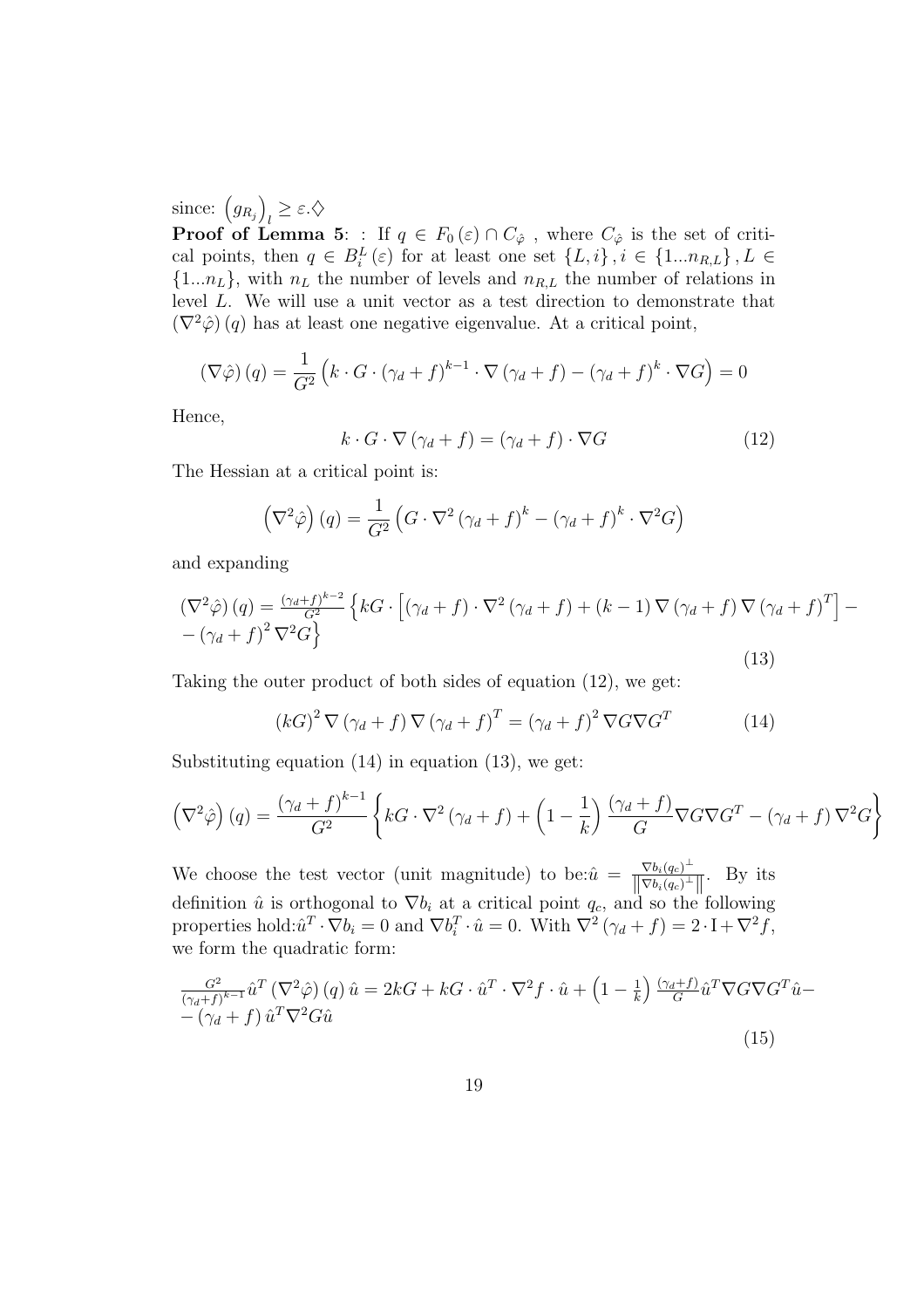where:

$$
\nabla^2 f = \sum_{j=2}^3 j a_j \left[ (j-1) G^{j-2} \nabla G \nabla G^T + G^{j-1} \nabla^2 G \right]
$$

Expanding the term  $\hat{u}^T \cdot \nabla G \cdot \nabla G^T \cdot \hat{u}$ , we get:

$$
\hat{u}^T \cdot \nabla G \cdot \nabla G^T \cdot \hat{u} = \hat{u}^T \cdot (g_i \cdot \nabla \bar{g}_i + \bar{g}_i \cdot \nabla g_i) \cdot (g_i \cdot \nabla \bar{g}_i^T + \bar{g}_i \cdot \nabla g_i^T) \cdot \hat{u} =
$$
\n
$$
= g_i^2 \cdot \hat{u}^T \cdot \nabla \bar{g}_i \cdot \nabla \bar{g}_i^T \cdot \hat{u} + g_i \cdot \bar{g}_i \cdot \hat{u}^T \cdot \nabla \bar{g}_i \cdot \nabla g_i^T \cdot \hat{u} +
$$
\n
$$
+ \bar{g}_i \cdot g_i \cdot \hat{u}^T \cdot \nabla g_i \cdot \nabla \bar{g}_i^T \cdot \hat{u} + \bar{g}_i^2 \cdot \hat{u}^T \cdot \nabla g_i \cdot \nabla g_i^T \cdot \hat{u} =
$$
\n
$$
= g_i^2 \cdot \hat{u}^T \cdot \nabla \bar{g}_i \cdot \nabla \bar{g}_i^T \cdot \hat{u} + 2 \cdot g_i \cdot \bar{g}_i \cdot \hat{u}^T \cdot \nabla \bar{g}_i \cdot \nabla g_i^T \cdot \hat{u} +
$$
\n
$$
+ \bar{g}_i^2 \cdot \hat{u}^T \cdot \nabla g_i \cdot \nabla g_i^T \cdot \hat{u}
$$
\n(16)

We also have:

$$
\hat{u}^T \cdot \nabla g_i = -\frac{\lambda \cdot b_i}{\left(b_i + \tilde{b}_i^{1/h}\right)^2} \cdot \hat{u}^T \cdot \nabla \tilde{b}_i^{1/h} \text{and} \nabla g_i^T \cdot \hat{u} = -\frac{\lambda \cdot b_i}{\left(b_i + \tilde{b}_i^{1/h}\right)^2} \cdot \left(\nabla \tilde{b}_i^{1/h}\right)^T \cdot \hat{u}
$$

and equation (16) simplifies to:

$$
\hat{u}^T \cdot \nabla G \cdot \nabla G^T \cdot \hat{u} = g_i^2 \cdot \hat{u}^T \cdot \nabla \bar{g}_i \cdot \nabla \bar{g}_i^T \cdot \hat{u} - \hat{u}^T \cdot \nabla \bar{g}_i \cdot \frac{2 \cdot \lambda \cdot G \cdot b_i}{\left(b_i + \hat{b}_i^{1/h}\right)^2} \cdot \left(\nabla \tilde{b}_i^{1/h}\right)^T \cdot \hat{u} + \frac{1}{\left(b_i + \hat{b}_i^{1/h}\right)^4} \cdot \hat{u}^T \cdot \nabla \tilde{b}_i^{1/h} \cdot \left(\nabla \tilde{b}_i^{1/h}\right)^T \cdot \hat{u}
$$

Using  $g_i = c_i \cdot b_i$ , where:  $c_i = 1 + \frac{\lambda}{b_i + \tilde{b}_i^{1/h}}$ , , we get:

$$
\hat{u}^T \cdot \nabla G \cdot \nabla G^T \cdot \hat{u} = g_i^2 \cdot \hat{u}^T \cdot \nabla \bar{g}_i \cdot \nabla \bar{g}_i^T \cdot \hat{u} - \frac{2 \cdot \lambda \cdot G \cdot g_i}{c_i \left(b_i + \hat{b}_i^{1/h}\right)^2} \cdot \hat{u}^T \cdot \nabla \bar{g}_i \cdot \left(\nabla \tilde{b}_i^{1/h}\right)^T \cdot \hat{u} +
$$
\n
$$
+ \bar{g}_i^2 \cdot \frac{\lambda^2 \cdot g_i^2}{c_i^2 \left(b_i + \hat{b}_i^{1/h}\right)^4} \cdot \hat{u}^T \cdot \nabla \tilde{b}_i^{1/h} \cdot \left(\nabla \tilde{b}_i^{1/h}\right)^T \cdot \hat{u}
$$

Hence:

$$
\left(1 - \frac{1}{k}\right) \frac{\hat{u}^T \nabla G \nabla G^T \hat{u}}{G} = g_i \cdot \eta_i \tag{17}
$$

$$
\eta_i = \left(1 - \frac{1}{k}\right) \cdot \left[\begin{array}{c} \frac{\hat{u}^T \cdot \nabla \bar{g}_i \cdot \nabla \bar{g}_i^T \cdot \hat{u}}{\bar{g}_i} - 2 \cdot \lambda \cdot \frac{\hat{u}^T \cdot \nabla \bar{g}_i \cdot \left(\nabla \tilde{b}_i^{1/h}\right)^T \cdot \hat{u}}{c_i \left(b_i + \tilde{b}_i^{1/h}\right)^2} \\ + \lambda^2 \cdot \bar{g}_i \cdot \frac{\hat{u}^T \cdot \nabla \tilde{b}_i^{1/h} \cdot \left(\nabla \tilde{b}_i^{1/h}\right)^T \cdot \hat{u}}{c_i^2 \left(b_i + \tilde{b}_i^{1/h}\right)^4} \end{array}\right]
$$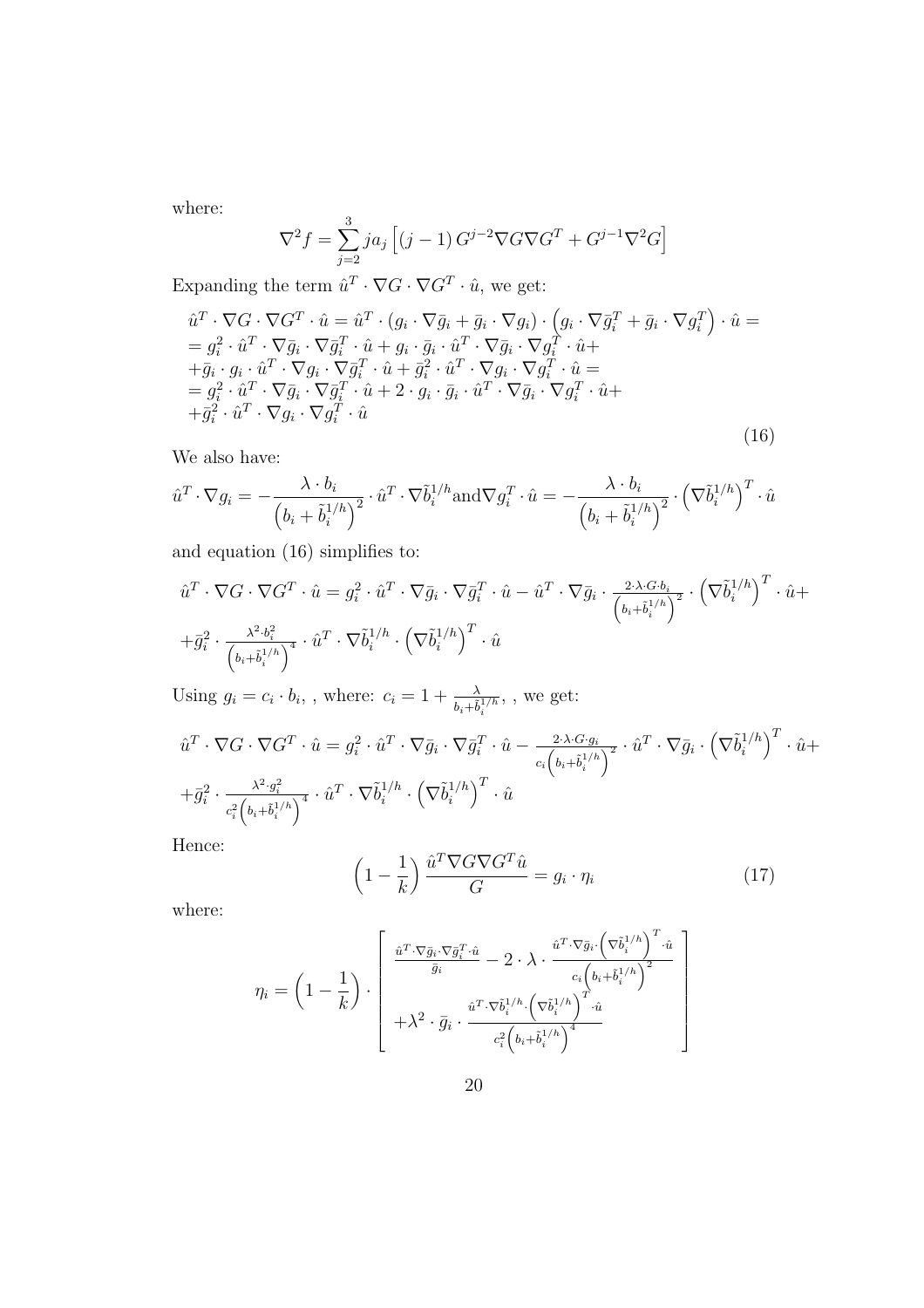Expanding the term  $\hat{u}^T \cdot \nabla^2 G \cdot \hat{u}$  from equation (13), we get:

$$
\hat{u}^T \cdot \nabla^2 G \cdot \hat{u} = \hat{u}^T \cdot \nabla^2 (g_i \cdot \bar{g}_i) \cdot \hat{u} =
$$
\n
$$
= \hat{u}^T \cdot (g_i \cdot \nabla^2 \bar{g}_i + 2 \cdot \nabla g_i \cdot \nabla \bar{g}_i + \bar{g}_i \cdot \nabla^2 g_i) \cdot \hat{u} =
$$
\n
$$
= g_i \cdot \hat{u}^T \cdot \nabla^2 \bar{g}_i \cdot \hat{u} + 2 \cdot \hat{u}^T \cdot \nabla g_i \cdot \nabla \bar{g}_i \cdot \hat{u} + \bar{g}_i \cdot \hat{u}^T \cdot \nabla^2 g_i \cdot \hat{u}
$$
\n(18)

We have:

$$
\hat{u}^T \cdot \nabla^2 g_i \cdot \hat{u} = \left( 1 + \frac{\lambda}{b_i + \tilde{b}_i^{1/h}} \right) \cdot \hat{u}^T \cdot \nabla^2 b_i \cdot \hat{u} + b_i \cdot \hat{u}^T \cdot A_i \cdot \hat{u} \tag{19}
$$

where:

$$
A_i = \lambda \cdot \left[ 2 \frac{\left(\nabla b_i + \nabla \tilde{b}_i^{1/h}\right) \left(\nabla b_i + \nabla \tilde{b}_i^{1/h}\right)^T}{\left(b_i + \tilde{b}_i^{1/h}\right)^3} - \frac{\left(\nabla^2 b_i + \nabla^2 \tilde{b}_i^{1/h}\right)}{\left(b_i + \tilde{b}_i^{1/h}\right)^2} \right]
$$

Using  $\nabla^2 b_i = 2 \cdot l \cdot I_2$ , the term  $\hat{u}^T \cdot \nabla^2 b_i \cdot \hat{u}$  becomes:

$$
\hat{u}^T \cdot \nabla^2 b_i \cdot \hat{u} = 2 \cdot l
$$

We define: $v_i = 2 \cdot l \geq 2$ . Substituting  $v_i, c_i = 1 + \frac{\lambda}{b_i + \tilde{b}_i^{1/h}}$ in equation (19), we get:

$$
\hat{u}^T \cdot \nabla^2 g_i \cdot \hat{u} = c_i \cdot v_i + b_i \cdot \hat{u}^T \cdot A_i \cdot \hat{u}
$$

and equation (18) becomes:

$$
\hat{u}^T \cdot \nabla^2 G \cdot \hat{u} = g_i \cdot \hat{u}^T \cdot \nabla^2 \bar{g}_i \cdot \hat{u} - 2 \cdot \frac{b_i \cdot \lambda}{\left(b_i + b_i^{1/h}\right)^2} \cdot \hat{u}^T \cdot \nabla b_i^{1/h} \cdot \nabla \bar{g}_i \cdot \hat{u} + \bar{g}_i \cdot \left(c_i \cdot v_i + b_i \cdot \hat{u}^T \cdot A_i \cdot \hat{u}\right)
$$

Using  $g_i = c_i \cdot b_i$ , we get

$$
\hat{u}^T \cdot \nabla^2 G \cdot \hat{u} = g_i \cdot \hat{u}^T \cdot \nabla^2 \bar{g}_i \cdot \hat{u} - 2 \cdot g_i \cdot \frac{\lambda}{c_i \left(b_i + b_i^{1/h}\right)^2} \cdot \hat{u}^T \cdot \nabla b_i^{1/h} \cdot \nabla \bar{g}_i \cdot \hat{u} +
$$
  
+  $\bar{g}_i \cdot c_i \cdot v_i + \frac{\bar{g}_i \cdot g_i}{c_i} \cdot \hat{u}^T \cdot A_i \cdot \hat{u} =$   
=  $g_i \cdot \xi_i + v_i \cdot \bar{g}_i \cdot c_i$  (20)

$$
\xi_i = \hat{u}^T \cdot \nabla^2 \bar{g}_i \cdot \hat{u} + \frac{\bar{g}_i}{c_i} \cdot \hat{u}^T \cdot A_i \cdot \hat{u} - 2 \frac{\lambda}{c_i \left(b_i + \tilde{b}_i^{1/h}\right)^2} \cdot \hat{u}^T \cdot \nabla \tilde{b}_i^{1/h} \cdot \nabla \bar{g}_i \cdot \hat{u}
$$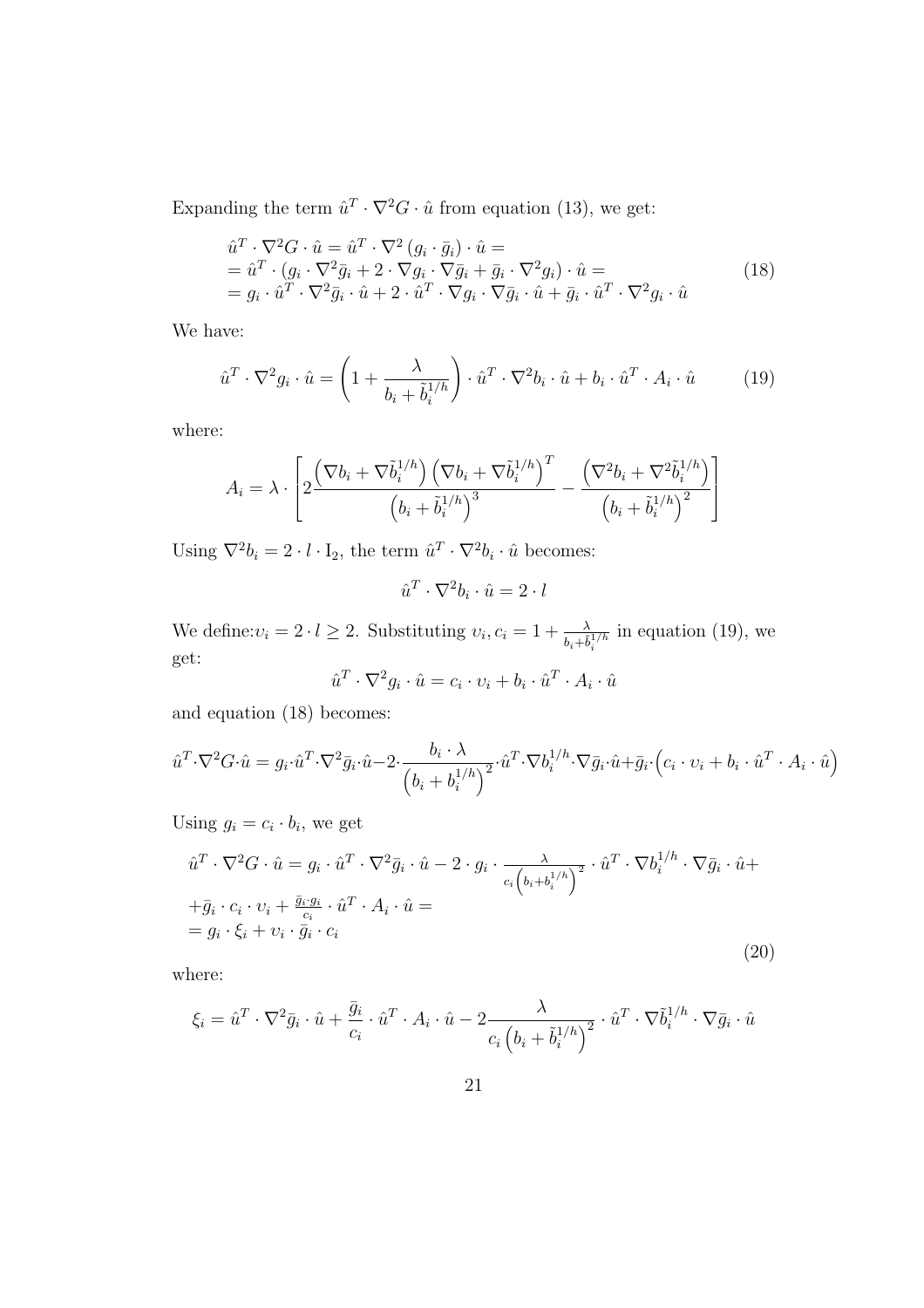Substituting equations (19) and (20) in equation (15), we get:

$$
\frac{G^2}{(\gamma_d + f)^{k-1}} \hat{u}^T (\nabla^2 \hat{\varphi}) (q) \hat{u} = 2kG + kG \cdot \hat{u}^T \cdot \nabla^2 f \cdot \hat{u} + g_i \cdot \eta_i - (\gamma_d + f) (g_i \cdot \xi_i + v_i \cdot \bar{g}_i \cdot c_i) =
$$
\n
$$
= (2kG + v_i \cdot \bar{g}_i \cdot (\gamma_d + f) \cdot c_i) + g_i \cdot [k \cdot \bar{g}_i \cdot \hat{u}^T \cdot \nabla^2 f \cdot \hat{u} + (\gamma_d + f) \cdot \eta_i - (\gamma_d + f) \cdot \xi_i]
$$
\n(21)

For the analysis to come, we compute the inner products:

$$
\nabla \gamma_d^T \cdot \nabla \gamma_d = \|\nabla \gamma_d\|^2 = 4\gamma_d
$$
  
\n
$$
\nabla G^T \cdot \nabla G = \left(g_i \nabla \bar{g}_i^T + \bar{g}_i \nabla g_i^T\right) \cdot \left(g_i \nabla \bar{g}_i + \bar{g}_i \nabla g_i\right) = g_i^2 \|\nabla \bar{g}_i\|^2 + 2g_i \bar{g}_i \nabla g_i^T \nabla \bar{g}_i + \bar{g}_i^2 \|\nabla g_i\|^2
$$
  
\n
$$
\nabla G^T \cdot \nabla \gamma_d = g_i \nabla \bar{g}_i^T \nabla \gamma_d + \bar{g}_i \nabla g_i^T \nabla \gamma_d
$$
  
\n
$$
\nabla f^T \cdot \nabla G = \left(\sum_{j=1}^3 j a_j G^{j-1}\right) \nabla G^T \cdot \nabla G =
$$
  
\n
$$
= \left(\sum_{j=1}^3 j a_j g_i^{j-1} \bar{g}_i^{j-1}\right) \cdot \left(g_i^2 \|\nabla \bar{g}_i\|^2 + 2g_i \bar{g}_i \nabla g_i^T \nabla \bar{g}_i + \bar{g}_i^2 \|\nabla g_i\|^2\right) =
$$
  
\n
$$
= \|\nabla \bar{g}_i\|^2 \left(\sum_{j=1}^3 j a_j g_i^j \bar{g}_i^{j-1}\right) \cdot g_i + 2 \nabla g_i^T \nabla \bar{g}_i \left(\sum_{j=1}^3 j a_j g_i^{j-1} \bar{g}_i^j\right) \cdot g_i +
$$
  
\n
$$
+ \|\nabla g_i\|^2 \left(\sum_{j=1}^3 j a_j g_i^j \bar{g}_i^{j-1}\right) =
$$
  
\n
$$
= \|\nabla \bar{g}_i\|^2 \left(\sum_{j=1}^3 j a_j g_i^j \bar{g}_i^{j-1}\right) \cdot g_i + 2 \nabla g_i^T \nabla \bar{g}_i \left(\sum_{j=1}^3 j a_j g_i^{j-1} \bar{g}_i^j\right) \cdot g_i +
$$
  
\n
$$
+ \|\
$$

Hence:

$$
\nabla f^T \cdot \nabla G = z_0 (g_i, \bar{g}_i, \nabla g_i, \nabla \bar{g}_i) \cdot g_i + z_1 (\bar{g}_i, \nabla g_i)
$$

$$
z_0(g_i, \bar{g}_i, \nabla g_i, \nabla \bar{g}_i) = ||\nabla \bar{g}_i||^2 \left( \sum_{j=1}^3 j a_j g_i^j \bar{g}_i^{j-1} \right) + 2 \nabla g_i^T \nabla \bar{g}_i \left( \sum_{j=1}^3 j a_j g_i^{j-1} \bar{g}_i^j \right) + ||\nabla g_i||^2 \left( \sum_{j=2}^3 j a_j g_i^{j-2} \bar{g}_i^{j+1} \right)
$$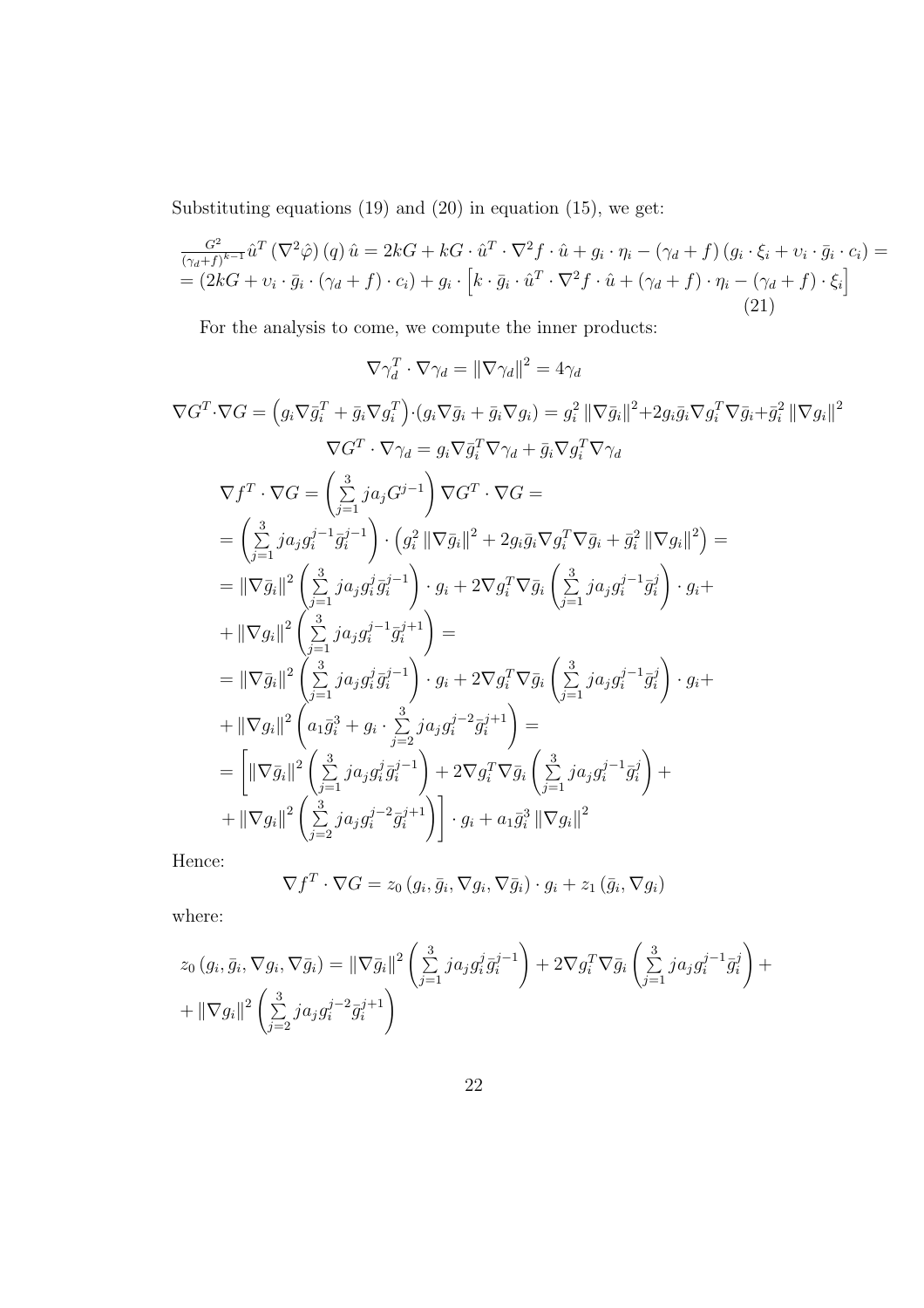and:

$$
z_1(\bar{g}_i, \nabla g_i) = a_1 \bar{g}_i^3 \left\| \nabla g_i \right\|^2
$$

Taking the inner product of (12) with  $\nabla (\gamma_d + f)$ , we get:

$$
kG\nabla (\gamma_d + f)^T \cdot \nabla (\gamma_d + f) = (\gamma_d + f) \nabla G^T \cdot \nabla (\gamma_d + f) \Rightarrow
$$
  
\n
$$
kG(\nabla \gamma_d^T + \nabla f^T) \cdot (\nabla \gamma_d + \nabla f) = (\gamma_d + f) \nabla G^T \cdot (\nabla \gamma_d + \nabla f) \Rightarrow
$$
  
\n
$$
kG\nabla \gamma_d^T \cdot \nabla \gamma_d + kG\nabla \gamma_d^T \cdot \nabla f + kG\nabla f^T \cdot \nabla \gamma_d + kG\nabla f^T \cdot \nabla f =
$$
  
\n
$$
= (\gamma_d + f) \nabla G^T \cdot \nabla \gamma_d + (\gamma_d + f) \nabla G^T \cdot \nabla f \Rightarrow
$$

$$
4kG\gamma_d = (\gamma_d + f)\nabla G^T \cdot \nabla \gamma_d + (\gamma_d + f)\nabla G^T \cdot \nabla f - 2kG\nabla \gamma_d^T \cdot \nabla f - kG\nabla f^T \cdot \nabla f =
$$
  
\n
$$
= (\gamma_d + f)\left(g_i\nabla \bar{g}_i^T\nabla \gamma_d + \bar{g}_i\nabla g_i^T\nabla \gamma_d\right) + (\gamma_d + f)\left(z_0 \cdot g_i + z_1\right) -
$$
  
\n
$$
-k\bar{g}_i\left(2\nabla \gamma_d^T \cdot \nabla f - \nabla f^T \cdot \nabla f\right) \cdot g_i =
$$
  
\n
$$
= \gamma_d \nabla \bar{g}_i^T\nabla \gamma_d \cdot g_i + \gamma_d \bar{g}_i \nabla g_i^T\nabla \gamma_d + f\nabla \bar{g}_i^T\nabla \gamma_d \cdot g_i +
$$
  
\n
$$
+ \begin{pmatrix} a_0 + g_i \cdot \sum_{j=1}^3 a_j g_i^{j-1} \bar{g}_i^j \end{pmatrix} \bar{g}_i \nabla g_i^T\nabla \gamma_d + \gamma_d z_0 \cdot g_i + \gamma_d z_1 + f z_0 \cdot g_i +
$$
  
\n
$$
+ \begin{pmatrix} a_0 + g_i \cdot \sum_{j=1}^3 a_j g_i^{j-1} \bar{g}_i^j \end{pmatrix} z_1 - k\bar{g}_i\left(2\nabla \gamma_d^T \cdot \nabla f - \nabla f^T \cdot \nabla f\right) \cdot g_i =
$$
  
\n
$$
= \gamma_d \nabla \bar{g}_i^T\nabla \gamma_d \cdot g_i + \gamma_d \bar{g}_i \nabla g_i^T\nabla \gamma_d + f\nabla \bar{g}_i^T\nabla \gamma_d \cdot g_i + a_0 \bar{g}_i \nabla g_i^T\nabla \gamma_d +
$$
  
\n
$$
+ \bar{g}_i \nabla g_i^T\nabla \gamma_d \left(\sum_{j=1}^3 a_j g_i^{j-1} \bar{g}_i^j\right) \cdot g_i + \gamma_d z_0 \cdot g_i + \gamma_d z_1 + f z_0 \cdot g_i +
$$
  
\n
$$
+ a_0
$$

Hence:

$$
4kG\gamma_d = z_2(g_i, \bar{g}_i, \nabla g_i, \nabla \bar{g}) \cdot g_i + z_3(\bar{g}_i, \nabla g_i)
$$
\n(22)

$$
z_2(g_i, \bar{g}_i, \nabla g_i, \nabla \bar{g}_i) = \gamma_d \nabla \bar{g}_i^T \nabla \gamma_d + f \nabla \bar{g}_i^T \nabla \gamma_d + \bar{g}_i \nabla g_i^T \nabla \gamma_d \left(\sum_{j=1}^3 a_j g_i^{j-1} \bar{g}_i^j\right) + \gamma_d z_0 + f z_0 + z_1 \left(\sum_{j=1}^3 a_j g_i^{j-1} \bar{g}_i^j\right) - k \bar{g}_i \left(2 \nabla \gamma_d^T \cdot \nabla f - \nabla f^T \cdot \nabla f\right)
$$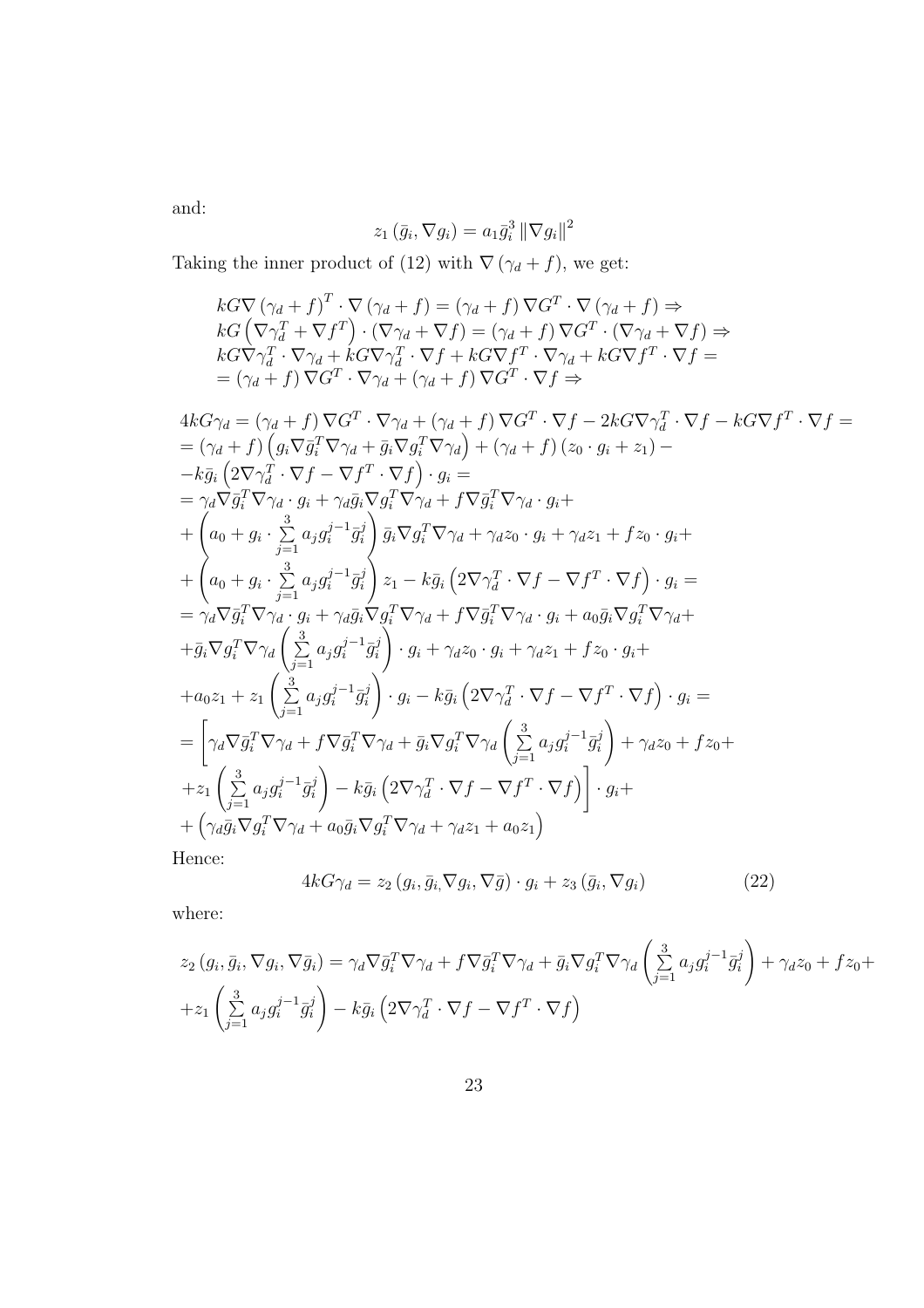and

$$
z_3(\bar{g}_i, \nabla g_i) = \gamma_d \bar{g}_i \nabla g_i^T \nabla \gamma_d + a_0 \bar{g}_i \nabla g_i^T \nabla \gamma_d + \gamma_d z_1 + a_0 z_1 =
$$
  
=  $(\gamma_d + a_0) \bar{g}_i \nabla g_i^T \nabla \gamma_d + z_1 (\gamma_d + a_0)$ 

Substituting equation (22) in equation (21), we get:

$$
\frac{G^2}{(\gamma_d + f)^{k-1}} \hat{u}^T (\nabla^2 \hat{\varphi}) (q) \hat{u} = \left(\frac{z_2}{2\gamma_d} \cdot g_i + \frac{z_3}{2\gamma_d} - \nu_i \cdot \bar{g}_i \cdot (\gamma_d + f) \cdot c_i\right) + g_i \cdot \left[k \cdot \bar{g}_i \cdot \hat{u}^T \cdot \nabla^2 f \cdot \hat{u} +\n+ (\gamma_d + f) \cdot \eta_i - (\gamma_d + f) \cdot \xi_i\right] =\n= \left(\frac{z_2}{2\gamma_d} \cdot g_i + \frac{z_3}{2\gamma_d} - \nu_i \cdot \bar{g}_i \cdot \left(\gamma_d + a_0 + \sum_{j=1}^3 a_j g_i^j \bar{g}_i^j\right) \cdot c_i\right) + g_i \cdot \left[k \cdot \bar{g}_i \cdot \hat{u}^T \cdot \nabla^2 f \cdot \hat{u} +\n+ (\gamma_d + f) \cdot \eta_i - (\gamma_d + f) \cdot \xi_i\right] =\n= \left(\frac{z_2}{2\gamma_d} \cdot g_i + \frac{z_3}{2\gamma_d} - \nu_i \cdot \bar{g}_i \cdot (\gamma_d + a_0) \cdot c_i - \nu_i \cdot g_i \cdot c_i \cdot \sum_{j=1}^3 a_j g_i^{j-1} \bar{g}_i^{j+1}\right) +\n+ g_i \cdot \left[k \cdot \bar{g}_i \cdot \hat{u}^T \cdot \nabla^2 f \cdot \hat{u} + (\gamma_d + f) \cdot \eta_i - (\gamma_d + f) \cdot \xi_i\right] =\n= \left(\frac{z_3}{2\gamma_d} - \nu_i \cdot \bar{g}_i \cdot (\gamma_d + a_0) \cdot c_i\right) + g_i \cdot \left[k \cdot \bar{g}_i \cdot \hat{u}^T \cdot \nabla^2 f \cdot \hat{u} +\n+ (\gamma_d + f) \cdot \eta_i - (\gamma_d + f) \cdot \xi_i + \frac{z_2}{2\gamma_d} - \nu_i \bar{g}_i c_i \left(\sum_{j=1}^3 a_j g_i^{j-1} \bar{g}_i^j\right)\right]
$$
\n(23)

From the previous analysis we have found:

$$
z_3(\bar{g}_i, \nabla g_i) = (\gamma_d + a_0) \bar{g}_i \nabla g_i^T \nabla \gamma_d + z_1 (\gamma_d + a_0)
$$

and

$$
z_1(\bar{g}_i, \nabla g_i) = a_1 \bar{g}_i^3 ||\nabla g_i||^2 = 0
$$

So:

$$
z_3\left(\bar{g}_i,\nabla g_i\right) = \left(\gamma_d + a_0\right)\bar{g}_i\nabla g_i^T\nabla \gamma_d
$$

and equation (23) becomes:

$$
\frac{G^2}{(\gamma_d + f)^{k-1}} \hat{u}^T (\nabla^2 \hat{\varphi}) (q) \hat{u} = \bar{g}_i \cdot c_i \cdot \left( \frac{1}{2\gamma_d} (\gamma_d + a_0) \nabla b_i^T \nabla \gamma_d - v_i \cdot (\gamma_d + a_0) \right) + g_i \cdot \left[ k \cdot \bar{g}_i \cdot \hat{u}^T \cdot \nabla^2 f \cdot \hat{u} +
$$
  

$$
(\gamma_d + f) \cdot \eta_i - (\gamma_d + f) \cdot \xi_i + \frac{z_2}{2\gamma_d} - v_i \bar{g}_i c_i \left( \sum_{j=1}^3 a_j g_i^{j-1} \bar{g}_i^j \right) - \sigma_i \right] =
$$
  

$$
= \bar{g}_i \cdot c_i \cdot \left( 1 + \frac{a_0}{\gamma_d} \right) \cdot \left( \frac{1}{2} \nabla b_i^T \nabla \gamma_d - v_i \cdot \gamma_d \right) + g_i \cdot \left[ k \cdot \bar{g}_i \cdot \hat{u}^T \cdot \nabla^2 f \cdot \hat{u} +
$$
  

$$
(\gamma_d + f) \cdot \eta_i - (\gamma_d + f) \cdot \xi_i + \frac{z_2}{2\gamma_d} - v_i \bar{g}_i c_i \left( \sum_{j=1}^3 a_j g_i^{j-1} \bar{g}_i^j \right) - \sigma_i \right]
$$
  
(24)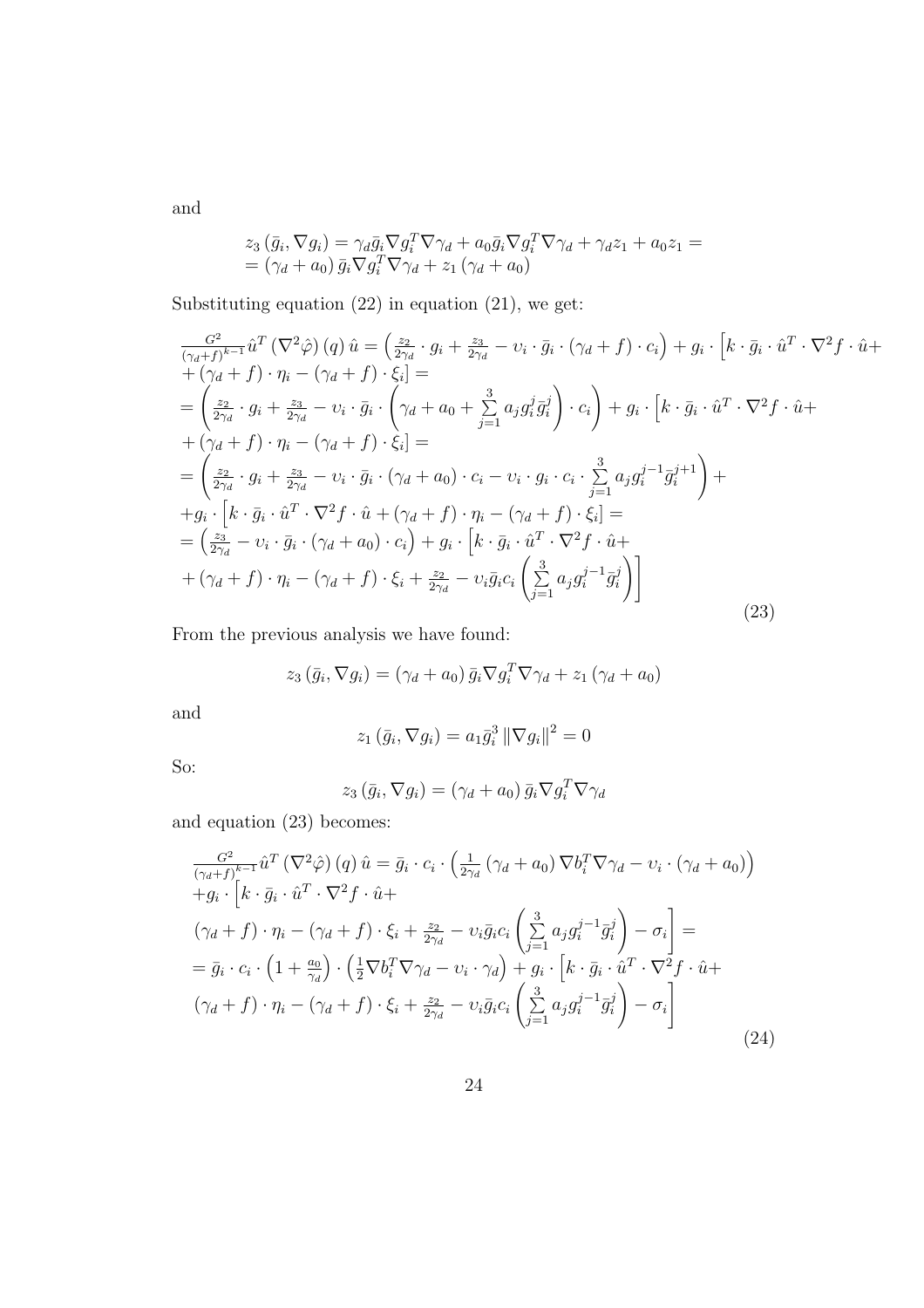where:

$$
\sigma_i = \frac{\lambda \bar{g}_i}{2c_i \left(b+\tilde{b}^{1/h}\right)^2} \left(\nabla b + \nabla \tilde{b}^{1/h}\right)^T \cdot \nabla \gamma_d
$$

Setting:

$$
\tilde{\mu}_i = \left(1 + \frac{a_0}{\gamma_d}\right) \cdot \mu_i
$$

where:

$$
\mu_i = \frac{1}{2} \nabla b_i^T \nabla \gamma_d - v_i \cdot \gamma_d
$$

equation (24) becomes:

$$
\frac{G^2}{(\gamma_d + f)^{k-1}} \hat{u}^T (\nabla^2 \hat{\varphi}) (q) \hat{u} = \bar{g}_i \cdot c_i \cdot \tilde{\mu}_i + g_i \cdot \left[ k \cdot \bar{g}_i \cdot \hat{u}^T \cdot \nabla^2 f \cdot \hat{u} + \right. \\
\left. + (\gamma_d + f) \cdot \eta_i - (\gamma_d + f) \cdot \xi_i + \frac{z_2}{2\gamma_d} - \nu_i \bar{g}_i c_i \left( \sum_{j=1}^3 a_j g_i^{j-1} \bar{g}_i^j \right) - \sigma_i \right]
$$
\n(25)

The second term is proportional to  $g_i$  and can be made arbitrarily small by a suitable choice of  $\varepsilon$  but can still be positive, so the first term should be strictly negative.

From the result of Lemma 7, we have:

$$
\max_{q \in F_0} \{\mu_i\} = \frac{2}{l} \cdot \left( \frac{\frac{1}{l} \cdot \sqrt{\|\sum q_j\|^2 - l \cdot \sum \|q_j\|^2 + l \cdot (\sum (r + r_j)^2 + \varepsilon)}}{-\|l \cdot q_d - \sum q_j\|} \right) \cdot \|l \cdot q_d - \sum q_j\|
$$

For  $\varepsilon$  small enough,  $\max_{q \in F_0} {\{\mu_i\}}$  is negative. Moreover, the term  $\left(1 + \frac{a_0}{\gamma_d}\right)$ ´ is always greater than one, since we have assumed that  $a_0 > 0$ , and  $\gamma_d > 0$  for  $q \in F_0(\varepsilon)$ . Thus for  $\varepsilon$  small enough,  $\tilde{\mu}_i$  is also negative. So, for  $\tilde{\mu}_i$ , according to Lemma 1, it is sufficient to make sure that:

$$
\frac{1}{l} \cdot \sqrt{\left\|\sum q_j\right\|^2 - l \cdot \sum \|q_j\|^2 + l \cdot \left(\sum (r+r_j)^2 + \varepsilon\right)} < \left\|l \cdot q_d - \sum q_j\right\| \Rightarrow
$$
\n
$$
\varepsilon < l \cdot \left\|l \cdot q_d - \sum q_j\right\|^2 + \sum \|q_j\|^2 - \frac{1}{l} \cdot \left\|\sum q_j\right\|^2 - \sum (r+r_j)^2 \equiv \varepsilon_0
$$

An other constraint arises from the fact that  $\varepsilon > 0$ . So for a valid workspace it will be:

$$
l \cdot ||l \cdot q_d - \sum q_j||^2 + \sum ||q_j||^2 - \frac{1}{l} \cdot ||\sum q_j||^2 > \sum (r + r_j)^2
$$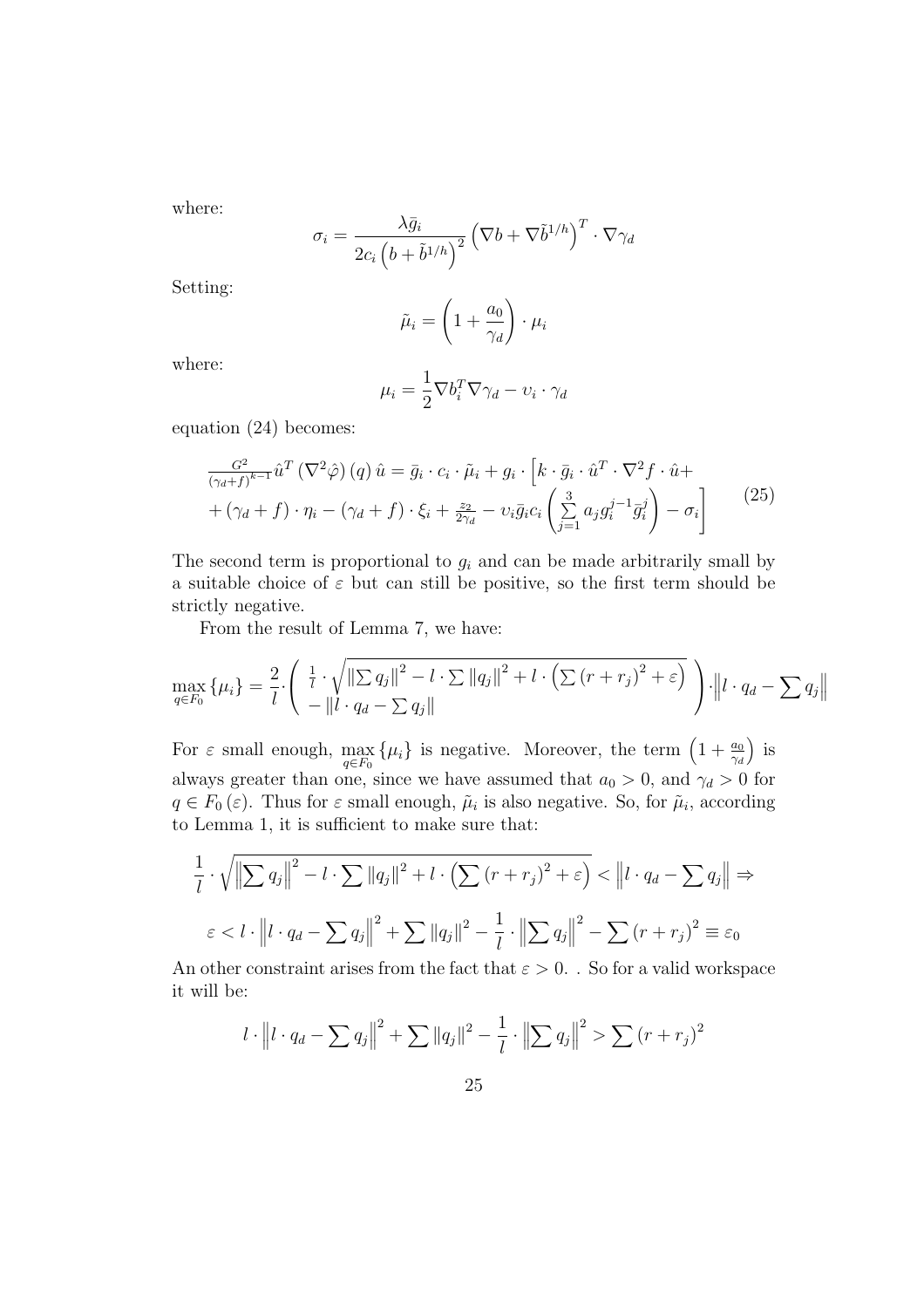$\Diamond$ Lemma 7:

$$
\max_{q \in F_0} \{\mu_i\} = \frac{2}{l} \cdot \left( \frac{\frac{1}{l} \cdot \sqrt{\|\sum q_j\|^2 - l \cdot \sum \|q_j\|^2 + l \cdot (\sum (r + r_j)^2 + \varepsilon)}}{-\|l \cdot q_d - \sum q_j\|} \right) \cdot \|l \cdot q_d - \sum q_j\|
$$

Proof: We have

$$
\mu_{i} = \frac{1}{2} \cdot \nabla b_{i}^{T} \cdot \nabla \gamma_{d} - v_{i} \cdot \gamma_{d} = \frac{1}{2} \cdot \left( 2 \cdot \sum (q - q_{j})^{T} \right) \cdot 2 \cdot (q - q_{d}) - 2 \cdot l \cdot (q - q_{d})^{T} \cdot (q - q_{d}) =
$$
\n
$$
= 2 \cdot \left[ \left( \sum (q - q_{j})^{T} \right) \cdot (q - q_{d}) - l \cdot (q - q_{d})^{T} \cdot (q - q_{d}) \right] =
$$
\n
$$
= 2 \cdot \left[ \sum (q - q_{j})^{T} - l \cdot (q - q_{d})^{T} \right] \cdot (q - q_{d}) =
$$
\n
$$
= 2 \cdot \left[ (l \cdot q - \sum q_{j})^{T} - (l \cdot q - l \cdot q_{d})^{T} \right] \cdot (q - q_{d}) =
$$
\n
$$
= 2 \cdot (l \cdot q_{d} - \sum q_{j})^{T} \cdot (q - q_{d}) \tag{26}
$$

The Gradient and the Hessian of  $\mu_i$  are:

$$
\nabla \mu_i = 2 \cdot \left( l \cdot q_d - \sum q_j \right), \nabla^2 \mu_i = 0_2
$$

This proves that  $\nabla \mu_i$  is constant and, according to the Kuhn Tucker conditions,  $\mu_i$  attains its maximum and minimum values on the boundary of any compact set. We are interested in finding the maximum value that  $\mu_i$  may attain under the constraint that  $b_i \leq \varepsilon$  . We form the constraint function:

$$
h_i(q) = \sum ||q - q_j||^2 - \sum (r + r_j)^2 - \varepsilon \le 0
$$

It can be seen that  $h_i$  is convex  $(\nabla^2 h_i(q) = 2 \cdot l \cdot I_2 > 0)$ , and so the set  $U = \{q : h_i(q) \leq 0\}$  is a compact set. So  $\mu_i$  attains its maximum  $q^*$  on the boundary of U i.e.  $h_i(q^*) = 0$ . According to Kuhn Tucker conditions, there exists a  $\lambda \geq 0$  such that:

$$
\lambda \cdot \nabla \mu_i \left( q^* \right) - \nabla h_i \left( q^* \right) = 0 \tag{27}
$$

$$
\lambda \cdot h_i(q^*) = 0 \tag{28}
$$

From equation (27), solving for  $q^*$ , we have:

$$
\begin{aligned}\n\lambda \cdot \nabla \mu_i \left( q^* \right) &= \nabla h_i \left( q^* \right) \Rightarrow \\
2 \cdot \lambda \cdot \left( l \cdot q_d - \sum q_j \right) &= 2 \cdot \sum \left( q^* - q_j \right) \Rightarrow \\
\lambda \cdot \left( l \cdot q_d - \sum q_j \right) &= l \cdot q^* - \sum q_j \Rightarrow \\
q^* &= \frac{1}{l} \cdot (1 - \lambda) \cdot \sum q_j + l \cdot q_d\n\end{aligned}
$$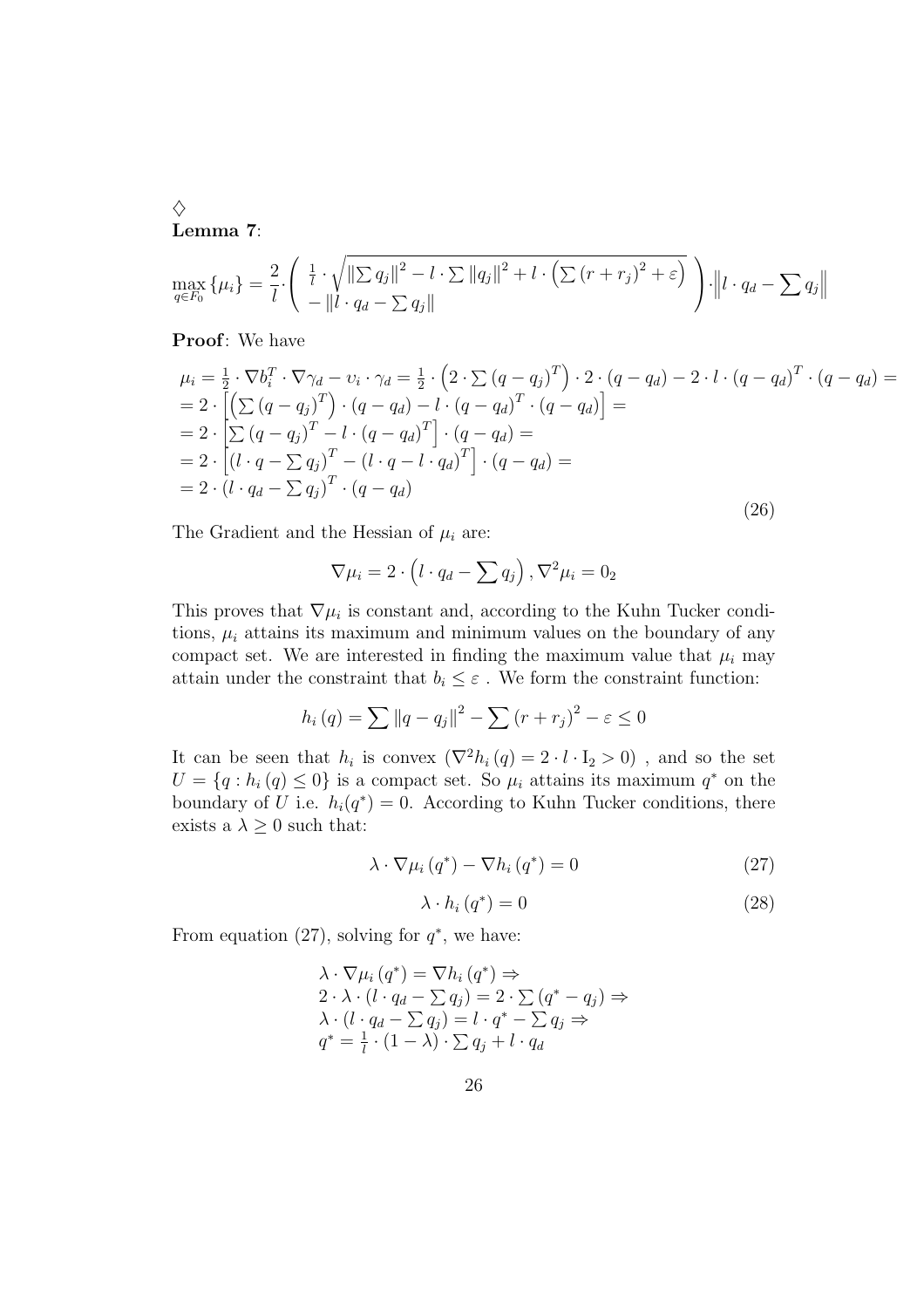Substituting in equation (26) we get:

$$
\mu_i(q^*) = 2 \cdot (l \cdot q_d - \sum q_j)^T \cdot \left(\frac{1}{l} \cdot (1 - \lambda) \cdot \sum q_j + \lambda \cdot q_d - q_d\right) =
$$
  
= 
$$
\frac{2 \cdot (\lambda - 1)}{l} \cdot ||l \cdot q_d - \sum q_j||^2
$$

From (28) we have

$$
\sum ||q^* - q_j||^2 - \sum (r + r_j)^2 - \varepsilon = 0 \Rightarrow
$$
\n
$$
l \cdot ||q^*||^2 - 2 \cdot (q^*)^T \cdot \sum q_j + \sum ||q_j||^2 - \sum (r + r_j)^2 - \varepsilon = 0 \Rightarrow
$$
\n
$$
l \cdot \left\| \frac{1}{l} \cdot (1 - \lambda) \cdot \sum q_j + \lambda \cdot q_d \right\|^2 - 2 \cdot \left( \frac{1}{l} \cdot (1 - \lambda) \cdot \sum q_j + \lambda \cdot q_d \right)^T \cdot \sum q_j +
$$
\n
$$
+ \sum ||q_j||^2 - \sum (r + r_j)^2 - \varepsilon = 0 \Rightarrow
$$
\n
$$
l \cdot \left( \frac{1}{l^2} \cdot (1 - \lambda)^2 \cdot ||\sum q_j||^2 + 2 \cdot \frac{\lambda}{l} \cdot (1 - \lambda) \cdot q_d^T \cdot \sum q_j + \lambda^2 \cdot ||q_d||^2 \right) -
$$
\n
$$
- \frac{2}{l} \cdot (1 - \lambda) \cdot ||\sum q_j||^2 - 2 \cdot \lambda \cdot q_d^T \cdot \sum q_j + \sum ||q_j||^2 - \sum (r + r_j)^2 - \varepsilon = 0 \Rightarrow
$$
\n
$$
\frac{1}{l} \cdot (1 - \lambda)^2 \cdot ||\sum q_j||^2 + 2 \cdot \lambda \cdot (1 - \lambda) \cdot q_d^T \cdot \sum q_j + l \cdot \lambda^2 \cdot ||q_d||^2 -
$$
\n
$$
- \frac{2}{l} \cdot (1 - \lambda) \cdot ||\sum q_j||^2 - 2 \cdot \lambda \cdot q_d^T \cdot \sum q_j + \sum ||q_j||^2 - \sum (r + r_j)^2 - \varepsilon = 0 \Rightarrow
$$
\n
$$
\lambda^2 \cdot \left( \frac{1}{l} \cdot ||\sum q_j||^2 - 2 \cdot \sum q_j + l \cdot ||q_d||^2 \right) - \frac{1}{l} \cdot ||\sum q_j||^2 + \sum ||q_j||^2 -
$$
\n
$$
- \sum (r + r_j)^2 - \varepsilon = 0 \Rightarrow
$$
\n
$$
\lambda^2 \cdot l \cdot ||l \cdot q_d - \sum q_j||^2 - \frac{1}{l} \cdot ||\sum q_j||^2 + \sum ||q_j||^2 - \sum (r + r_j)^2 - \
$$

and solving for  $\lambda$ , we get:

$$
\lambda_{1,2} = \pm \frac{\sqrt{\frac{1}{l} \cdot \left\| \sum q_j \right\|^2 - \sum \|q_j\|^2 + \sum (r + r_j)^2 + \varepsilon}}{\sqrt{l} \cdot \left\| l \cdot q_d - \sum q_j \right\|} \Rightarrow
$$
  

$$
\lambda_{1,2} = \pm \frac{1}{l} \cdot \frac{\sqrt{\left\| \sum q_j \right\|^2 - l \cdot \sum \|q_j\|^2 + l \cdot \left( \sum (r + r_j)^2 + \varepsilon \right)}}{\left\| l \cdot q_d - \sum q_j \right\|}
$$

Choosing for the maximum value the "+" option, and substituting in  $\mu_i(q^*)$ , we have:

$$
\max_{q \in F_0} \{\mu_i\} = \frac{2}{l} \cdot \left( \frac{1}{l} \cdot \frac{\sqrt{\|\sum q_j\|^2 - l \cdot \sum \|q_j\|^2 + l \cdot \left(\sum (r + r_j)^2 + \varepsilon\right)}}{\|l \cdot q_d - \sum q_j\|} - 1 \right) \cdot \left\|l \cdot q_d - \sum q_j\right\|^2
$$
\n
$$
\max_{q \in F_0} \{\mu_i\} = \frac{2}{l} \cdot \left( \frac{\frac{1}{l} \cdot \sqrt{\|\sum q_j\|^2 - l \cdot \sum \|q_j\|^2 + l \cdot \left(\sum (r + r_j)^2 + \varepsilon\right)}}{-\|l \cdot q_d - \sum q_j\|} \right) \cdot \left\|l \cdot q_d - \sum q_j\right\|
$$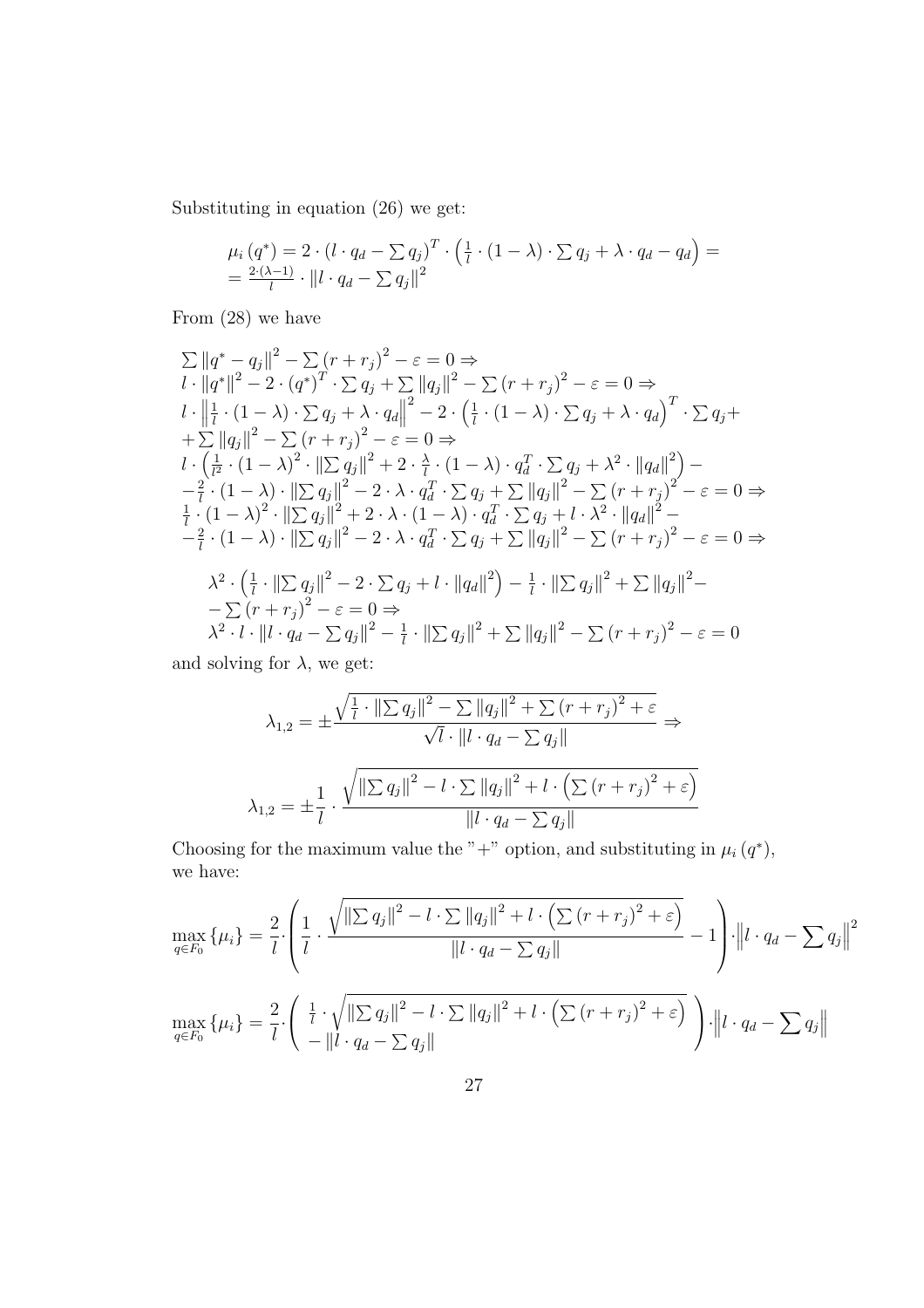Proof of Lemma 6: From equation (13) we have

$$
\frac{G^2}{\left(\gamma_d + f\right)^{k-1}} \left(\nabla^2 \hat{\varphi}\right) = kG \nabla^2 \left(\gamma_d + f\right) + \left(1 - \frac{1}{k}\right) \frac{\gamma_d + f}{G} \nabla G \nabla G^T - \left(\gamma_d + f\right) \nabla^2 G
$$

where

$$
\nabla f = \left(\underbrace{\sum_{j=1}^{3} ja_j G_i^{j-1}}_{\sigma(G)}\right) \nabla G
$$

At a critical point

$$
kG\nabla (\gamma_d + f) = (\gamma_d + f) \nabla G \Rightarrow
$$
  
\n
$$
kG\nabla \gamma_d = (\gamma_d + f) \nabla G - kG\nabla f \Rightarrow
$$
  
\n
$$
kG\nabla \gamma_d = (\gamma_d + f - kG\sigma(G)) \nabla G \Rightarrow
$$
  
\n
$$
G\nabla \gamma_d = \left\{ \underbrace{\frac{\gamma_d + f}{k} - G\sigma(G)}_{-\sigma_i} \right\} \nabla G
$$

Taking the magnitude from both sides we have

$$
2kG = \frac{k |\sigma_i|^2}{2G\gamma_d} ||\nabla G||^2
$$

We also have

$$
\nabla^2 f = \sigma \nabla^2 G + \sigma^* \nabla G \nabla G^T, \sigma^* = \sum_{j=2}^3 j(j-1)a_j G^{j-2}
$$

so that

$$
\frac{G^2}{\left(\gamma_d + f\right)^{k-1}} \left(\nabla^2 \hat{\varphi}\right) = 2kG + \left\{ kG\sigma^* + \left(1 - \frac{1}{k}\right) \frac{\gamma_d + f}{G} \right\} \nabla G \nabla G^T + k\sigma_i \nabla^2 G
$$

We have

$$
kG\sigma^* + \left(1 - \frac{1}{k}\right)\frac{\gamma_d + f}{G} = \left(1 - \frac{1}{k}\right)\frac{\gamma_d + Y}{G} + \sum_{j=2}^3 \left\{kj(j-1) + \left(1 - \frac{1}{k}\right)\right\} a_j G^{j-1}
$$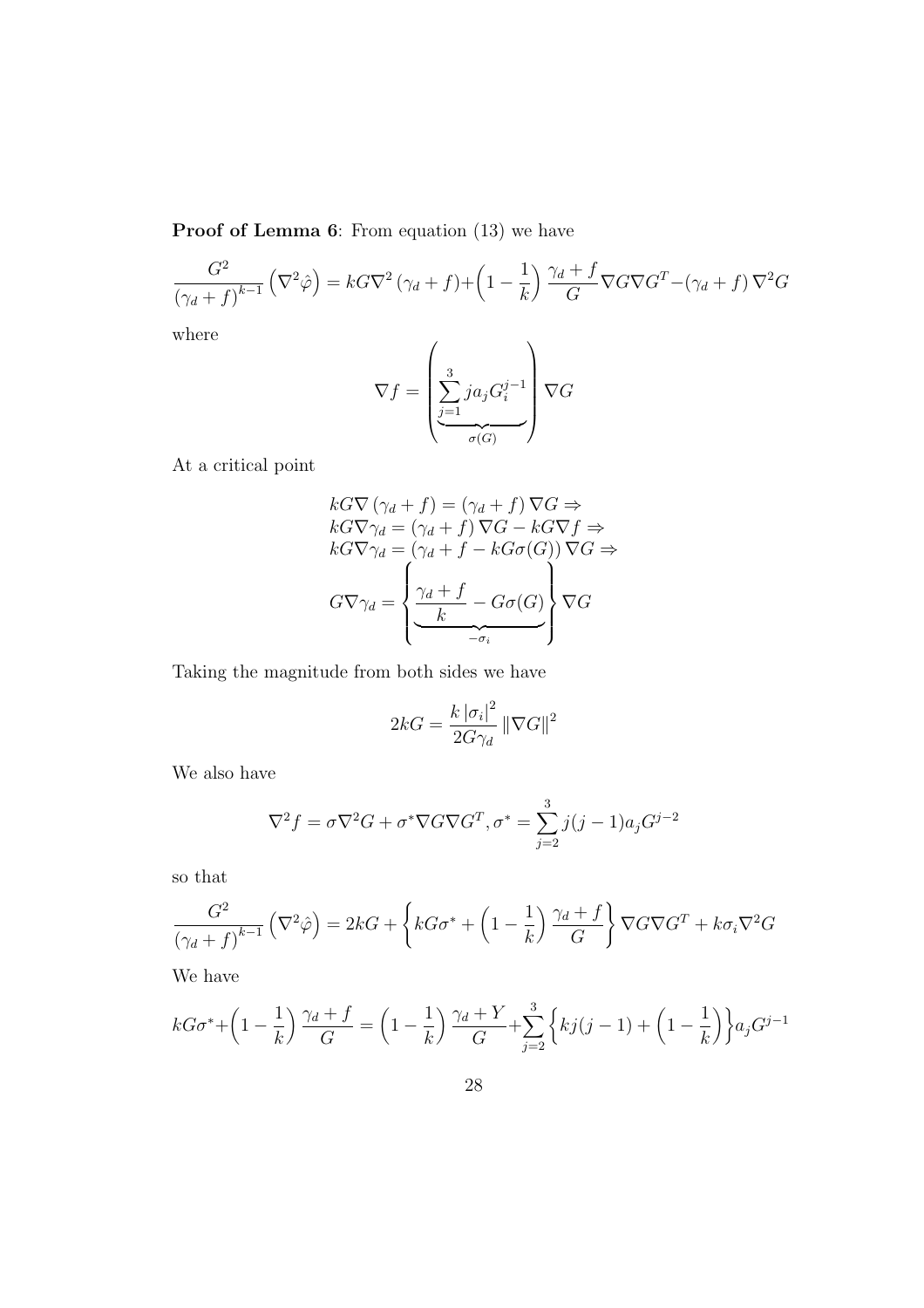Define

$$
\xi = \left(1 - \frac{1}{k}\right) \frac{\gamma_d + Y}{kG} + \sum_{j=2}^{3} \left\{ kj(j-1) + \left(1 - \frac{1}{k}\right) \right\} \frac{a_j}{k} G^{j-1}
$$

Choosing  $\tilde{u} = \widehat{\nabla b_i}$  as a test direction we get

$$
\frac{G^2}{k(\gamma_d + f)^{k-1}} \tilde{u}^T (\nabla^2 \hat{\varphi}) \tilde{u} = \underbrace{\frac{|\sigma_i|^2}{2G\gamma_d} \|\nabla G\|^2}_{L} + \underbrace{\xi \tilde{u}^T \nabla G \nabla G^T \tilde{u}}_{M} + \underbrace{\sigma_i \tilde{u}^T \nabla^2 G \tilde{u}}_{N}
$$

with

$$
L = \frac{|\sigma_i|^2}{2G\gamma_d} \left( g_i^2 \left\| \nabla \bar{g}_i \right\|^2 + \bar{g}_i^2 \left\| \nabla g_i \right\|^2 + 2G \nabla \bar{g}_i \nabla g_i \right), L_a = \frac{|\sigma_i|^2}{2G\gamma_d} 2G \nabla \bar{g}_i \nabla g_i
$$

After some malnipulation

$$
\tilde{u}^T \nabla G \nabla G^T \tilde{u} = g_i^2 \left( \tilde{u}^T \nabla \bar{g}_i \right)^2 + \bar{g}_i^2 \left( \tilde{u}^T \nabla g_i \right)^2 + 2G \left( \tilde{u}^T \nabla g_i \right) (\nabla \bar{g}_i \tilde{u})
$$

$$
\tilde{u}^T \nabla^2 G \tilde{u} = \tilde{u}^T \left( g_i \nabla^2 \bar{g}_i + \bar{g}_i \nabla^2 g_i \right) u + 2 \left( \tilde{u}^T \nabla g_i \right) (\nabla \bar{g}_i \tilde{u})
$$

$$
2\xi G + 2\sigma_i = 2\xi^*, \xi^* = -\frac{\gamma_d + Y}{k^2} + \sum_{j=2}^3 a_j G^j \left\{ \frac{j}{k} + j(j-1) - \frac{1}{k^2} \right\}
$$

$$
\bar{M} = \xi \cdot 2G \left( \tilde{u}^T \nabla g_i \right) (\nabla \bar{g}_i \tilde{u})
$$

$$
\bar{M} + N = \underbrace{2\xi^* \left(\tilde{u}^T \nabla g_i\right) \left(\nabla \bar{g}_i \tilde{u}\right)}_{\bar{M}_1} + \underbrace{\sigma_i \tilde{u}^T \left(g_i \nabla^2 \bar{g}_i + \bar{g}_i \nabla^2 g_i\right) u}_{\bar{N}}
$$

$$
L_a + \bar{M}_1 = \frac{|\sigma_i|^2}{2G\gamma_d} 2G\nabla \bar{g}_i \nabla g_i + 2\xi^* \left(\tilde{u}^T \nabla g_i\right) \left(\nabla \bar{g}_i \tilde{u}\right) =
$$
  
\n
$$
= \frac{|\sigma_i|^2}{\gamma_d} \left(\nabla \bar{g}_i \nabla g_i + \left(2 - 2 + \frac{2\xi^* \gamma_d}{|\sigma_i|^2}\right) \left(\tilde{u}^T \nabla g_i\right) \left(\nabla \bar{g}_i \tilde{u}\right)\right) \ge
$$
  
\n
$$
\geq -\frac{|\sigma_i|^2}{\gamma_d} \left\|\nabla \bar{g}_i\right\| \left\|\nabla g_i - 2 \left(\tilde{u}^T \nabla g_i\right) \tilde{u}\right\| + \frac{|\sigma_i|^2}{\gamma_d} \left(2 + \frac{2\xi^* \gamma_d}{|\sigma_i|^2}\right) \left(\tilde{u}^T \nabla g_i\right) \left(\nabla \bar{g}_i \tilde{u}\right)
$$

so that

$$
L + M + N \geq \frac{|\sigma_i|^2}{2G\gamma_d} \left\{ g_i^2 \left\| \nabla \bar{g}_i \right\|^2 + \bar{g}_i^2 \left\| \nabla g_i \right\|^2 - 2G \left\| \nabla \bar{g}_i \right\| \left\| \nabla g_i - 2 \left( \tilde{u}^T \nabla g_i \right) \tilde{u} \right\| \right\} + \frac{|\sigma_i|^2}{\gamma_d} \left( 2 + \frac{2\xi^* \gamma_d}{|\sigma_i|^2} \right) \left( \tilde{u}^T \nabla g_i \right) \left( \nabla \bar{g}_i \tilde{u} \right) + \xi \cdot \left\{ g_i^2 \left( \tilde{u}^T \nabla \bar{g}_i \right)^2 + \bar{g}_i^2 \left( \tilde{u}^T \nabla g_i \right)^2 \right\} + \sigma_i \tilde{u}^T \left( g_i \nabla^2 \bar{g}_i + \bar{g}_i \nabla^2 g_i \right) u
$$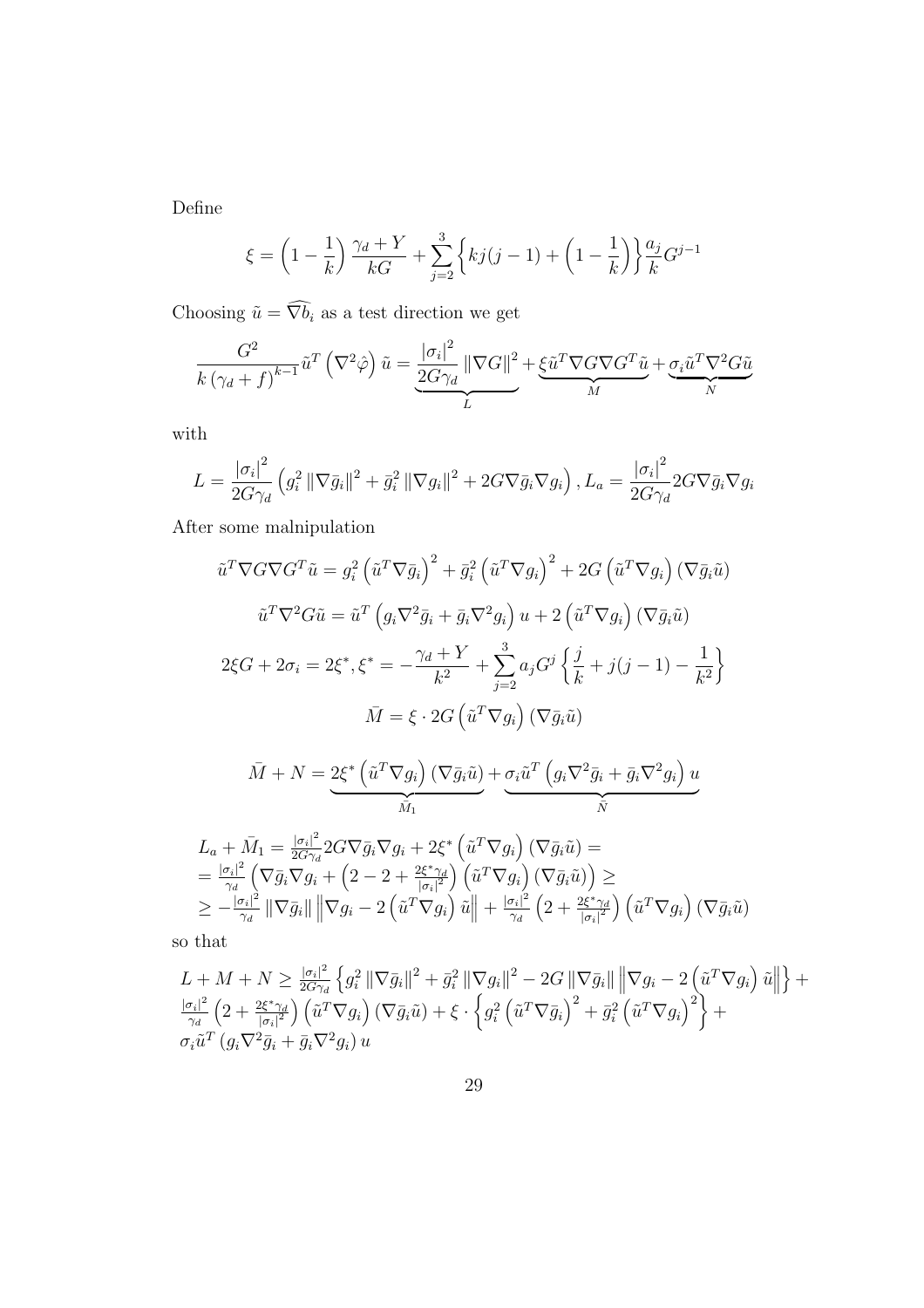Following the recipe in [20] we get

$$
h > \frac{1}{2} \frac{\max\left(\sum\limits_{\mu \in R_i^C} \|\nabla b_{\mu}\|\right)}{\min\left(\sqrt{\sum\limits_{j \in P_i} (r_i + r_j)^2}\right)} \Rightarrow \tilde{u}^T \nabla g_i \ge \|\nabla b_i\|
$$

Define

$$
c_i = 1 + \frac{\lambda}{b_i + \tilde{b}_i^{1/h}}, s_i = \frac{2\lambda}{\left(b_i + \tilde{b}_i^{1/h}\right)^2}
$$

After some manipulation we have

$$
\tilde{u}^T \nabla^2 g_i u < c_i \tilde{u}^T \nabla^2 b_i u + 8\lambda \left\| \nabla b_i \right\|^2 - b_i s_i - \frac{b_i s_i}{2} \left( \tilde{u}^T \nabla^2 b_i u - \tilde{u}^T \nabla^2 \tilde{b}_i^{1/h} u \right)
$$
\n
$$
2 \leq \tilde{u}^T \nabla^2 b_i u \leq 2(N - 1)
$$
\n
$$
\sigma_i < 0 \Rightarrow \sigma_i \tilde{u}^T \left( g_i \nabla^2 \bar{g}_i + \bar{g}_i \nabla^2 g_i \right) u \geq \sigma_i g_i \tilde{u}^T \nabla^2 \bar{g}_i u +
$$
\n
$$
+ \sigma_i \bar{g}_i \left( 2c_i (N - 1) + 8\lambda \left\| \nabla b_i \right\|^2 - b_i s_i - \frac{b_i s_i}{2} \tilde{u}^T \nabla^2 \tilde{b}_i^{1/h} u \right)
$$

We have

$$
\xi \cdot \left\{ g_i^2 \left( \tilde{u}^T \nabla \bar{g}_i \right)^2 + \bar{g}_i^2 \left( \tilde{u}^T \nabla g_i \right)^2 \right\} = \left\{ \xi g_i^2 + \left( \xi G \right)^2 - \left( \xi G \right)^2 \right\} \left( \tilde{u}^T \nabla \bar{g}_i \right)^2 + \left\{ \xi \bar{g}_i^2 + \left( \frac{|g_i|^2}{\gamma_d} + \sigma_i \right)^2 - \left( \frac{|g_i|^2}{\gamma_d} + \sigma_i \right)^2 \right\} \left( \tilde{u}^T \nabla g_i \right)^2
$$

so that

$$
L + M + N \geq \left\{ \xi g_i^2 - (\xi G)^2 \right\} \left( \tilde{u}^T \nabla \bar{g}_i \right)^2 + \left\{ \xi \bar{g}_i^2 - \left( \frac{|\sigma_i|^2}{\gamma_d} + \sigma_i \right)^2 \right\} \left( \tilde{u}^T \nabla g_i \right)^2
$$
  
+  $\sigma_i \tilde{u}^T \left( g_i \nabla^2 \bar{g}_i + \bar{g}_i \nabla^2 g_i \right) u$ 

After some manipulation we have

$$
\xi_{\min} = \left(1 - \frac{1}{k}\right) \frac{\gamma_d + Y}{k \varepsilon \bar{g}_i} + \sum_{j=2}^3 \left\{ k j (j-1) + \left(1 - \frac{1}{k}\right) \right\} \frac{a_j}{k} \left(\varepsilon \bar{g}_i\right)^{j-1}
$$

and we write

$$
\left(1 - \frac{1}{k}\right) \frac{\gamma_d + Y}{k\varepsilon \bar{g}_i} = M \frac{1}{M} \left(1 - \frac{1}{k}\right) \frac{\gamma_d + Y}{k\varepsilon \bar{g}_i}
$$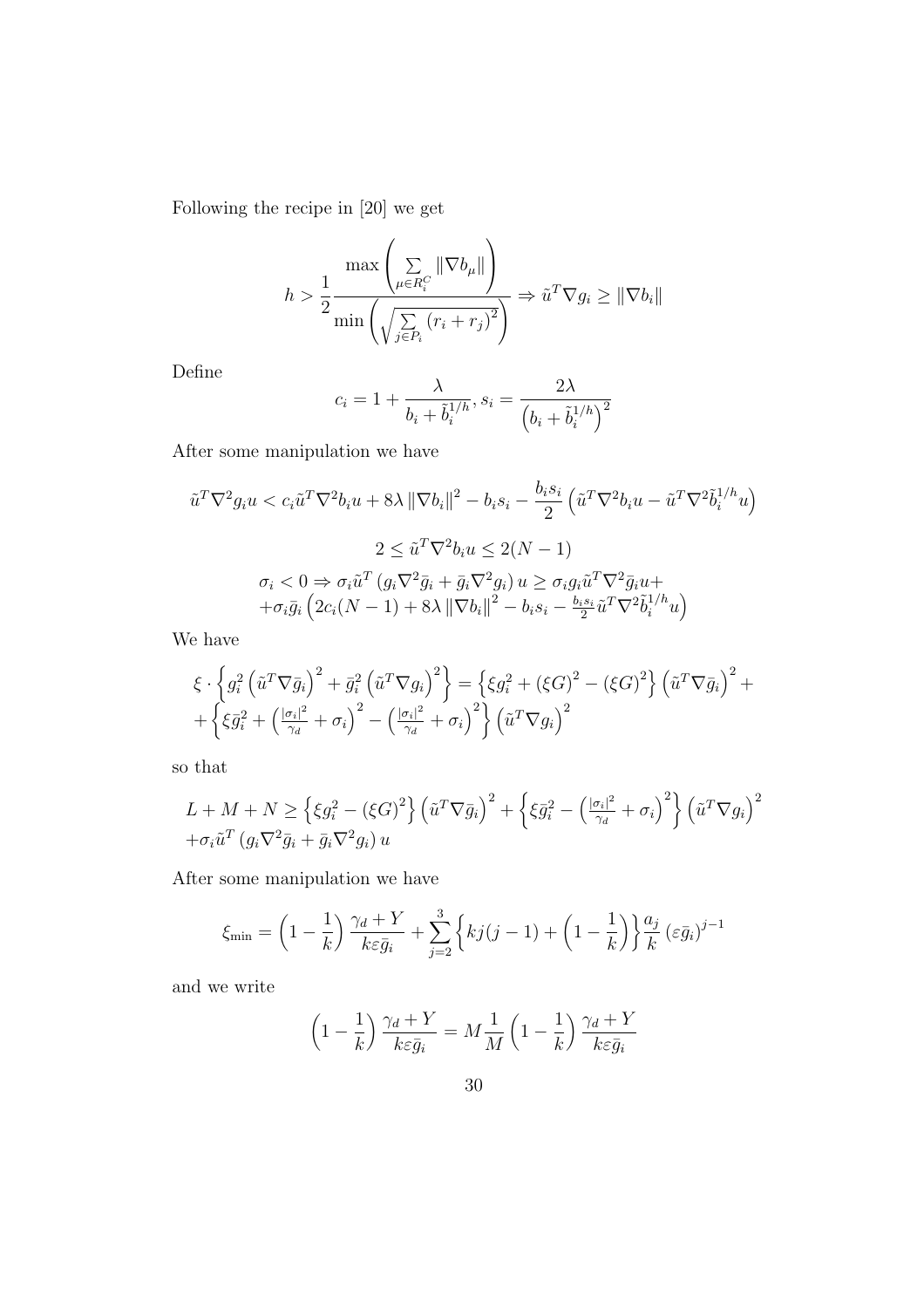$$
\frac{1}{M}\left(1-\frac{1}{k}\right)\frac{\gamma_d+Y}{k\varepsilon\bar{g}_i} > \left(2k+1-\frac{1}{k}\right)\frac{3Y}{X^2}\varepsilon\bar{g}_i \Leftrightarrow \varepsilon < \sqrt{\frac{\frac{1}{M}\left(1-\frac{1}{k}\right)\frac{\gamma_d+Y}{k\bar{g}_i}}{\left(2k+1-\frac{1}{k}\right)\frac{3Y}{X^2}\bar{g}_i}}
$$

we have

$$
\xi \bar{g}_i^2 \left( \tilde{u}^T \nabla g_i \right)^2 \ge \frac{M-1}{M} \left( 1 - \frac{1}{k} \right) \frac{\gamma_d + Y}{k \varepsilon} \bar{g}_i \left\| \nabla b_i \right\|^2
$$

so that

$$
\frac{3}{M}\left(1-\frac{1}{k}\right)\frac{\gamma_d+Y}{k\varepsilon}\bar{g}_i\left\|\nabla b_i\right\|^2+\sigma_i\bar{g}_i\left(2c_i(N-1)+8\lambda\left\|\nabla b_i\right\|^2-\frac{b_is_i}{2}\tilde{u}^T\nabla^2\tilde{b}_i^{1/h}u\right)>0
$$

for:

$$
\frac{1}{M} \left(1 - \frac{1}{k}\right) \frac{\gamma_d + Y}{k\varepsilon} \|\nabla b_i\|^2 > 2c_i |\sigma_i| (N-1) \Leftrightarrow \varepsilon < \frac{\min\left(\frac{1}{M} \left(1 - \frac{1}{k}\right) \frac{\gamma_d + Y}{k} \|\nabla b_i\|^2\right)}{\max\left(2c_i |\sigma_i| (N-1)\right)}
$$
\n
$$
\frac{1}{M} \left(1 - \frac{1}{k}\right) \frac{\gamma_d + Y}{k\varepsilon} \|\nabla b_i\|^2 > 8\lambda \|\nabla b_i\|^2 |\sigma_i| \Leftrightarrow \varepsilon < \frac{\min\left(\frac{1}{M} \left(1 - \frac{1}{k}\right) \frac{\gamma_d + Y}{k}\right)}{\max\left(8\lambda |\sigma_i|\right)}
$$
\n
$$
\frac{1}{M} \left(1 - \frac{1}{k}\right) \frac{\gamma_d + Y}{k\varepsilon} \|\nabla b_i\|^2 > |\sigma_i| \frac{\varepsilon s_i}{2} \tilde{u}^T \nabla^2 \tilde{b}_i^{1/h} u \Leftrightarrow \varepsilon < \sqrt{\frac{\min\left(\frac{1}{M} \left(1 - \frac{1}{k}\right) \frac{\gamma_d + Y}{k} \|\nabla b_i\|^2\right)}{\max\left(\frac{s_i}{2} \left|\tilde{u}^T \nabla^2 \tilde{b}_i^{1/h} u\right| |\sigma_i|\right)}}
$$

and we get

$$
L + M + N \geq \frac{|\sigma_i|^2}{\gamma_d} \left(2 + \frac{2\xi^*\gamma_d}{|\sigma_i|^2}\right) \left(\tilde{u}^T \nabla g_i\right) \left(\nabla \bar{g}_i \tilde{u}\right) + \xi g_i^2 \left(\tilde{u}^T \nabla \bar{g}_i\right)^2 + \frac{M-4}{M} \left(1 - \frac{1}{k}\right) \frac{\gamma_d + Y}{k\varepsilon} \bar{g}_i \left\|\nabla b_i\right\|^2 + \sigma_i \tilde{u}^T g_i \nabla^2 \bar{g}_i u
$$
  

$$
L + M + N \geq -\frac{|\sigma_i|^2}{\gamma_d} \left(2 + \frac{2\xi^*\gamma_d}{|\sigma_i|^2}\right) \left\|\nabla b_i\right\| \left|\nabla \bar{g}_i \tilde{u}\right| + \frac{M-4}{M} \left(1 - \frac{1}{k}\right) \frac{\gamma_d + Y}{k\varepsilon} \bar{g}_i \left\|\nabla b_i\right\|^2 - \varepsilon |\sigma_i| \left|\tilde{u}^T \nabla^2 \bar{g}_i u\right| > 0
$$

for:

$$
\varepsilon < \frac{\min\left(\frac{1}{M}\left(1 - \frac{1}{k}\right)\frac{\gamma_d + Y}{k} \left\|\nabla b_i\right\|\right)}{\max\left(2\left(\frac{|\sigma_i|^2}{\gamma_d} + \xi G + \sigma_i\right) \left|\nabla \bar{g}_i \tilde{u}\right|\right)}
$$
\n
$$
\varepsilon < \sqrt{\frac{\min\left(\frac{1}{M}\left(1 - \frac{1}{k}\right)\frac{\gamma_d + Y}{k} \left\|\nabla b_i\right\|\right)}{\max\left(|\sigma_i| \left|\tilde{u}^T \nabla^2 \bar{g}_i u\right|\right)}}
$$

For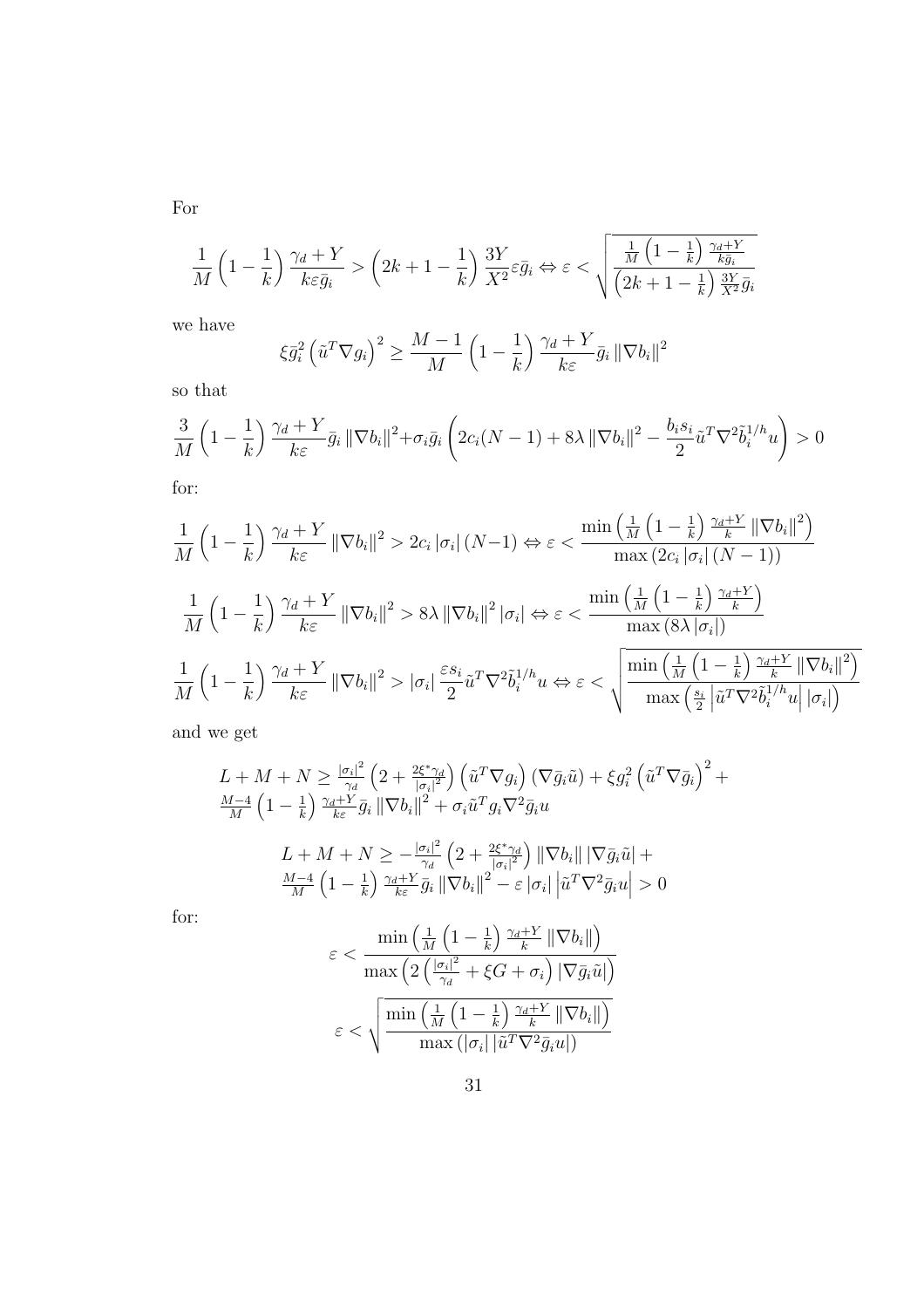**Proof of Proposition 2:** In the proof of Proposition 2, the terms  $\nabla(\cdot)$ ,  $\nabla^2(\cdot)$  have their usual meaning and refer to the whole state space and not a single agent, namely  $\nabla(\cdot) \triangleq \left[\frac{\partial}{\partial \theta}\right]$  $\frac{\partial}{\partial q_1}(\cdot)$  ,  $\dots$  ,  $\frac{\partial}{\partial q_1}$  $\frac{\partial}{\partial q_N}\left(\cdot\right)$  $\frac{1}{1}$ and  $\nabla^2(\cdot) \stackrel{\Delta}{=} \left[\frac{\partial^2}{\partial x}\right]$  $\frac{\partial^2}{\partial q_{ij}}\left(\cdot\right)$ i<br>i .

We immediately note that the following proof is existential rather than computational. We show that a finite  $k$  that renders the system almost everywhere asymptotically stable exists, but we do not provide an analytical expression for this lower bound. However, practical values of  $k$  have been provided in the simulation section.

Let us recall that the Proximity function between agents  $i$  and  $j$  is given by:

$$
\beta_{ij}(q) = ||q_i - q_j||^2 - (r_i + r_j)^2 = q^T D_{ij} q - (r_i + r_j)^2
$$

where the  $2N \times 2N$  matrix  $D_{ij}$  is defined in [20]:

$$
D_{ij} = \n\begin{bmatrix}\nO_{2(i-1)\times 2N} \\
O_{2\times 2(i-1)} & I_{2\times 2} & O_{2\times 2(j-i-1)} & -I_{2\times 2} & O_{2\times 2(N-j)} \\
O_{2(j-i-1)\times 2N} & O_{2\times 2(j-i-1)} & I_{2\times 2} & O_{2\times 2(N-j)} \\
O_{2(N-j)\times 2N} & O_{2(N-j)\times 2N}\n\end{bmatrix}
$$

 $\overline{a}$  $\mathbf{I}$  $\mathbf{I}$  $\mathbf{I}$  $\mathbf{I}$  $\mathbf{I}$  $\mathbf{I}$  $\mathbf{I}$ 

We can also write  $b_r^i = q^T P_r^i q - \sum_{i=1}^n q_i^j$  $\sum_{j\in P_r} (r_i + r_j)^2$ , where  $P_r^i = \sum_{j\in P_r}$  $\sum_{j\in P_r} D_{ij}$ , and  $P_r$ denotes the set of binary relations in relation  $r$ . It can easily be seen that  $\nabla b_r^i = 2P_r^i q$ ,  $\nabla^2 b_r^i = 2P_r^i$ . We also use the following notation for the r-th relation wrt agent i:

$$
\begin{aligned} g^i_r &= b^i_r + \frac{\lambda b^i_r}{b^i_r + \left(\tilde{b}^i_r\right)^{1/h}}, \tilde{b}^i_r = \prod\limits_{\substack{s \in S_r \\ s \neq r}} b^i_s, \\ \nabla \tilde{b}^i_r &= \sum\limits_{\substack{s \in S_r \\ s \neq r}} \prod\limits_{\substack{t \in S_r \\ t \neq s,r}} b^t_i \cdot 2P^i_s q \\ &\widetilde{b}^i_{s,r} \end{aligned}
$$

where  $S_r$  denotes the set of relations in the same level with relation r. An easy calculation shows that

$$
\nabla g_r^i = \ldots = 2 \left[ d_r^i P_r^i - w_r^i \tilde{P}_r^i \right] q \triangleq Q_r^i q, \tilde{P}_r^i \triangleq \sum_{\substack{s \in S_r \\ s \neq r}} \tilde{b}_{s,r}^i P_s^i
$$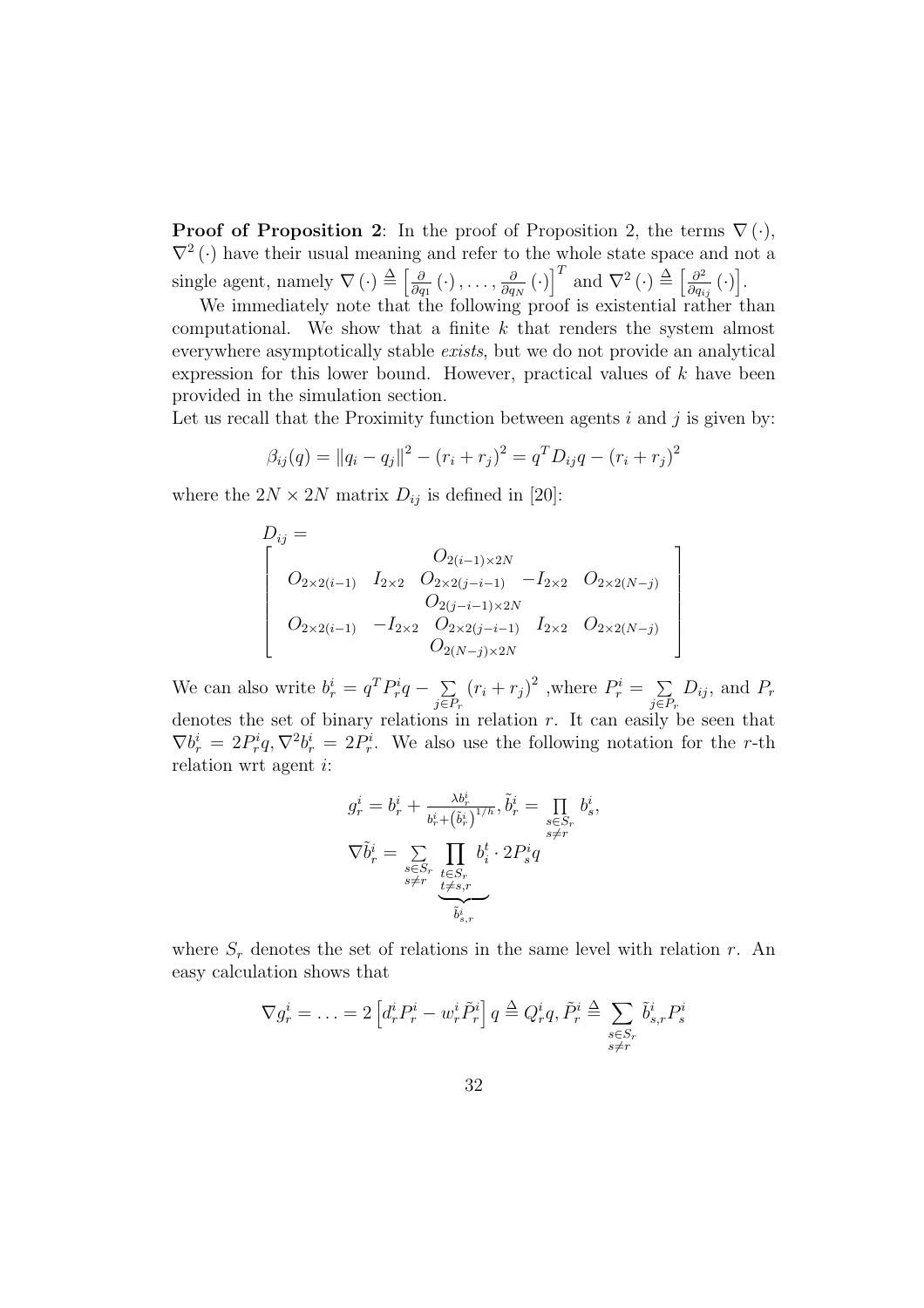where  $d_r^i = 1 + (1 - \frac{b_r^i}{\sqrt{n}})$  $\frac{b_r^i}{b_r^i + (b_r^i)^{1/h}} \Big) \frac{\lambda}{b_r^i + (b_r^i)^{1/h}}$  $\frac{\lambda}{b_{r}^{i}+(\widetilde{b}_{r}^{i})^{1/h}},\ w_{r}^{i}=\frac{\lambda b_{r}^{i}(\widetilde{b}_{r}^{i})^{\frac{1}{h}-1}}{h(b_{r}^{i}+(\widetilde{b}_{r}^{i})^{1/h}}$  $\frac{\lambda b_r^{\kappa} (b_r^{\kappa})^h}{h (b_r^{\kappa} + (b_r^{\kappa})^{1/h})^2}$ . The gradient of the  $G_i$  function is given by:

$$
G_i = \prod_{r=1}^{N_i} g_r^i \Rightarrow \nabla G_i = \sum_{r=1}^{N_i} \prod_{\substack{l=1 \ l \neq r}}^{N_i} g_l^i \nabla g_r^i = \sum_{r=1}^{N_i} \tilde{g}_r^i Q_r^i q \triangleq Q_i q
$$

We define  $\nabla G \stackrel{\Delta}{=}$  $\overline{r}$  $\overline{\phantom{a}}$  $\nabla G_1$ . . .  $\nabla G_N$  $\overline{a}$  $\Big| =$  $\overline{r}$  $\overline{\phantom{a}}$  $Q_1$ . . .  $\overline{Q}_N$  $\overline{a}$  $q \triangleq Qq$ 

Remembering that  $u_i = -K_i \frac{\partial \varphi_i}{\partial a_i}$  $\frac{\partial \varphi_i}{\partial q_i}$  and that  $\varphi_i = \frac{\gamma_{di} + f_i}{(\gamma_i + f_i)^k + f_i}$  $\frac{\gamma_{di}+f_i}{\left((\gamma_{di}+f_i)^k+G_i\right)^{1/k}}, f_i=\sum_{j=0}^3$  $\sum_{j=0}^{\infty} a_i G_i^j$ i the closed loop dynamics of the system are given by:

$$
\dot{q} = \begin{bmatrix} -K_1 A_1^{-(1+1/k)} \left\{ G_1 \frac{\partial \gamma_{d1}}{\partial q_1} + \sigma_1 \frac{\partial G_1}{\partial q_1} \right\} \\ \vdots \\ -K_N A_N^{-(1+1/k)} \left\{ G_N \frac{\partial \gamma_{dN}}{\partial q_N} + \sigma_N \frac{\partial G_N}{\partial q_N} \right\} \end{bmatrix} = \dots
$$
\n
$$
= -A_K G \left( \partial \gamma_d \right) - A_K \Sigma Q q
$$

where  $(\partial \gamma_d) = \left[\frac{\partial \gamma_{d1}}{\partial q_1}\right]$  $\frac{\partial \gamma_{d1}}{\partial q_1} \ldots \frac{\partial \gamma_{dN}}{\partial q_N}$  $\partial q_N$  $\overline{I}$  $, \sigma_i = G_i \sigma(G_i) - \frac{\gamma_{di} + f_i}{k}$  $\frac{f_i+f_i}{k}, \sigma(G_i)=\sum\limits_{i=1}^3$  $\sum_{j=1}^{3} ja_j G_i^{j-1}$  $i^{j-1}, A_i =$  $(\gamma_{di} + f_i)^k + G_i$  and the matrices

$$
G \triangleq \underbrace{diag (G_1, G_1, \dots, G_N, G_N)}_{2N \times 2N}
$$
  
\n
$$
A_K \triangleq diag \left( \frac{K_1 A_1^{-(1+1/k)}, K_1 A_1^{-(1+1/k)}, \dots, K_N A_N^{-(1+1/k)}}{K_N A_N^{-(1+1/k)}}, \frac{K_1 A_1^{-(1+1/k)}}{2N \times 2N} \right)
$$
  
\n
$$
\Sigma \triangleq \underbrace{\left[ \sum_{2N \times 2N} \sum_{2N \times 2N^2} \right]}_{2N \times 2N^2},
$$
  
\n
$$
\Sigma_i = diag \left( 0, 0, \dots, \underbrace{\sigma_i, \sigma_i}_{2i-1, 2i}, \dots, 0, 0 \right)
$$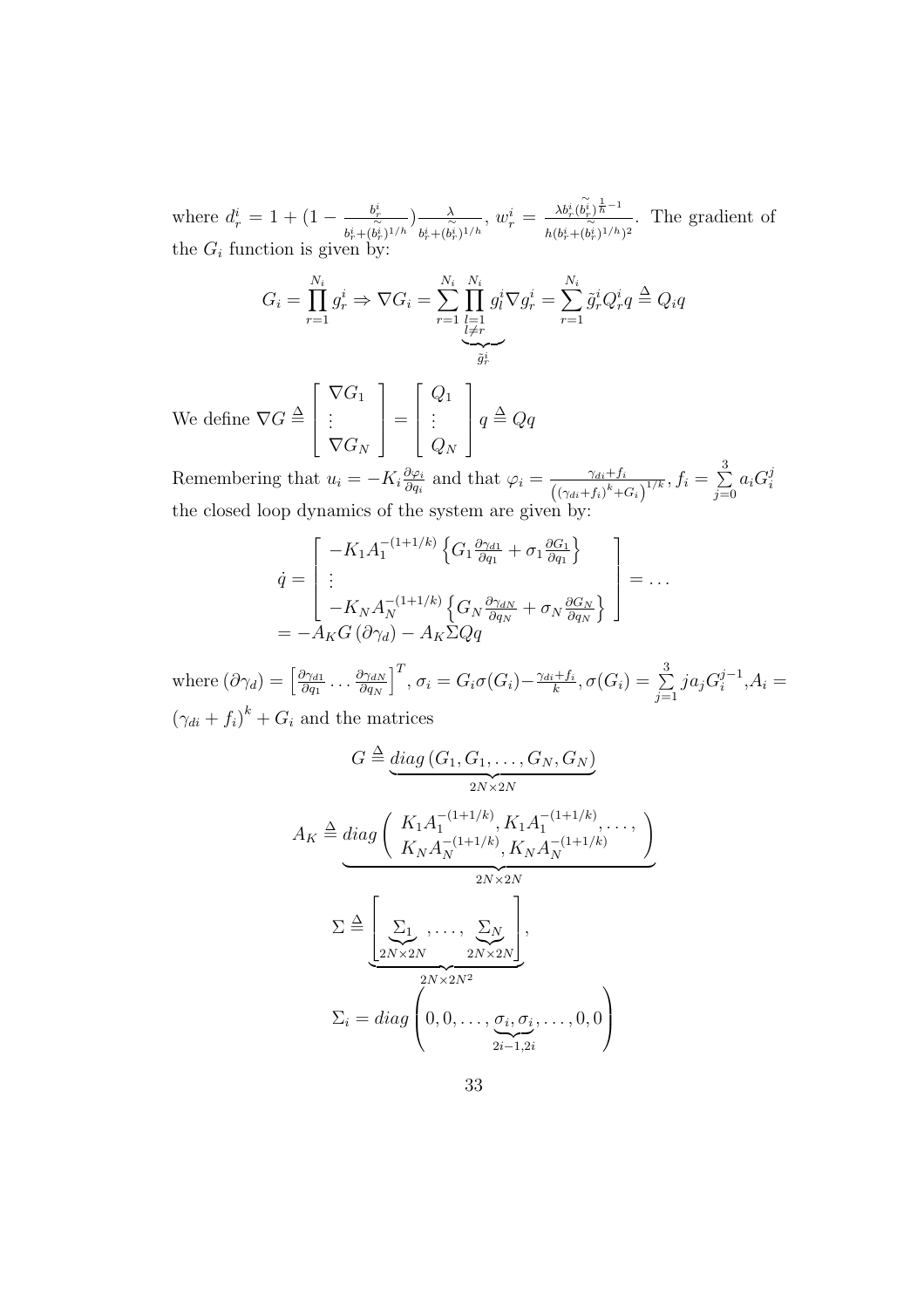By using  $\varphi = \sum$  $\sum_i \varphi_i$  as a candidate Lyapunov function we have

$$
\varphi = \sum_{i} \varphi_{i} \Rightarrow \dot{\varphi} = \left\{ \sum_{i} (\nabla \varphi_{i})^{T} \right\} \dot{q},
$$
  

$$
\nabla \varphi_{i} = A_{i}^{-(1+1/k)} \left\{ G_{i} \nabla \gamma_{di} + \sigma_{i} \nabla G_{i} \right\}
$$

and after some trivial calculation

$$
\sum_{i} (\nabla \varphi_i)^T = \ldots = (\partial \gamma_d)^T A_G + q^T Q^T A_\Sigma
$$

where

$$
A_G = diag\left(\frac{G_1 A_1^{-(1+1/k)}, G_1 A_1^{-(1+1/k)}, \dots, G_N A_N^{-(1+1/k)}}{G_N A_N^{-(1+1/k)}, G_N A_N^{-(1+1/k)}}\right)
$$

$$
A_{\Sigma} = \left[\frac{\sum_{2N \times 2N}^{2N}}{\sum_{2N \times 2N}^{2N}}\right], A_{\Sigma_i} = diag\left(\frac{A_i^{-(1+1/k)}\sigma_i, \dots, A_i^{-(1+1/k)}\sigma_i}{A_i^{-(1+1/k)}\sigma_i}\right)
$$

So we have

$$
\dot{\varphi} = \left\{ \sum_{i} (\nabla \varphi_{i})^{T} \right\} \dot{q} = \dots =
$$
  
= -\left[ (\partial \gamma\_{d})^{T} q^{T} \right] \underbrace{\begin{bmatrix} M\_{1} & M\_{2} \\ M\_{3} & M\_{4} \end{bmatrix}}\_{M} \begin{bmatrix} \partial \gamma\_{d} \\ q \end{bmatrix}

where  $M_1 = A_G A_K G$ ,  $M_2 = A_G A_K \Sigma Q$ ,  $M_3 = Q^T A_\Sigma A_K G$ ,  $M_4 = Q^T A_\Sigma A_K \Sigma Q$ .

We proceed by evaluating an expression for the elements of the matrix  $Q$ . Each  $Q_i$  can be written as

$$
Q_i = \begin{bmatrix} Q_{11}^i & \dots & Q_{1N}^i \\ \vdots & \ddots & \vdots \\ Q_{N1}^i & \dots & Q_{NN}^i \end{bmatrix}, Q_{jk}^i : 2 \times 2
$$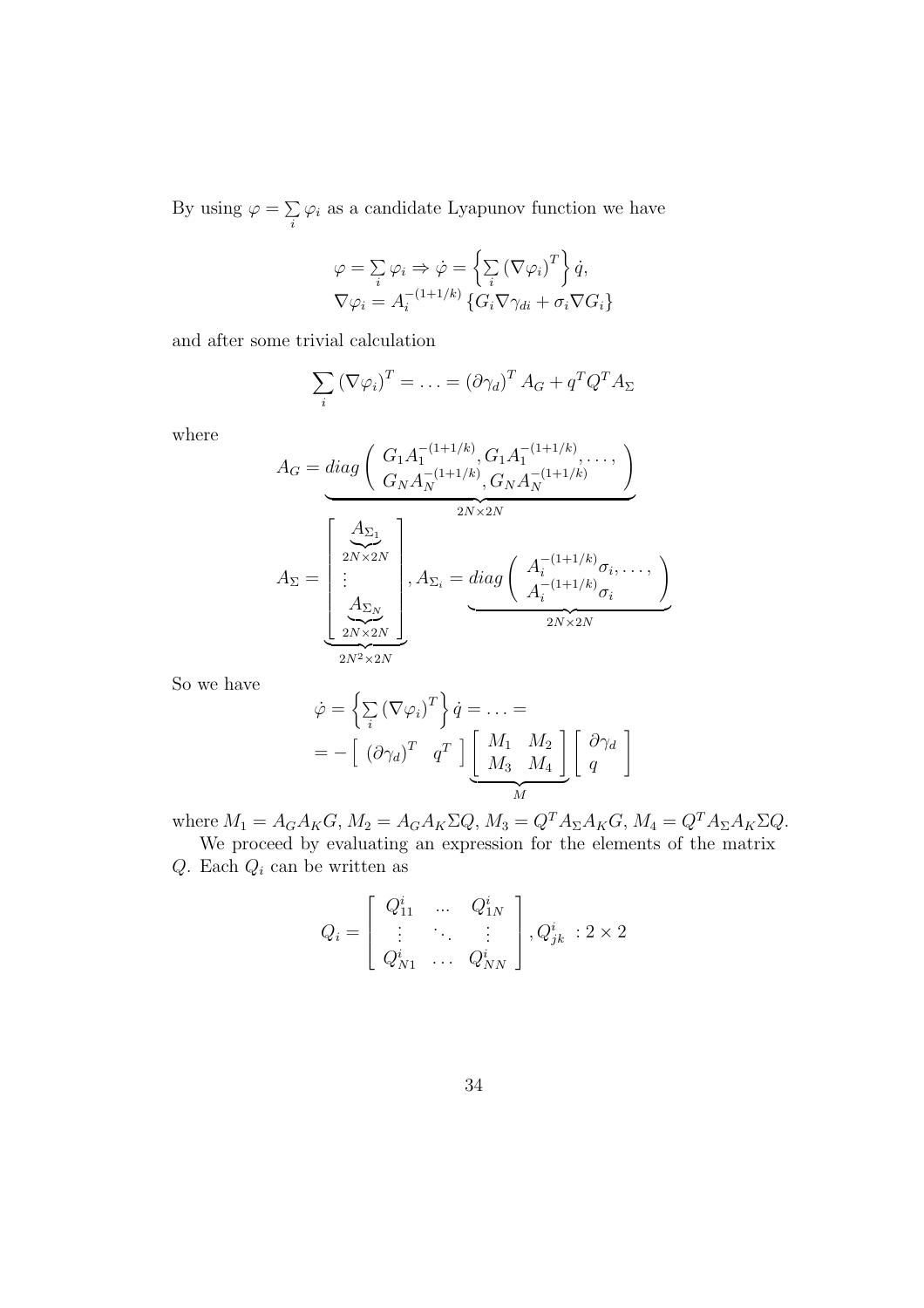where the submatrices can be expressed as:

$$
Q_{ii}^{i} = \sum_{r=1}^{N_{i}} \tilde{g}_{i}^{r} \left( d_{r}^{i} - w_{r}^{i} \sum_{\substack{s \leq r, \\ s \neq r}} \tilde{b}_{s,r}^{i} \right) l_{r} I_{2}
$$
\n
$$
j \neq i : Q_{jj}^{i} = \sum_{\substack{r=1 \\ j \in P_{r}}}^{N_{i}} \tilde{g}_{i}^{r} \left( d_{r}^{i} - w_{r}^{i} \sum_{\substack{s \leq r, \\ s \neq r}} \tilde{b}_{s,r}^{i} \right) I_{2}
$$
\n
$$
- \sum_{\substack{r=1 \\ j \neq P_{r}}}^{N_{i}} \tilde{g}_{i}^{r} \left( w_{r}^{i} \sum_{\substack{s \leq r, \\ s \neq r}} \tilde{b}_{s,r}^{i} \right) I_{2}
$$
\n
$$
j \neq i : Q_{ij}^{i} = Q_{ji}^{i} = - \sum_{\substack{r=1 \\ j \in P_{r}}}^{N_{i}} \tilde{g}_{i}^{r} \left( d_{r}^{i} - w_{r}^{i} \sum_{\substack{s \leq r, \\ s \neq r}} \tilde{b}_{s,r}^{i} \right) I_{2}
$$
\n
$$
Q_{ii}^{i} = \sum_{r=1}^{N_{i}} \tilde{g}_{i}^{r} \left( w_{r}^{i} \sum_{\substack{s \leq r, \\ s \neq r}} \tilde{b}_{s,r}^{i} \right) I_{2}
$$
\n
$$
Q_{ii}^{i} = \sum_{r=1}^{N_{i}} \tilde{g}_{i}^{r} \left( d_{r}^{i} - w_{r}^{i} \sum_{\substack{s \leq r, \\ s \neq r}} \tilde{b}_{s,r}^{i} \right) l_{r} I_{2}
$$
\n
$$
j \neq i : Q_{jj}^{i} = \sum_{\substack{r=1 \\ j \in P_{r}}} \tilde{g}_{i}^{r} \left( d_{r}^{i} - w_{r}^{i} \sum_{\substack{s \leq r, \\ s \neq r}} \tilde{b}_{s,r}^{i} \right) I_{2} - \sum_{\substack{r=1 \\ j \neq P_{r}}} \tilde{g}_{i}^{r} \left( w_{r}^{i} \sum_{
$$

In the above notation,  $l_r$  denotes the relation level of relation r and  $N_i$  the number of relations of agent *i*. An immediate conclusion of these equations is that the matrix  $Q_i$  is symmetric, i.e.  $Q_i = Q_i^T$ . We also have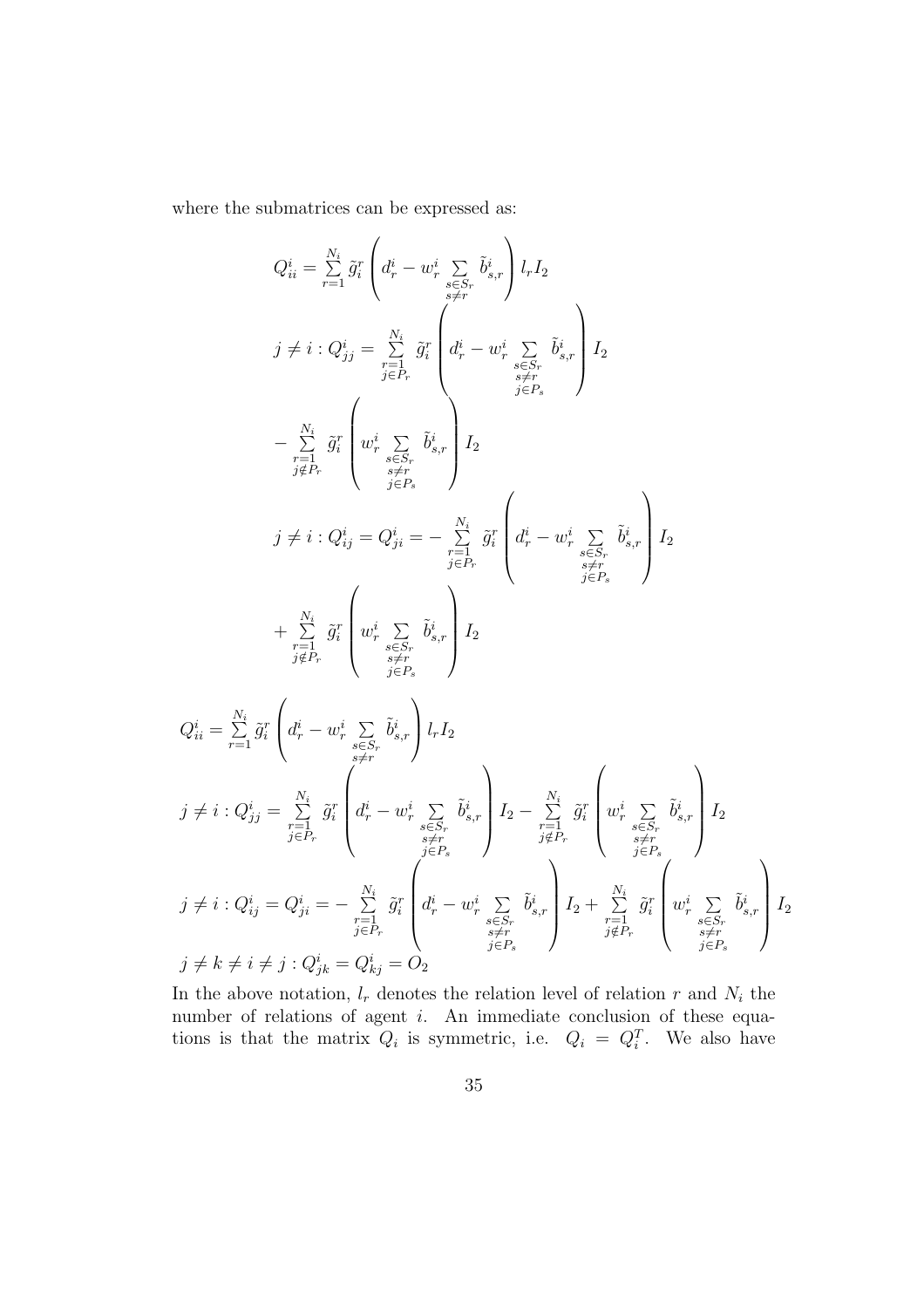$Q_{ij}^i = Q_{ji}^i = -Q_{jj}^i$ . In the following, we will use the notation  $Q_{jk}$  both for the matrix as well as its diagonal elements which are equal. We examine the positive definiteness of the matrix  $M$  by use of the following theorems:

**Theorem 2.1 (Gersgorin)** [10]: Given a matrix  $A \in \mathbb{R}^{n \times n}$  then all its eigenvalues lie in the union of n discs:

 $\ddot{\phantom{a}}$ 

$$
\bigcup_{i=1}^{n} \left\{ z : |z - a_{ii}| \leq \sum_{\substack{j=1 \ j \neq i}}^{n} |a_{ij}| \right\} \stackrel{\Delta}{=} \bigcup_{i=1}^{n} R_i(A) \stackrel{\Delta}{=} R(A)
$$

Each of these discs is called a Gersgorin disc of A.

 $\overline{ }$ 

Corollary 2.2 [10]: Given a matrix  $A \in \mathbb{R}^{n \times n}$  and n positive real numbers  $p_1, \ldots, p_n$  then all its eigenvalues of A lie in the union of n discs:

$$
\bigcup_{i=1}^{n} \left\{ z : |z - a_{ii}| \leq \frac{1}{p_i} \sum_{\substack{j=1 \ j \neq i}}^{n} p_j |a_{ij}| \right\}
$$

A key point of Corollary 2.2 is that if we bound the first  $n/2$  Gersgorin discs of a matrix A sufficiently away from zero, then an appropriate choice of the numbers  $p_1, \ldots, p_n$  renders the remaining  $n/2$  discs sufficiently close to the corresponding diagonal elements. Hence, by ensuring the positive definiteness of the eigenvalues of the matrix M corresponding to the first  $n/2$ rows, then we can render the remaining ones sufficiently close to the corresponding diagonal elements. This fact will be made clearer in the analysis that follows.

Some useful bounds are obtained by the following lemma: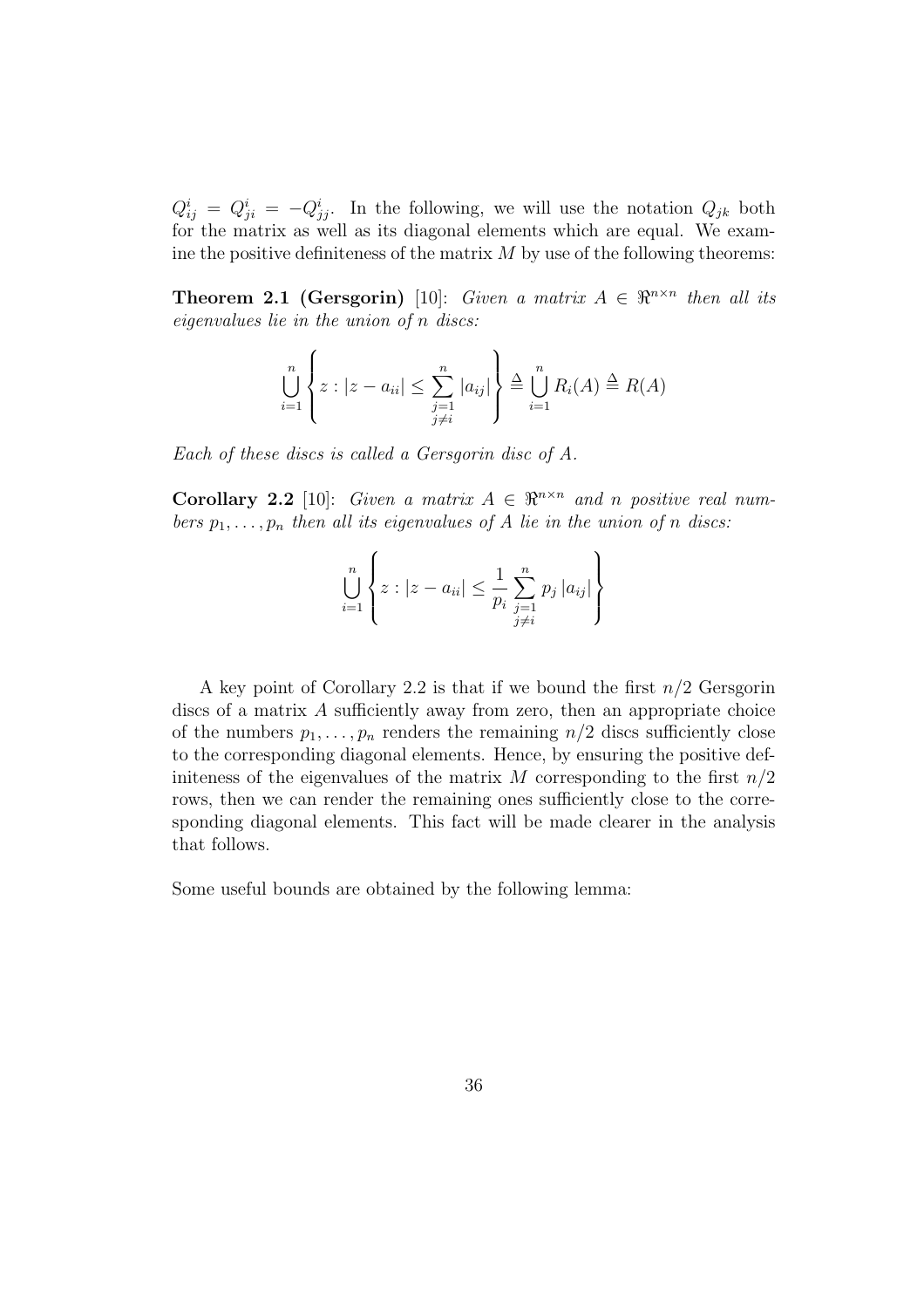**Lemma 2.3**: The following bounds hold for the terms  $Q_{ii}^i, Q_{ii}^j, \sigma_i$ 

$$
\sigma_{i}(\varepsilon) \in \left\{ \begin{aligned} & \left[ -Y\left(\frac{1}{k} + \frac{8}{9}\right) - \frac{\gamma_{di}}{k}, \underbrace{-\frac{Y}{k} - \frac{\gamma_{di}}{k}}_{\sigma_{i}(0)} \right], 0 \leq \varepsilon \leq \varepsilon^{*} \\ & \left[ -Y\left(\frac{1}{k} + \frac{8}{9}\right) - \frac{\gamma_{di}}{k}, \underbrace{-\frac{\gamma_{di}}{k}}_{\sigma_{i}(X)} \right], X \geq \varepsilon \geq \varepsilon^{*} \\ & 0 < Q_{ii}^{i} < \left|Q_{ii}^{i}\right|_{\max} < \infty \end{aligned} \right.
$$

and

$$
0 < Q_{ii}^j < |Q_{ii}^j|_{\text{max}} < \infty
$$

**Proof:** : For  $0 \leq \varepsilon \leq X$  we have

$$
\sigma_i(\varepsilon) = \varepsilon \sigma(\varepsilon) - \frac{\gamma_{di} + f_i(\varepsilon)}{k} = \varepsilon \sigma(\varepsilon) - \frac{f_i(\varepsilon)}{k} - \frac{\gamma_{di}}{k}
$$

$$
0 < Q_{ii}^i < |Q_{ii}^i|_{\text{max}} < \infty
$$

and

$$
0 < Q^j_{ii} < \left| Q^j_{ii} \right|_{\rm max} < \infty
$$

and

$$
\varepsilon \sigma(\varepsilon) - \frac{f_i(\varepsilon)}{k} = \sum_{j=0}^3 \left( j - \frac{1}{k} \right) a_j \varepsilon^j =
$$
  
=  $-\frac{a_0}{k} + \left( 2 - \frac{1}{k} \right) a_2 \varepsilon^2 + \left( 3 - \frac{1}{k} \right) a_3 \varepsilon^3 =$   
=  $\frac{Y}{kX^2} \left( -X^2 - 3(2k - 1)\varepsilon^2 + 2(3k - 1)\frac{\varepsilon^3}{X} \right)$ 

We have

$$
\zeta_1' = -6(2k-1)\varepsilon + 6(3k-1)\frac{\varepsilon^2}{X} =
$$
  
= 6\varepsilon \left\{ - (2k-1) + (3k-1)\frac{\varepsilon}{X} \right\}

The critical values are  $\zeta'_1 = 0 \Leftrightarrow \varepsilon = 0$  or  $\varepsilon = \frac{2k-1}{3k-1}X = \varepsilon^*$  and  $\zeta''_1 =$  $-6(2k-1) + 12(3k-1)\frac{\varepsilon}{X}$  Hence  $\zeta_1''(0) = -6(2k-1) < 0$  (local maximum),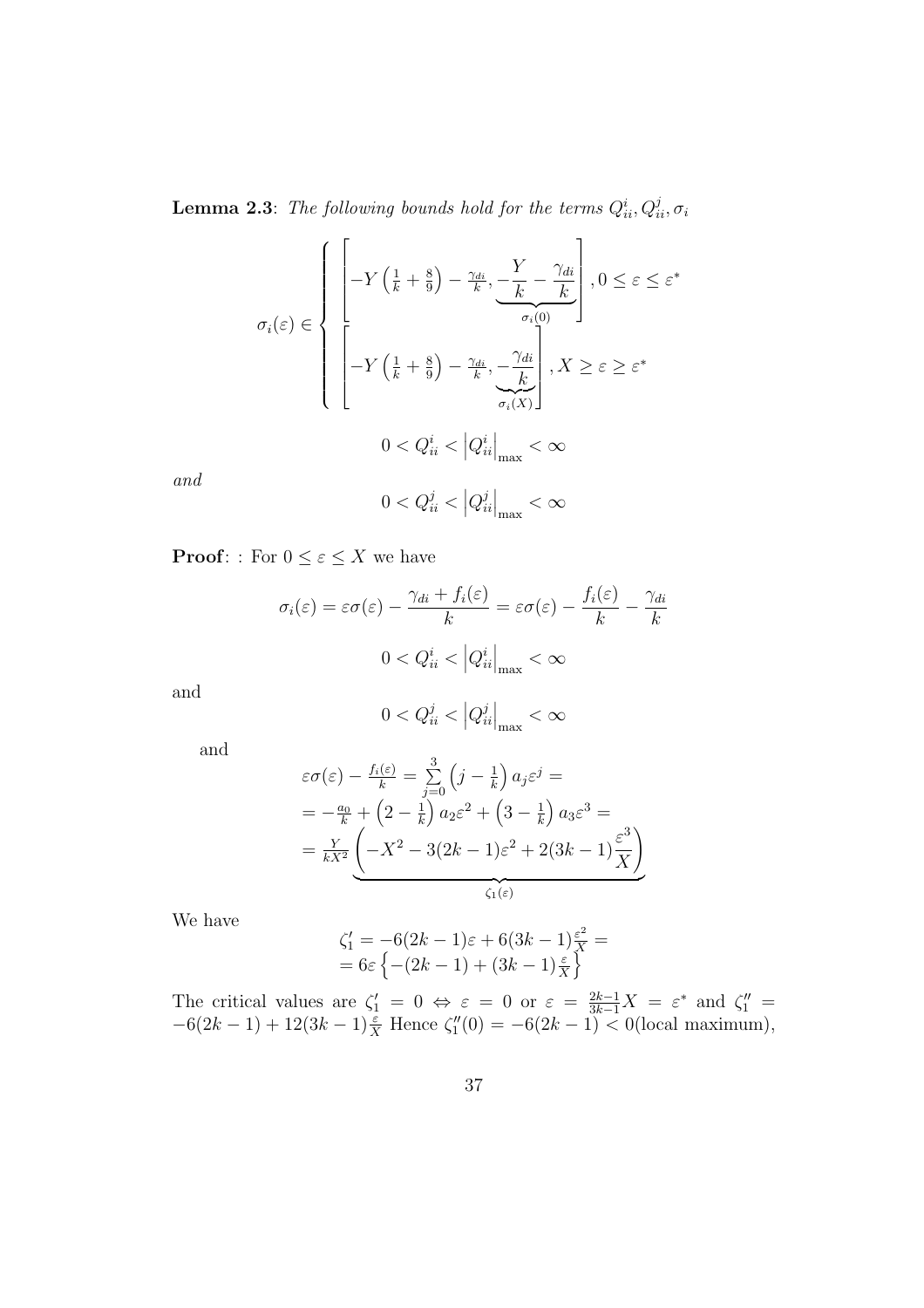$\zeta_1''(\varepsilon^*) = 6(2k-1) > 0$ (local minimum). We have

$$
\varepsilon^* \sigma(\varepsilon^*) - \frac{f_i(\varepsilon^*)}{k} =
$$
\n
$$
\frac{Y}{kX^2} \left( -X^2 - 3(2k - 1) \left( \frac{2k - 1}{3k - 1} \right)^2 X^2 + \right)
$$
\n
$$
= Y \left( -\frac{1}{k} - \frac{(2k - 1)^3}{k(3k - 1)^2} \right)^{k} \geq 0 - Y \left( \frac{1}{k} + \frac{8}{9} \right)
$$

It can easily be seen that  $\sigma_i(\varepsilon)$  is strictly increasing for  $\varepsilon > \varepsilon^*$  hence

 $\overline{a}$ 

$$
\sigma_{i}(\varepsilon) \in \left\{\begin{array}{c} \left[-Y\left(\frac{1}{k} + \frac{8}{9}\right) - \frac{\gamma_{di}}{k}, \underbrace{-\frac{Y}{k} - \frac{\gamma_{di}}{k}}_{\sigma_{i}\left(0\right)}\right], 0 \leq \varepsilon \leq \varepsilon^{*} \\ \left[-Y\left(\frac{1}{k} + \frac{8}{9}\right) - \frac{\gamma_{di}}{k}, \underbrace{-\frac{\gamma_{di}}{k}}_{\sigma_{i}\left(X\right)}\right], X \geq \varepsilon \geq \varepsilon^{*} \end{array}\right.
$$

This establishes the negative definiteness of  $\sigma_i$ . We also have established that

$$
|\sigma_i(\varepsilon)| \le Y \left| \frac{1}{k} + \frac{8}{9} \right| + \left| \frac{\gamma_{di}}{k} \right|
$$

We now turn our attention to the terms  $Q_{ii}^i, Q_{ii}^j$ . For all i there is always at least one r such that  $\tilde{g}_i^r > 0$ . We examine the term  $d_r^i - w_r^i$  $\tilde{\Gamma}$  $s \in S_r$  $s \neq r$  $\tilde{b}^i_{s,r}$ . For  $\overline{ }$ 

 $\tilde{b}_r^i \to 0, b_r^i \neq 0$ , we have  $w_r^i \to 0, d_r^i \to 1$  so that  $d_r^i - w_r^i$  $s∈S_r$ <br> $s≠r$  $\tilde{b}^i_{s,r} \to 1$ . The

same happens when  $\tilde{b}_r^i, b_r^i \to 0$ . For  $\tilde{b}_r^i \neq 0, b_r^i \to 0, w_r^i \to 0, d_r^i > 1$ , so that  $d_r^i - w_r^i$  $\tilde{P}$ s∈Sr<br>s≠r  $\tilde{b}_{s,r}^i > 1$ . For  $\tilde{b}_r^i, b_r^i \neq 0$ , we have  $d_r^i - w_r^i$  $\overline{\phantom{a}}$ s∈Sr<br>s≠r  $\tilde{b}^i_{s,r} > 1$  because

$$
w_r^i \sum_{\substack{s \in S_r \\ s \neq r}} \tilde{b}^i_{s,r}
$$

in this case the term  $\lambda\left(\tilde b^i_r\right)^{1/h}$  $\overline{\phantom{a}}$  $\frac{b_r^i + (b_r^i)^{1/h}}{b_r^i + (b_r^i)^{1/h}}$  $< 1$  for sufficiently large h which is al-

ways finite in a bounded workspace. Since  $\tilde{g}_i^r > 0$  for at least one r, and recalling that  $Q_{ii}^i = \sum_{i=1}^{N_i}$  $r=1$  $\tilde{g}^r_i\ \Big|\ d^i_r - w^i_r$  $\overline{ }$  $s∈S_r$ <br> $s≠r$  $\tilde{b}_{s,r}^i$   $\big| l_r I_2$  we can see that we always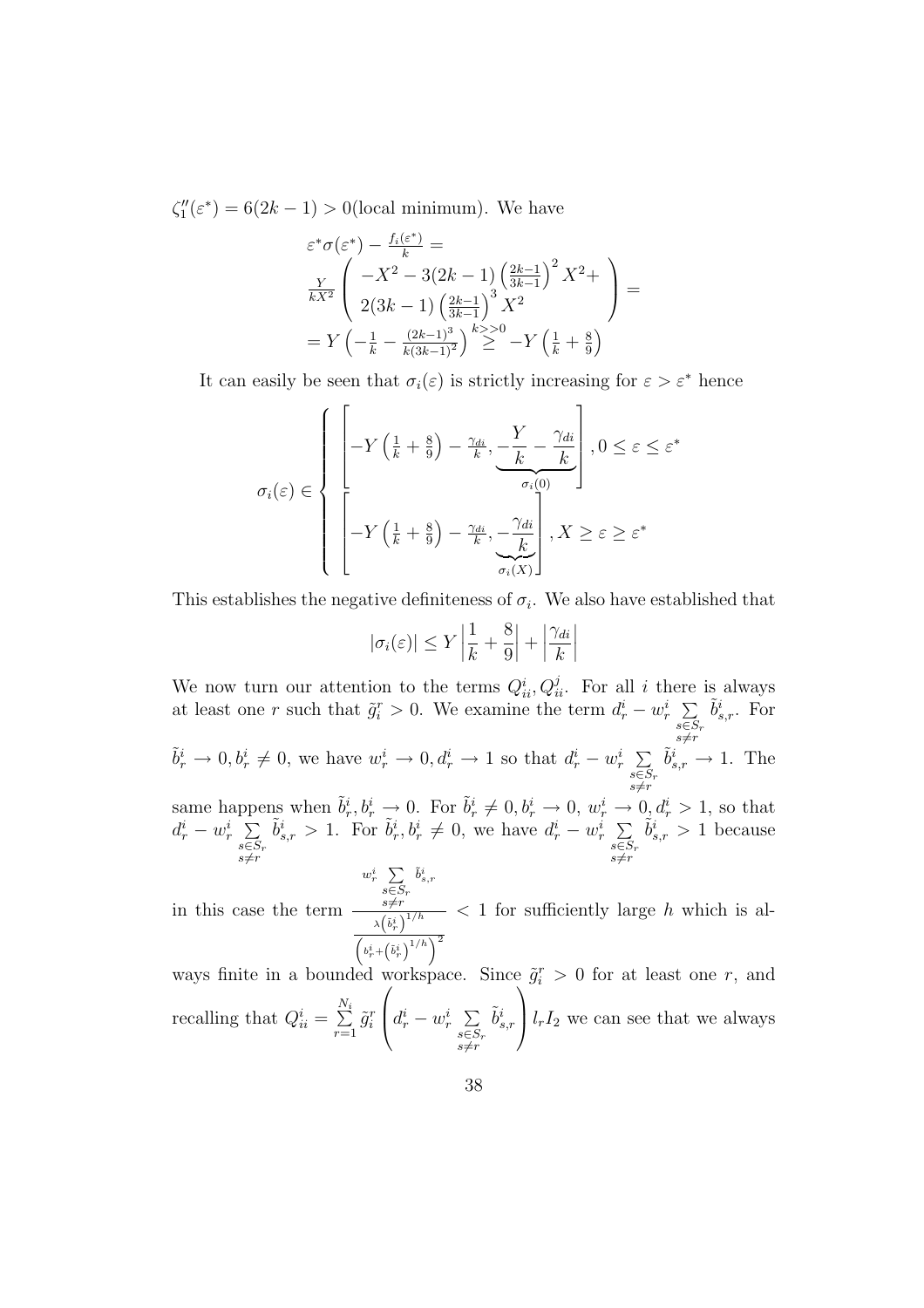have  $Q_{ii}^i > 0$ . The same procedure applies to terms of the form  $Q_{ii}^j$ . A finite upper bound for these terms always exists in a bounded workspace. This establishes the positive definiteness and boundness of the terms  $Q_{ii}^i, Q_{ii}^j$ .  $\diamondsuit$ 

Let us examine the Gersgorin discs of the first half rows of the matrix M. We denote this procedure as  $M_1 - M_2$ , as the main diagonal elements of  $M_1$ are "compared" with the corresponding raw elements of  $M_2$ . Note that the submatrices  $M_1, M_2$  are both diagonal, therefore the only nonzero elements of raw i of the  $4N \times 4N$  matrix M are the elements  $M_{ii}, M_{i,2N+i}$  where of course  $1 \leq i \leq 2N$  as we calculate the Gersgorin discs of the first half rows of the matrix  $M$ . We have:

$$
|z - M_{ii}| \leq \frac{1}{p_i} \sum_{j \neq i} p_j |M_{ij}|, 1 \leq i \leq 2N \Rightarrow
$$
  
\n
$$
|z - A_i^{-2(1+1/k)} K_i G_i^2| \leq \frac{p_{2N+i}}{p_i} |A_i^{-2(1+1/k)} \sigma_i K_i G_i Q_{ii}^i| \Rightarrow
$$
  
\n
$$
\Rightarrow z \geq A_i^{-2(1+1/k)} K_i G_i^2 - \frac{p_{2N+i}}{p_i} |A_i^{-2(1+1/k)} \sigma_i K_i G_i Q_{ii}^i|
$$

We examine the following three cases:

- $G_i < \varepsilon$  At a critical point in this region, the corresponding eigenvalue tends to zero, so that the derivative of the Lyapunov function could achieve zero values. However, the third property of the definition indicates that  $\varphi_i$  is a Morse function, hence its critical points are isolated[15]. Thus the set of initial conditions that lead to saddle points are sets of measure zero[27].
- $G_i > X$  The corresponding eigenvalue is guaranteed to be positive as long as:

$$
z > 0 \Leftarrow A_i^{-2(1+1/k)} K_i \left( G_i - \frac{p_{2N+i}}{p_i} \left| \sigma_i Q_{ii}^i \right| \right) > 0 \Leftarrow
$$
  
\n
$$
G_i \ge X > \frac{p_{2N+i}}{p_i} \left| \sigma_i Q_{ii}^i \right| = \frac{\gamma_{di}}{k} \frac{p_{2N+i}}{p_i} \left| Q_{ii}^i \right| \Leftarrow
$$
  
\n
$$
\Leftarrow k > \frac{(\gamma_{di})_{\text{max}}}{X} \frac{p_{2N+i}}{p_i} \left| Q_{ii}^i \right|_{\text{max}}
$$

•  $0 < \varepsilon \leq G_i \leq X$ 

$$
z > 0 \Leftarrow \varepsilon > \left\{ Y \left| \frac{1}{k} + \frac{8}{9} \right| + \left| \frac{\gamma_{di}}{k} \right| \right\} \frac{p_{2N+i}}{p_i} |Q_{ii}^i|_{\max} \Leftarrow
$$
  

$$
\Leftarrow \varepsilon > 2 \max \left\{ 2 \max \left\{ \frac{Y}{k}, \frac{8Y}{9} \right\}, \left\{ \frac{p_{2N+i}}{p_i} |Q_{ii}^i|_{\max} \right\}
$$
  

$$
Y \leq \frac{\Theta_1}{k} k > 2 \max \left\{ 2 \sqrt{\frac{\Theta_1}{\varepsilon}}, \frac{16\Theta_1}{9\varepsilon}, \left\{ \frac{p_{2N+i}}{p_i} |Q_{ii}^i|_{\max} \right\}
$$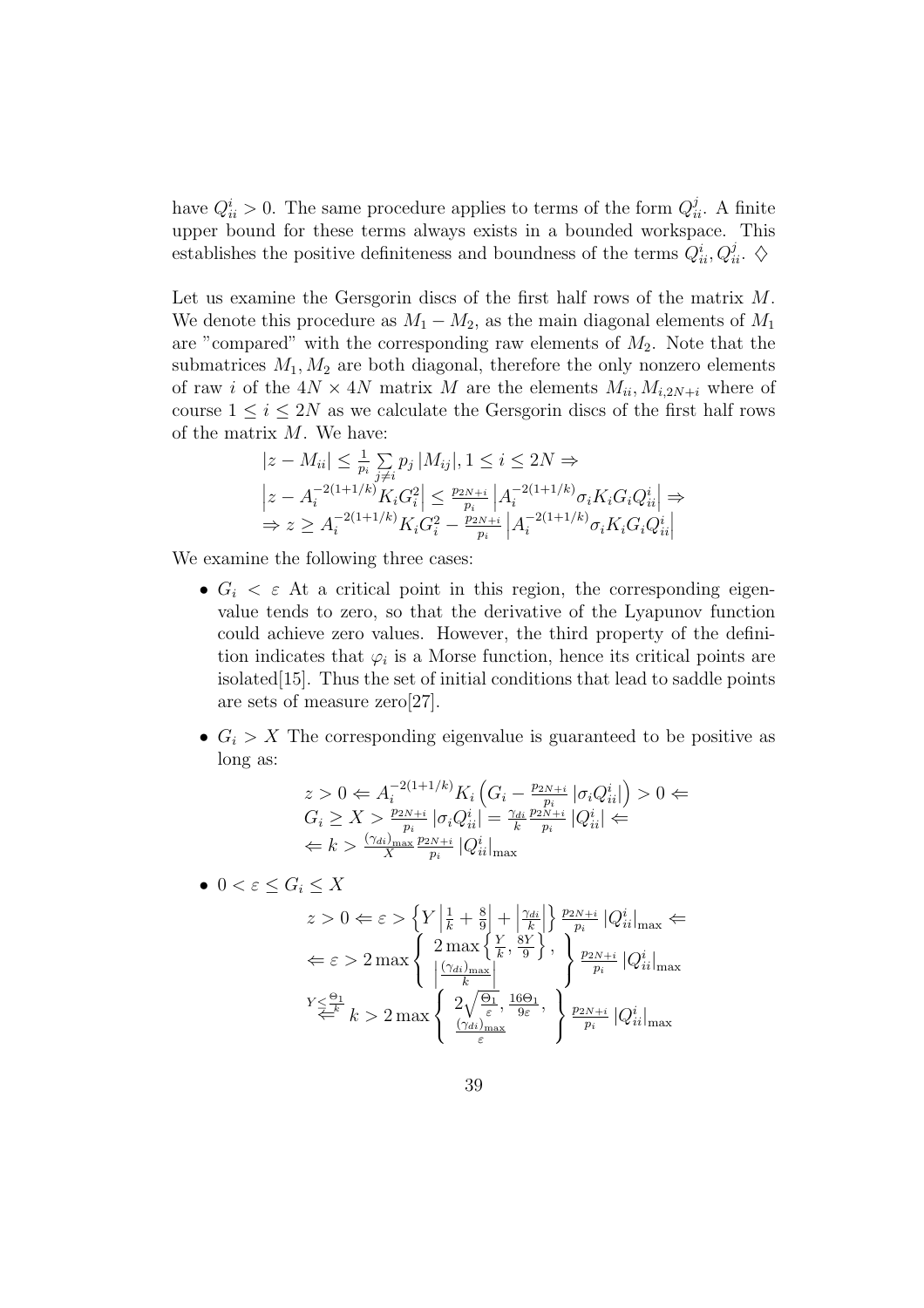A key point is that there is no restriction on how to select the terms  $\frac{p_{2N+i}}{p_i}$ . This will help us in deriving bounds that guarantee the positive definiteness of the matrix M.

Let us examine the Gersgorin discs of the second half rows of the matrix M. Likewise, we denote this procedure as  $M_3 - M_4$ . The discs of Corollary 5.3 are evaluated:

$$
|z - M_{ii}| \le \sum_{j \ne i} \frac{p_j}{p_i} |M_{ij}|, 2N + 1 \le i \le 4N, 1 \le j \le 4N \Rightarrow
$$
  
\n
$$
\Rightarrow |z - (M_4)_{ii}| \le R_i(M_3) + R_i(M_4)
$$

where

$$
(M_4)_{ii} = \sum_j K_i A_i^{-(1+1/k)} A_j^{-(1+1/k)} \sigma_j \sigma_i Q_{ii}^i Q_{ii}^j
$$

and

$$
R_i(M_3) = \sum_{j=1}^{2N} \frac{p_j}{p_i} |(M_3)_{ij}| =
$$
  
\n
$$
= \sum_{j=1}^{2N} \frac{p_j}{p_i} \left| \sum_{l} A_l^{-(1+1/k)} \sigma_l A_j^{-(1+1/k)} K_j G_j Q_{ij}^l \right|
$$
  
\n
$$
R_i(M_4) = \sum_{\substack{j=2N+1 \ j \neq i}}^{4N} \frac{p_j}{p_i} |(M_4)_{ij}| =
$$
  
\n
$$
= \sum_{\substack{j \neq i}} \frac{p_j}{p_i} \left| \sum_{l} (A_l A_j)^{-(1+1/k)} \sigma_l \sigma_j K_j Q_{ij}^l Q_{jj}^j \right|
$$

A sufficient condition for the positive definiteness of the corresponding eigenvalue for raw  $i$  is then:

$$
(M_4)_{ii} > R_i(M_3) + R_i(M_4) \Leftarrow
$$
  

$$
\Leftarrow (M_4)_{ii} > \max\{2R_i(M_3), 2R_i(M_4)\}
$$

We first show that we always have  $R_i(M_3) \ge R_i(M_4)$ . By taking into account the relations  $Q^i_{jk} = Q^i_{kj} = 0, Q^i_{ij} = -Q^i_{jj}, j \neq i \neq k \neq j$  and expanding it is easy to see that

$$
R_i(M_3) = -\frac{1}{p_i} \sum_{j=1}^{2N} p_j \left\{ \begin{array}{l} A_j^{-2(1+1/k)} \sigma_j K_j G_j Q_{ii}^j + \\ (A_j A_i)^{-(1+1/k)} \sigma_i K_j G_j Q_{jj}^i \end{array} \right\} =
$$
  

$$
= -\sum_{\substack{j=1 \ j \neq i}}^{2N} \sum_{p}^{p_j} \left\{ \frac{A_j^{-2(1+1/k)} \sigma_j K_j G_j Q_{ii}^j + \\ (A_j A_i)^{-(1+1/k)} \sigma_i K_j G_j Q_{jj}^i \right\}
$$
  

$$
-2 \frac{p_i}{p} A_i^{-2(1+1/k)} \sigma_i K_i G_i Q_{ii}^i
$$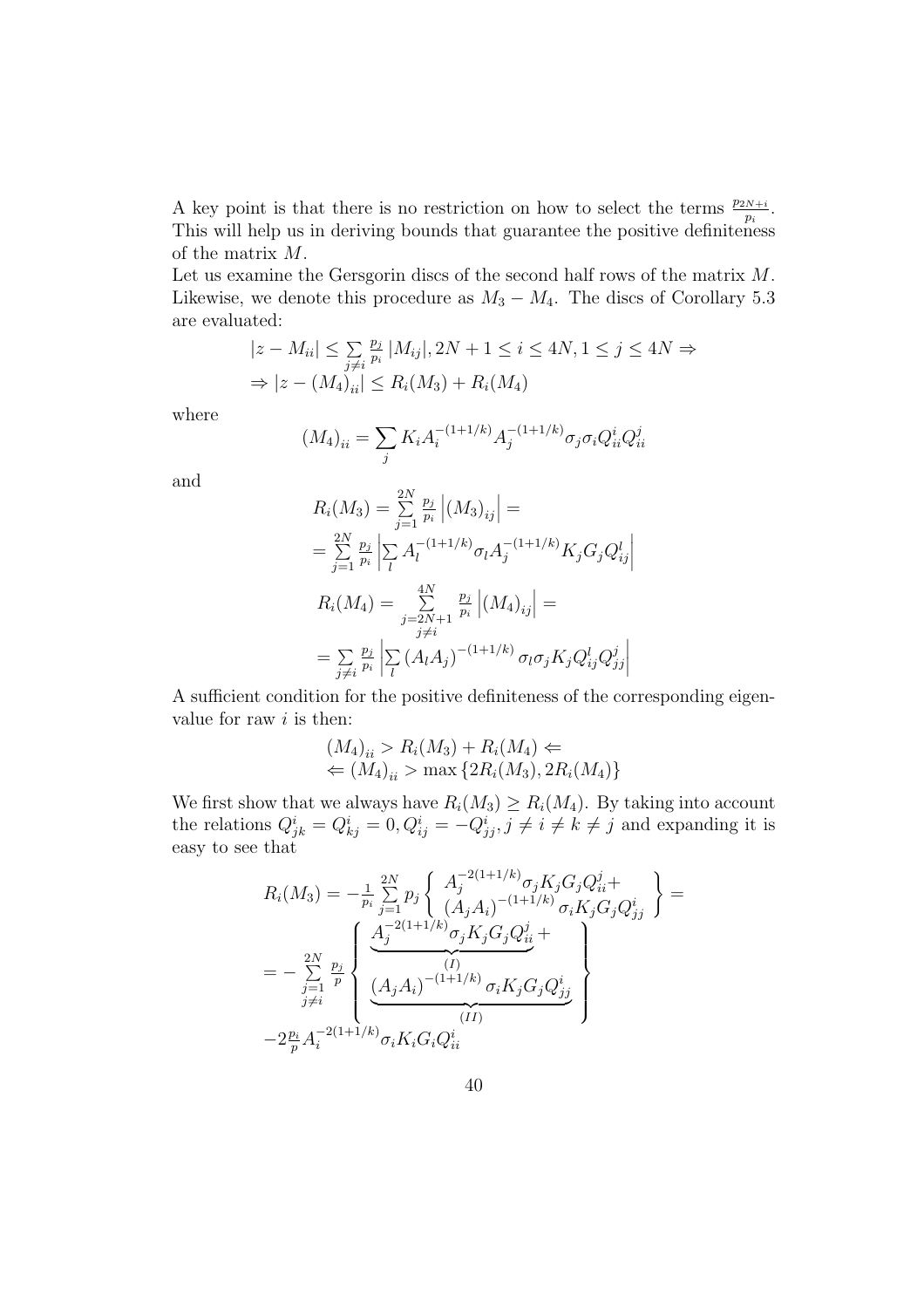where without loss of generality we choose  $p_i = p$ ,  $2N + 1 \le i \le 4N$ . We also have  $\overline{a}$  $\mathbf{r}$ 

$$
R_i(M_4) = \sum_{j \neq i} \left\{ \underbrace{\underbrace{\frac{A_j^{-2(1+1/k)} \sigma_j^2 K_j Q_{ii}^j Q_{jj}^j}_{(I)}}_{(II)} + \underbrace{\underbrace{\frac{(A_i A_j)^{-(1+1/k)} \sigma_i \sigma_j K_j Q_{jj}^i Q_{jj}^j}_{(II)}}_{(II)}}_{(II)} \right\}
$$

By comparing the terms  $(I)$  and  $(II)$  in the last two equations we have:

$$
(I) : -\frac{p_j}{p} A_j^{-2(1+1/k)} \sigma_j K_j G_j Q_{ii}^j \geq A_j^{-2(1+1/k)} \sigma_j^2 K_j Q_{ii}^j Q_{jj}^j
$$
  
\n
$$
\Leftarrow -\frac{p_j}{p} \sigma_j G_j \geq \sigma_j^2 Q_{jj}^j \Leftrightarrow \sigma_j \left( \sigma_j Q_{jj}^j + \frac{p_j}{p} G_j \right) \leq 0
$$
  
\n
$$
\stackrel{\sigma_j < 0}{\Leftrightarrow} \sigma_j Q_{jj}^j + \frac{p_j}{p} G_j \geq 0
$$
  
\n
$$
(II) : -\frac{p_j}{p} \left( A_j A_i \right)^{-(1+1/k)} \sigma_i K_j G_j Q_{jj}^i \geq
$$
  
\n
$$
\geq (A_i A_j)^{-(1+1/k)} \sigma_i \sigma_j K_j Q_{jj}^i Q_{jj}^j
$$
  
\n
$$
\Leftarrow -\frac{p_j}{p} \sigma_i G_j \geq \sigma_i \sigma_j Q_{jj}^j \Leftrightarrow \sigma_i \left( \sigma_j Q_{jj}^j + \frac{p_j}{p} G_j \right) \leq 0
$$
  
\n
$$
\stackrel{\sigma_i \leq 0}{\Leftrightarrow} \sigma_j Q_{jj}^j + \frac{p_j}{p} G_j \geq 0
$$

Thus, the condition  $\sigma_j Q_{jj}^j + \frac{p_j}{p}$  $p_p^{o_j} G_j \geq 0$  guarantees that  $R_i(M_3) \geq R_i(M_4) \forall i$ . Hence it suffices to show that  $(M_4)_{ii} > 2R_i(M_3)$ . The fact that  $\sigma_j Q_{jj}^j + p_j C > 0$  is a direct conclusion of the results of procedure M M For  $p_p^{j_1}G_j \geq 0$  is a direct conclusion of the results of procedure  $M_1 - M_2$ . For example, by the last bound on  $k$  we have:

$$
k > 2 \max \left\{ 2\sqrt{\frac{\Theta_1}{\varepsilon}}, \frac{16\Theta_1}{9\varepsilon}, \frac{(\gamma_{dj})_{\max}}{\varepsilon} \right\} \frac{p}{p_j} |Q^j_{jj}|_{\max}
$$
  
\n
$$
\sum_{\substack{G_j \ge \varepsilon}}^{Y \le \frac{\Theta_1}{\varepsilon}} G_j > 2 \max \left\{ 2 \max \left\{ \frac{Y}{k}, \frac{8Y}{9} \right\}, \left| \frac{(\gamma_{dj})_{\max}}{k} \right| \right\} \frac{p}{p_j} |Q^j_{jj}|_{\max}
$$
  
\n
$$
\Rightarrow G_j > \left\{ Y \left| \frac{1}{k} + \frac{8}{9} \right| + \left| \frac{\gamma_{dj}}{k} \right| \right\} \frac{p}{p_j} |Q^j_{jj}|_{\max}
$$
  
\n
$$
\Rightarrow \frac{p_j}{p} G_j > |\sigma_j|_{\max} |Q^j_{jj}|_{\max} \Rightarrow \sigma_j Q^j_{jj} + \frac{p_j}{p} G_j > 0
$$

The fact that  $(M_4)_{ii} > 0$  is guaranteed by Lemma 5.4. This lemma also guarantees that there is always a finite upper bound on the terms

$$
\left| (M_3)_{ij} \right| = \left| \sum_l A_l^{-(1+1/k)} \sigma_l A_j^{-(1+1/k)} K_j G_j Q_{ij}^l \right|
$$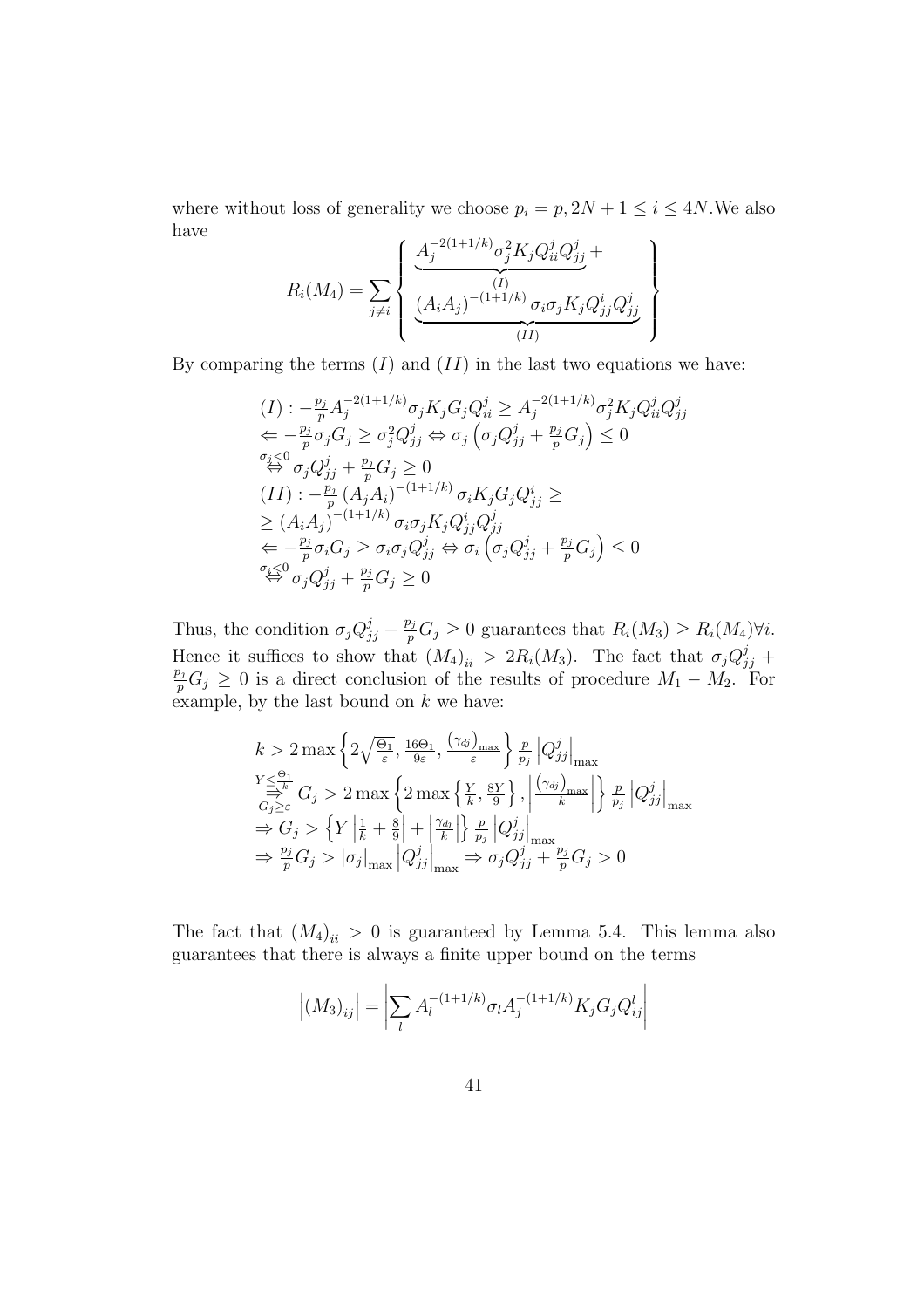We have

$$
(M_4)_{ii} > 2R_i(M_3) = 2\sum_{j=1}^{2N} \frac{p_j}{p} |(M_3)_{ij}| \Leftarrow
$$
  
\n
$$
p > \frac{4N}{(M_4)_{ii}} \max_{j} \{p_j |(M_3)_{ij}|\},
$$
  
\n
$$
2N + 1 \le i \le 4N, 1 \le j \le 2N
$$

# References

- [1] C. Belta and V. Kumar, Abstraction and Control of Groups of Robots,IEEE Trans. Robotics, 20(5):865 875, Oct. 2004.
- [2] A. Bicchi and L. Pallottino, On Optimal Cooperative Conflict Resolution for Air Traffic Management Systems, IEEE Transactions on Intelligent Transportation Systems,1(4): 221-232, 2000.
- [3] J.P. Desai, J.Ostrowski and V.Kumar, Controlling Formations of Multiple Mobile Robots, in 1998 IEEE International Conference on Robotics and Automation.
- [4] D. V. Dimarogonas, M. M. Zavlanos, S. G. Loizou and K. J. Kyriakopoulos, Decentralized Motion Control of Multiple Holonomic Agents under Input Constraints ,in 42th IEEE Conf. Decision and Control, Maui, Hawaii, 2003.
- [5] M.G. Earl and Raffaello D'Andrea, Modeling and Control of a Multiagent System using Mixed Integer Linear Programming,in 41th IEEE Conf. Decision and Control, Las Vegas, 2002.
- [6] J. Feddema and D. Schoenwald, Decentralized control of cooperative robotic vehicles, IEEE Trans. Robot. Automat., 18(5):852 864, Oct. 2002.
- [7] R. Fierro, A. K. Das, V. Kumar, and J. P. Ostrowski, Hybrid Control of Formations of Robots, in 2001 IEEE International Conference on Robotics and Automation.
- [8] V. Gazi, K.M. Passino, Stability Analysis of Swarms,in IEEE Trans. Autom. Control, 48(4):692-696, April 2003.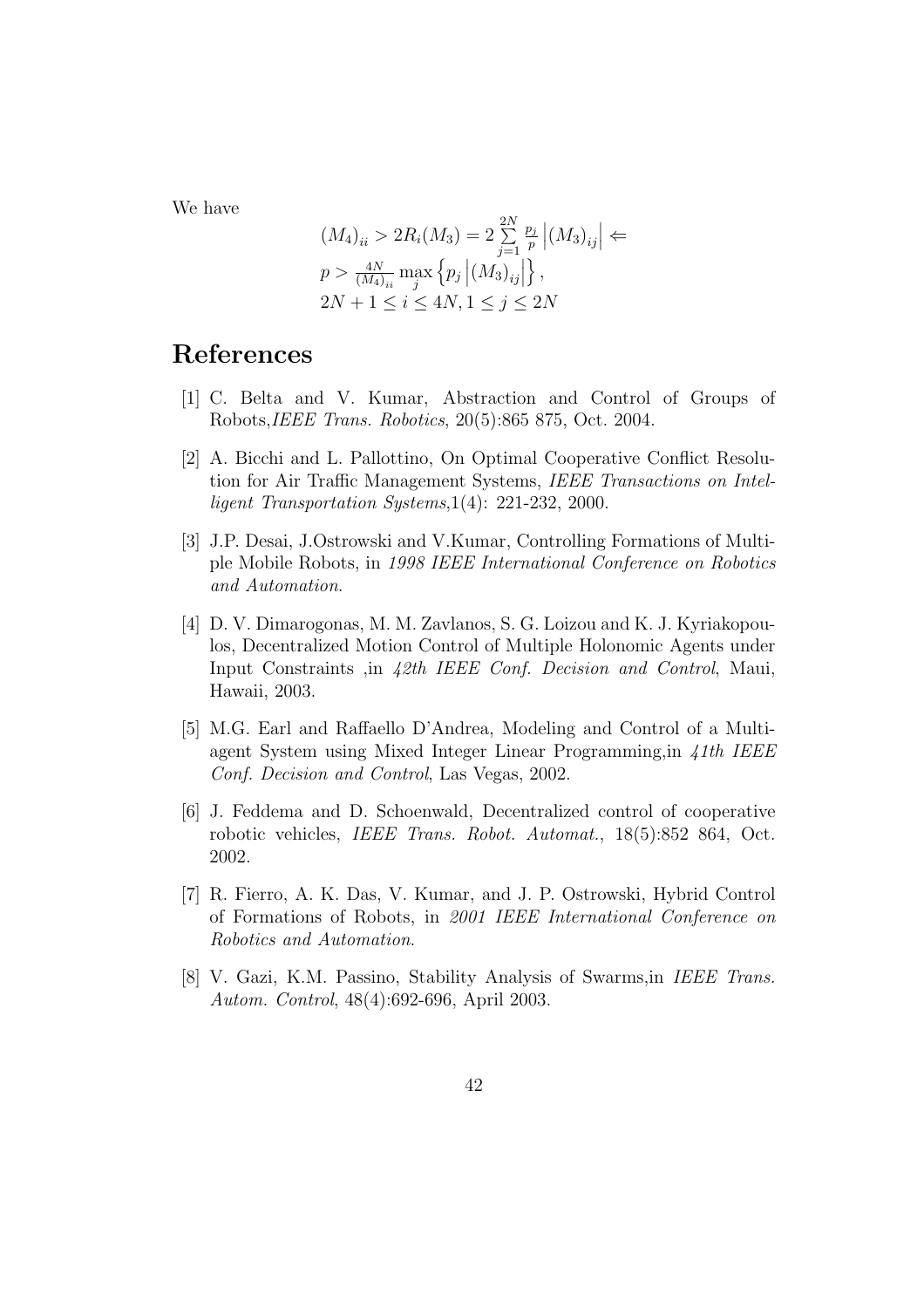- [9] V.Gupta, B.Hassibi and R.M. Murray,Stability Analysis of Stochastically Varying Formations of Dynamic Agents, in 42th IEEE Conf. Decision and Control, Maui, Hawaii, 2003.
- [10] R. A. Horn and C. R. Johnson, Matrix Analysis, Cambridge University Press, 1996.
- [11] D. Hristu-Varsakelis, M. Egerstedt and P. S. Krishnaprasad, On the Complexity of the Motion Description Language MDLe in 42th IEEE Conf. Decision and Control, Maui, Hawaii, 2003.
- [12] Hybridge Project, http://www.nlr.nl/public/hosted-sites/hybridge/
- [13] G. Inalhan, D.M. Stipanovic and C.J. Tomlin, Decentralized Optimization, with Application to Multiple Aircraft Coordination ,in 41th IEEE Conf. Decision and Control, Las Vegas, 2002.
- [14] ISWARM Project http://microrobotics.ira.uka.de/.
- [15] D.E. Koditscheck and E. Rimon, Robot Navigation Functions on Manifolds with Boundary, Advances Appl. Math. , 11:412-442, 1990.
- [16] J.C. Latombe, Robot Motion Planning, Kluwer Academic Publishers, 1991.
- [17] J.R. Lawton,R.W. Beard and B.J. Young, A Decentralized Approach to Formation Maneuvers, IEEE Trans. Robot. Automat.,19(6):933- 941,December 2003.
- [18] J. Lin,A.S. Morse and B. D. O. Anderson, The Multi-Agent Rendezvous Problem,in 42th IEEE Conf. Decision and Control, Maui, Hawaii, 2003.
- [19] Y.Liu and K.M. Passino, Stability Analysis of Swarms in a Noisy Environment, in 42th IEEE Conf. Decision and Control, Maui, Hawaii, 2003.
- [20] S.G. Loizou and K.J. Kyriakopoulos, Closed Loop Navigation for Multiple Holonomic Vehicles,in 2002 IEEE/RSJ International Conference on Intelligent Robots and Systems, pp 2861 - 2866, 2002, submitted for Journal publication.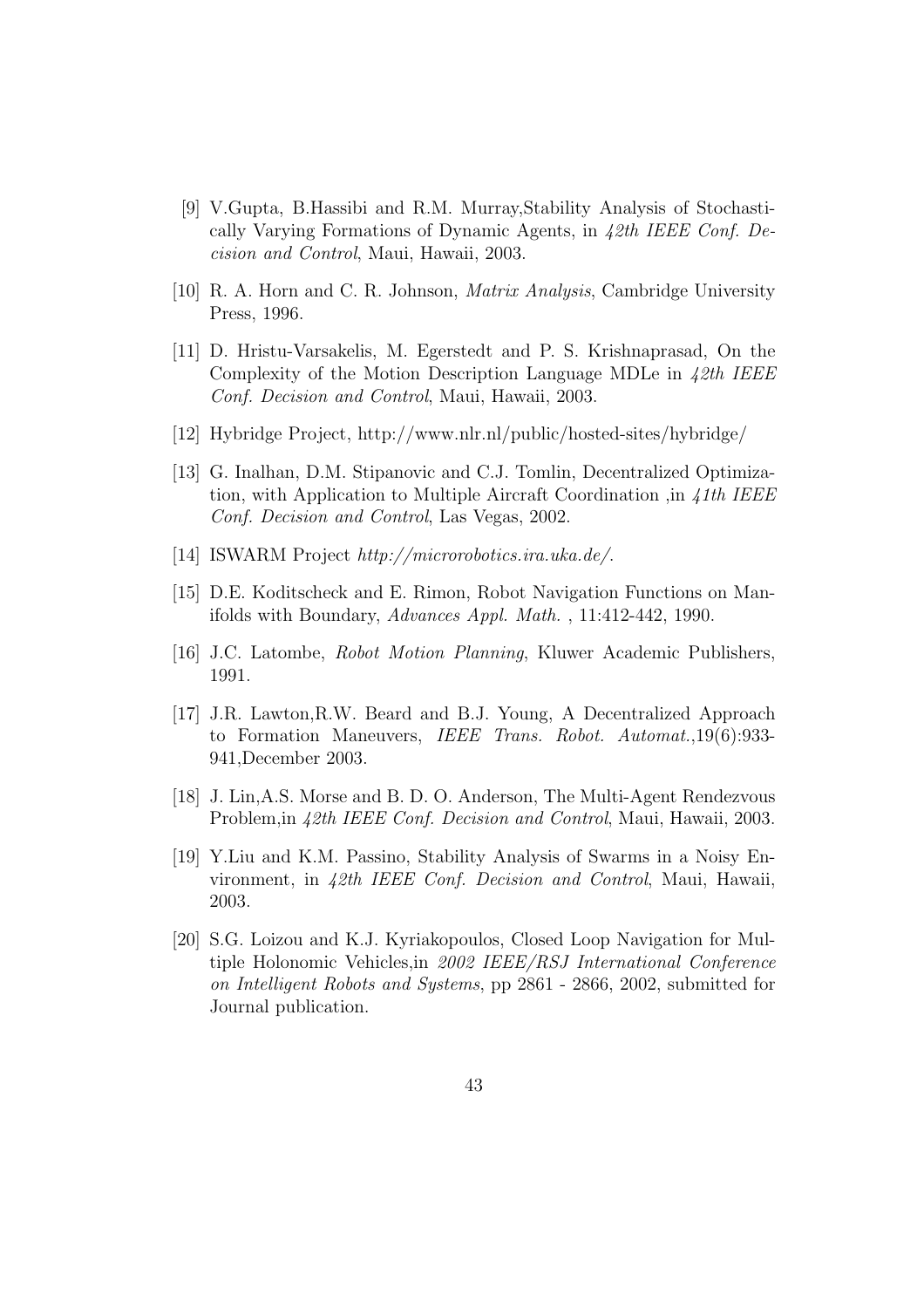- [21] S.G. Loizou, D.V. Dimarogonas and K.J. Kyriakopoulos, Decentralized Feedback Stabilization of Multiple Nonholonomic Agents, in 2004 IEEE International Conference on Robotics and Automation .
- [22] V.J. Lumelsky and K.R. Harinarayan, Decentralized Motion Planning for Multiple Mobile Robots: The Coctail Party Model, Autonomous Robots, 4:121-135, 1997.
- [23] V. Manikonda, P.S. Krishnaprasad and J. Hendler, Languages, Behaviors, Hybrid Architectures and Motion Control, Mathematical Control Theory, special volume in honor of the 60th birthday of Roger Brockett, (eds. John Baillieul and Jan C. Willems),pp:199-226, Springer, 1998.
- [24] M.Mazo Jr., A.Speranzon, K. H. Johansson and X.Hu, Multi-Robot Tracking of a Moving Object Using Directional Sensors, in 2004 IEEE International Conference on Robotics and Automation .
- [25] K.A. McIsaac, J. Ren and X. Huang, Modified Newton's Method Applied to Potential Field Navigation,in 42th IEEE Conf. Decision and Control, Maui, Hawaii, 2003.
- [26] MICRON Project, http://wwwipr.ira.uka.de/ micron/ .
- [27] J. Milnor, Morse theory, Annals of Mathematics Studies, Princeton University Press, Princeton, NJ, 1963.
- [28] P.Ogren,M.Egerstedt and X. Hu, A Control Lyapunov Function Approach to Multiagent Coordination, IEEE Trans. Robot. Automat.,18(5):847-851, October 2002.
- [29] R. Olfati-Saber and R.M. Murray, Flocking with Obstacle Avoidance: Cooperation with Limited Communication in Mobile Networks, in  $\angle 2th$ IEEE Conf. Decision and Control, Maui, Hawaii, 2003.
- [30] G.Ribichini and E.Frazzoli,Efficient Coordination of Multiple-Aircraft Systems, in 42th IEEE Conf. Decision and Control, Maui, Hawaii, 2003.
- [31] E. Rimon and D.E. Koditscheck, Exact Robot Navigation using Artificial Potential FunctionsvIEEE Trans. Robot. Automat.,8(5):501-518, 1992.